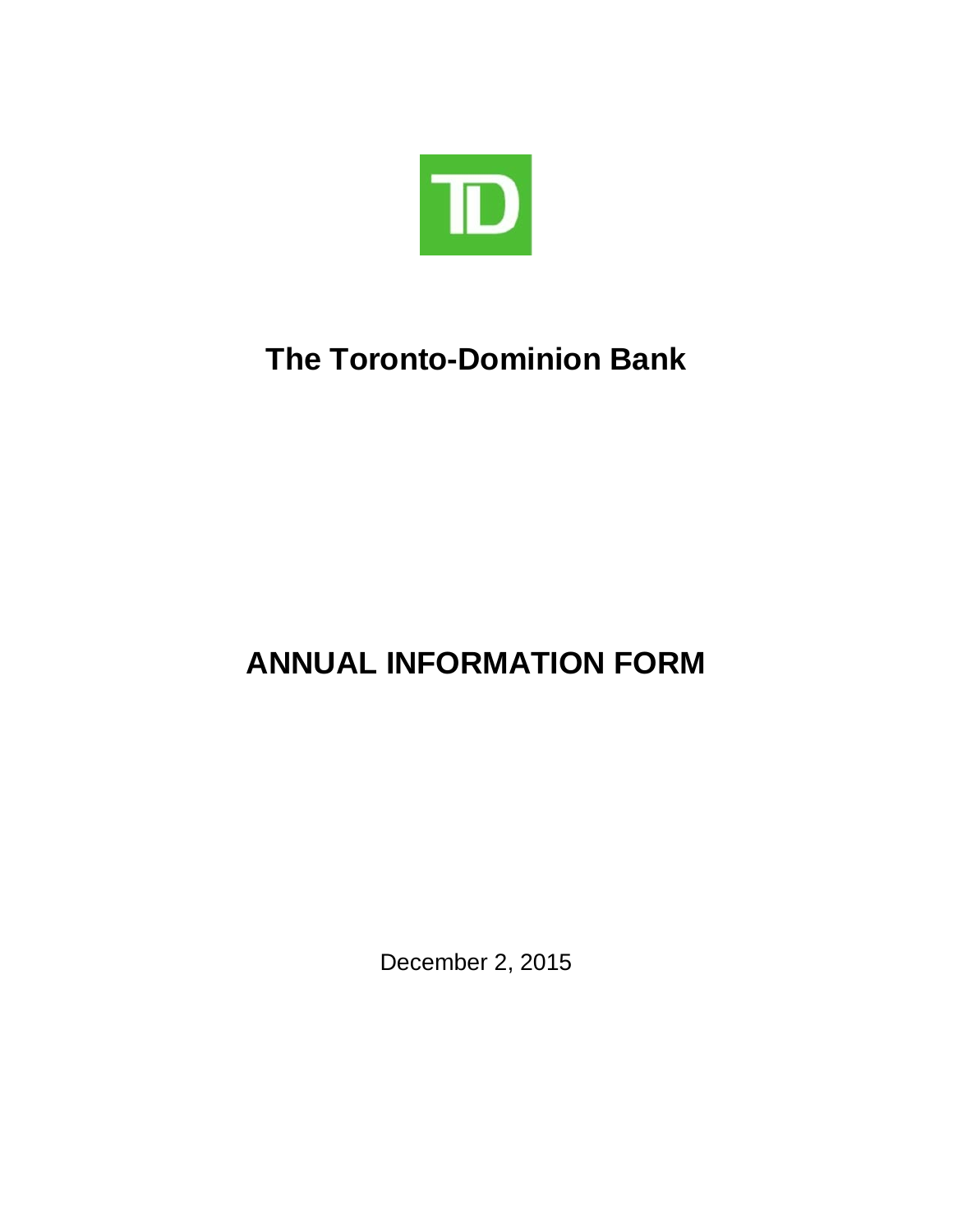#### **Documents Incorporated by Reference**

Portions of this Annual Information Form ("AIF") are disclosed in the annual consolidated financial statements (the "Annual Financial Statements") and management's discussion and analysis of the Bank (as defined below) for the year ended October 31, 2015 (the "2015 MD&A") and are incorporated by reference into this AIF.

|                                                                                          | Page<br>Reference                    | Page / Incorporated<br>by Reference From        |                         |
|------------------------------------------------------------------------------------------|--------------------------------------|-------------------------------------------------|-------------------------|
|                                                                                          | Annual<br><b>Information</b><br>Form | Annual<br><b>Financial</b><br><b>Statements</b> | 2015<br><b>MD&amp;A</b> |
| <b>CORPORATE STRUCTURE</b>                                                               |                                      |                                                 |                         |
|                                                                                          | 4                                    |                                                 |                         |
|                                                                                          | 4                                    |                                                 |                         |
| GENERAL DEVELOPMENT OF THE BUSINESS                                                      | 4                                    |                                                 | 5, 14-27                |
| DESCRIPTION OF THE BUSINESS                                                              |                                      |                                                 |                         |
|                                                                                          |                                      | 4-8                                             | 14-27                   |
|                                                                                          |                                      | 53                                              | 23,54-55,91             |
|                                                                                          |                                      |                                                 | 58                      |
|                                                                                          |                                      | 17, 20, 55-56                                   |                         |
|                                                                                          | 5                                    |                                                 |                         |
|                                                                                          |                                      |                                                 | 31-44, 64-69            |
|                                                                                          |                                      |                                                 | 91                      |
|                                                                                          | 6                                    |                                                 | 55-91                   |
|                                                                                          |                                      |                                                 |                         |
| <b>CAPITAL STRUCTURE</b>                                                                 |                                      |                                                 |                         |
|                                                                                          | 6                                    | 60-62                                           |                         |
|                                                                                          | 6                                    | 60-62                                           |                         |
|                                                                                          | 7                                    |                                                 |                         |
|                                                                                          | 8                                    |                                                 |                         |
| MARKET FOR SECURITIES OF THE BANK                                                        |                                      |                                                 |                         |
|                                                                                          | 10                                   |                                                 |                         |
|                                                                                          | 10                                   |                                                 |                         |
|                                                                                          | 13                                   |                                                 |                         |
|                                                                                          |                                      |                                                 |                         |
| <b>DIVIDENDS</b><br>Dividends per Share for the Bank (October 31 <sup>st</sup> year-end) |                                      |                                                 |                         |
|                                                                                          | 13                                   |                                                 |                         |
| Dividend Policy and Restrictions for The Toronto-Dominion Bank                           | 14                                   |                                                 |                         |
|                                                                                          |                                      | 62                                              | 48                      |
| DIRECTORS AND EXECUTIVE OFFICERS                                                         |                                      |                                                 |                         |
|                                                                                          | 14                                   |                                                 |                         |
|                                                                                          | 18                                   |                                                 |                         |
| Additional Information Regarding the Audit Committee and Shareholders'                   | 20                                   |                                                 |                         |
| Auditor                                                                                  |                                      |                                                 |                         |
|                                                                                          | 20                                   |                                                 |                         |
|                                                                                          | 22                                   |                                                 |                         |
|                                                                                          | 22                                   |                                                 |                         |
| Pre-Approval Policies and Shareholders' Auditor Service Fees                             | 22                                   |                                                 |                         |
| LEGAL PROCEEDINGS AND REGULATORY ACTIONS                                                 |                                      |                                                 |                         |
|                                                                                          | 23                                   |                                                 |                         |
|                                                                                          | 24                                   |                                                 |                         |
|                                                                                          |                                      |                                                 |                         |
| INTEREST OF MANAGEMENT AND OTHERS IN                                                     |                                      |                                                 |                         |
|                                                                                          | 24                                   |                                                 |                         |
| TRANSFER AGENTS AND REGISTRARS                                                           |                                      |                                                 |                         |
|                                                                                          |                                      |                                                 |                         |
|                                                                                          | 24                                   |                                                 |                         |
|                                                                                          | 25                                   |                                                 |                         |
|                                                                                          | 25                                   |                                                 |                         |
|                                                                                          |                                      |                                                 |                         |
|                                                                                          | 25                                   |                                                 |                         |
| APPENDIX "A" - Intercorporate Relationships                                              |                                      |                                                 |                         |

APPENDIX "B" – Audit Committee Charter

**Unless otherwise specified, this AIF presents information as at October 31, 2015.**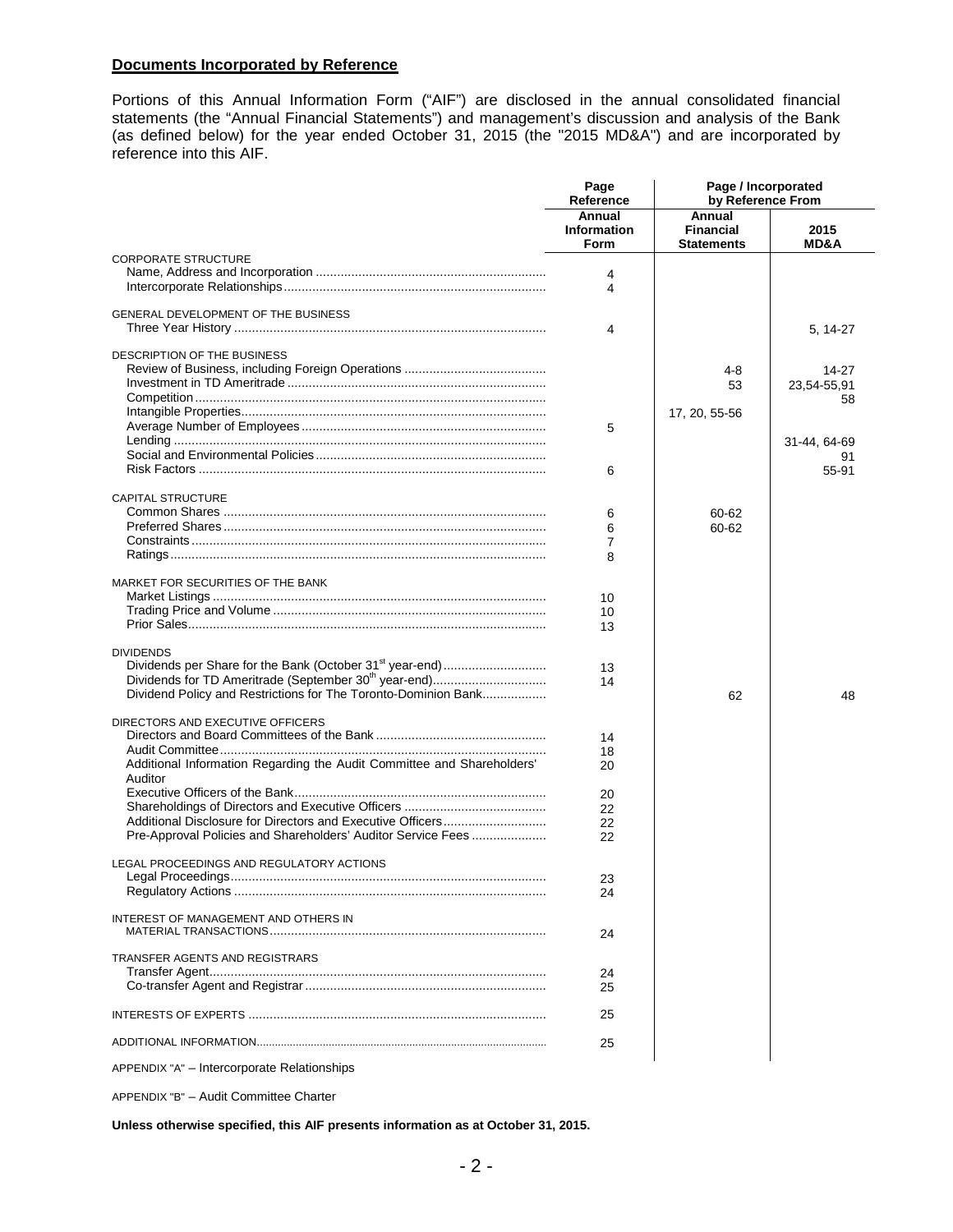### **Caution Regarding Forward-Looking Statements**

From time to time, the Bank makes written and/or oral forward-looking statements, including in this document, in other filings with Canadian regulators or the U.S. Securities and Exchange Commission, and in other communications. In addition, representatives of the Bank may make forward-looking statements orally to analysts, investors, the media and others. All such statements are made pursuant to the "safe harbour" provisions of, and are intended to be forward-looking statements under, applicable Canadian and U.S. securities legislation, including the U.S. Private Securities Litigation Reform Act of 1995. Forward-looking statements include, but are not limited to, statements made in this document, including in the Management's Discussion and Analysis ("2015 MD&A") under the heading "Economic Summary and Outlook", for each business segment under headings "Business Outlook and Focus for 2016", and in other statements regarding the Bank's objectives and priorities for 2016 and beyond and strategies to achieve them, and the Bank's anticipated financial performance. Forward-looking statements are typically identified by words such as "will", "should", "believe", "expect", "anticipate", "intend", "estimate", "plan", "may", and "could".

By their very nature, these forward-looking statements require the Bank to make assumptions and are subject to inherent risks and uncertainties, general and specific. Especially in light of the uncertainty related to the physical, financial, economic, political, and regulatory environments, such risks and uncertainties – many of which are beyond the Bank's control and the effects of which can be difficult to predict – may cause actual results to differ materially from the expectations expressed in the forwardlooking statements. Risk factors that could cause, individually or in the aggregate, such differences include: credit, market (including equity, commodity, foreign exchange, and interest rate), liquidity, operational (including technology and infrastructure), reputational, insurance, strategic, regulatory, legal, environmental, capital adequacy, and other risks. Examples of such risk factors include the general business and economic conditions in the regions in which the Bank operates; the ability of the Bank to execute on key priorities, including to successfully complete acquisitions, business retention and strategic plans and to attract, develop and retain key executives; disruptions in or attacks (including cyber attacks) on the Bank's information technology, internet, network access or other voice or data communications systems or services; the evolution of various types of fraud or other criminal behaviour to which the Bank is exposed; the failure of third parties to comply with their obligations to the Bank or its affiliates, including relating to the care and control of information; the impact of new and changes to, or application of, current laws and regulations, including without limitation tax laws, risk-based capital guidelines and liquidity regulatory guidance; the overall difficult litigation environment, including in the U.S.; increased competition, including through internet and mobile banking and non-traditional competitors; changes to the Bank's credit ratings; changes in currency and interest rates; increased funding costs and market volatility due to market illiquidity and competition for funding; critical accounting estimates and changes to accounting standards, policies and methods used by the Bank; existing and potential international debt crises; and the occurrence of natural and unnatural catastrophic events and claims resulting from such events. The Bank cautions that the preceding list is not exhaustive of all possible risk factors and other factors could also adversely affect the Bank's results. For more detailed information, please refer to the "Risk Factors and Management" section of the 2015 MD&A, as may be updated in subsequently filed quarterly reports to shareholders and news releases (as applicable) related to any transactions or events discussed under the heading "Significant Events" in the relevant MD&A, which applicable releases may be found on www.td.com. All such factors should be considered carefully, as well as other uncertainties and potential events, and the inherent uncertainty of forward-looking statements, when making decisions with respect to the Bank and the Bank cautions readers not to place undue reliance on the Bank's forward-looking statements.

Material economic assumptions underlying the forward-looking statements contained in this document are set out in the 2015 MD&A under the headings "Economic Summary and Outlook", and for each business segment, "Business Outlook and Focus for 2016", each as updated in subsequently filed quarterly reports to shareholders.

Any forward-looking statements contained in this document represent the views of management only as of the date hereof and are presented for the purpose of assisting the Bank's shareholders and analysts in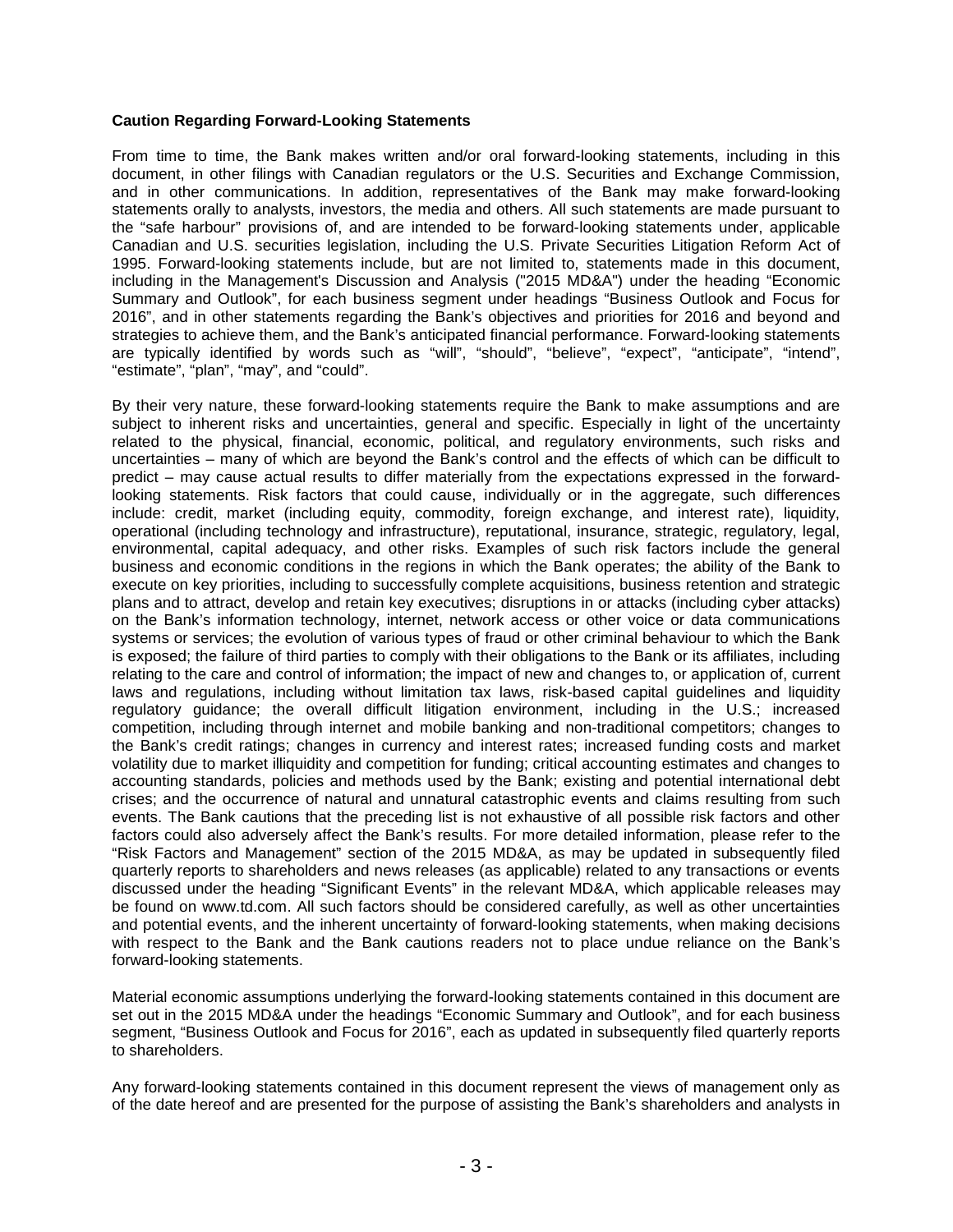understanding the Bank's financial position, objectives and priorities and anticipated financial performance as at and for the periods ended on the dates presented, and may not be appropriate for other purposes. The Bank does not undertake to update any forward-looking statements, whether written or oral, that may be made from time to time by or on its behalf, except as required under applicable securities legislation.

# **CORPORATE STRUCTURE**

### **Name, Address and Incorporation**

The Toronto-Dominion Bank (the "Bank" or "TD") and its subsidiaries are collectively known as "TD Bank Group". The Bank, a Schedule 1 chartered bank subject to the provisions of the Bank Act (Canada) (the "Bank Act"), was formed on February 1, 1955 through the amalgamation of The Bank of Toronto (chartered in 1855) and The Dominion Bank (chartered in 1869). The Bank's head office is located at Toronto-Dominion Centre, King Street West and Bay Street, Toronto, Ontario, M5K 1A2.

#### **Intercorporate Relationships**

Information about the intercorporate relationships among the Bank and its principal subsidiaries is provided in Appendix "A" to this AIF.

# **GENERAL DEVELOPMENT OF THE BUSINESS**

# **Three Year History**

As at October 31, 2015, TD was the second largest Canadian bank in terms of market capitalization. TD Bank Group is the sixth largest bank in North America by branches and serves more than 24 million customers in three key businesses operating in a number of locations in financial centres around the globe: Canadian Retail, including TD Canada Trust, TD Auto Finance Canada, TD Wealth (Canada), TD Direct Investing, and TD Insurance; U.S. Retail, including TD Bank, America's Most Convenient Bank®, TD Auto Finance U.S., TD Wealth (U.S.) and an investment in TD Ameritrade; and Wholesale Banking, including TD Securities. TD also ranks among the world's leading online financial services firms, with approximately 10.2 million active online and mobile customers. TD had CDN\$ 1.1 trillion in assets on October 31, 2015. The Toronto-Dominion Bank trades under the symbol "TD" on each of the Toronto Stock Exchange and the New York Stock Exchange.

For additional information on TD's businesses, see the descriptions provided below and on pages 14 to 27 of the 2015 MD&A.

#### *Developments in the Canadian Business*

On August 5, 2013, the Bank completed the acquisition of substantially all of the consumer private label credit card portfolio of HSBC Retail Services Limited, an indirect wholly-owned subsidiary of HSBC Holdings plc.

On November 12, 2013, TD Waterhouse Canada Inc., a subsidiary of the Bank, completed the sale of the Bank's institutional services business, known as TD Waterhouse Institutional Services, to a subsidiary of National Bank of Canada.

On December 27, 2013, the Bank, Aimia Inc. ("Aimia"), and the Canadian Imperial Bank of Commerce ("CIBC") closed a transaction under which the Bank acquired approximately 50% of CIBC's existing Aeroplan credit card portfolio, which primarily included accounts held by customers who did not have an existing retail banking relationship with CIBC. The Bank became the primary credit card issuer for Aeroplan, a loyalty program owned by Aimia, on January 1, 2014.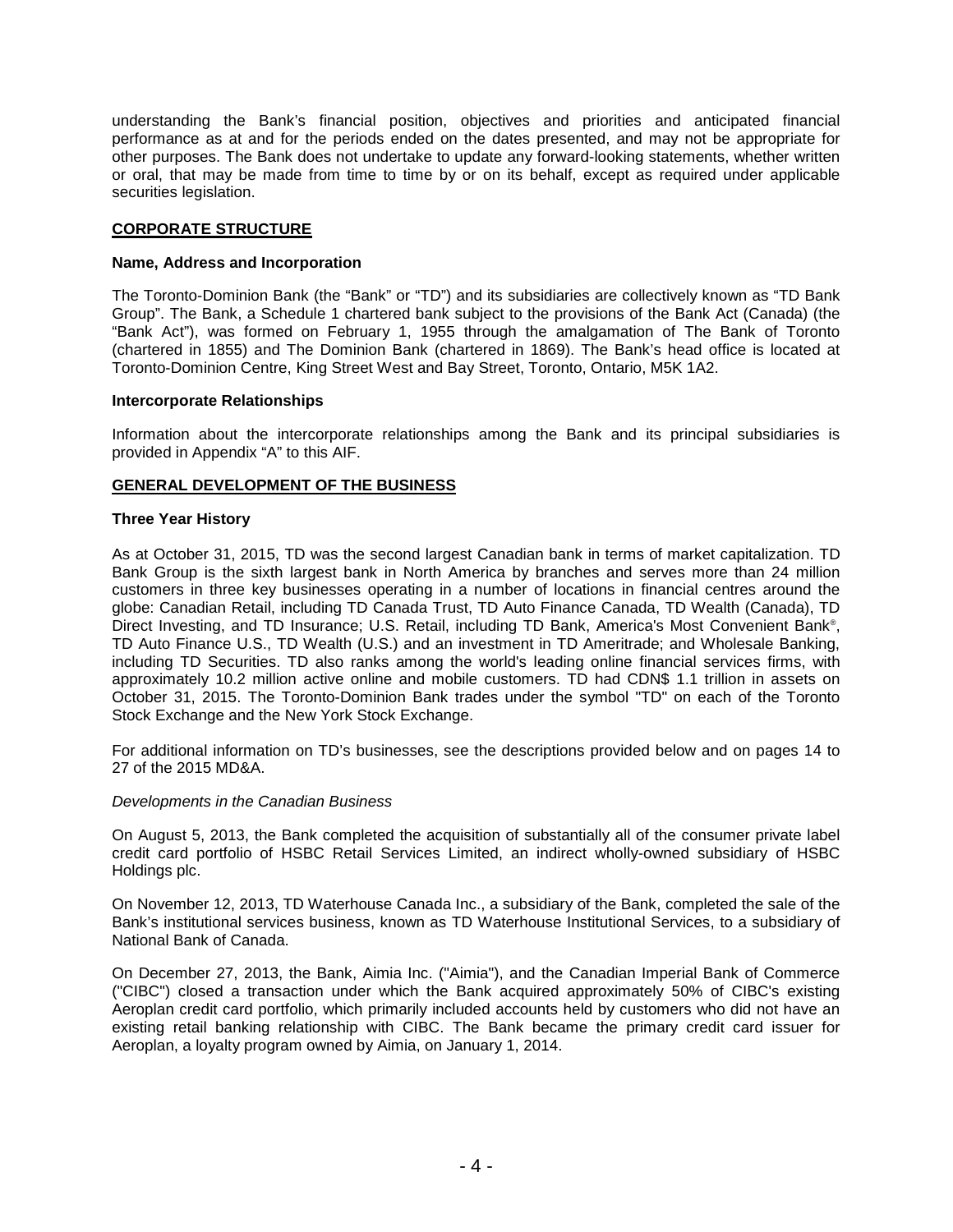#### *Development of TD Bank, America's Most Convenient Bank®*

TD Bank, N.A., operating under the brand name TD Bank, America's Most Convenient Bank®, is one of the 10 largest banks in the U.S. and provides customers with a full range of financial products and services at more than 1,300 convenient locations located from Maine to Florida. TD Bank, N.A. is a wholly-owned subsidiary of the Bank.

On March 13, 2013, the Bank, through its subsidiary TD Bank USA, N.A., acquired substantially all of Target Corporation's ("Target") existing U.S. Visa and private label credit card portfolios, with a gross outstanding balance of US\$5.8 billion. TD Bank USA, N.A. also entered into a seven-year program agreement under which it became the exclusive issuer of Target-branded Visa and private label consumer credit cards to Target's U.S. customers. Effective February 24, 2015, the Bank extended its contract with Target in which it will continue to be the exclusive issuer of Target co-branded and private label consumer credit cards to Target's U.S. customers until March 2025.

On March 27, 2013, the Bank acquired 100% of the outstanding equity of Epoch Holding Corporation, including its wholly-owned subsidiary Epoch Investment Partners, Inc. ("Epoch"), a New York-based asset management firm, for cash consideration of US\$674 million.

The Bank completed the first phase of its internal reorganization to comply with the rule adopted by the Federal Reserve requiring large foreign banking organizations with U.S. subsidiaries to organize their U.S. subsidiaries under a top-tier single intermediate holding company. Effective July 1, 2015, TD US P&C Holdings ULC, the parent company to TD Bank US Holding Company, migrated from Canada to the U.S., becoming the Bank's top-tier bank holding company in the U.S. and was renamed TD Group US Holdings LLC.

On October 1, 2015, the Bank, through its subsidiary TD Bank USA, N.A., acquired substantially all of Nordstrom Inc.'s ("Nordstrom") existing U.S. Visa and private label credit card portfolios, with a gross outstanding balance of US\$2.2 billion. TD Bank USA, N.A. also entered into an agreement under which it became the exclusive issuer of Nordstrom-branded Visa and private label consumer credit cards to Nordstrom's U.S. customers.

#### *Investment in TD Ameritrade*

The Bank has an investment in TD Ameritrade Holding Corporation ("TD Ameritrade"), a leading provider of securities brokerage services and related technology-based financial services to retail investors, traders and independent registered investment advisors. TD Ameritrade provides its services predominantly through the Internet, a national branch network and relationships with independent registered investment advisors. TD Ameritrade is a U.S. publicly-traded company and its common shares are listed on the New York Stock Exchange. As of October 31, 2015, the Bank owned approximately 41.54% of the outstanding voting securities of TD Ameritrade. Additional information concerning TD Ameritrade may be found on the U.S. Securities and Exchange Commission's EDGAR system ("EDGAR") at [www.sec.gov.](http://www.sec.gov/) The Bank's investment in TD Ameritrade is subject to a Stockholders Agreement that contains provisions relating to governance, board composition, stock ownership, transfers of shares, voting and other matters.

#### **DESCRIPTION OF THE BUSINESS**

Descriptions of TD's significant business segments and related information are provided on pages 2 and 14 to 27 of the 2015 MD&A.

#### **Average Number of Employees**

TD had an average of 81,483 full-time equivalent employees for fiscal 2015.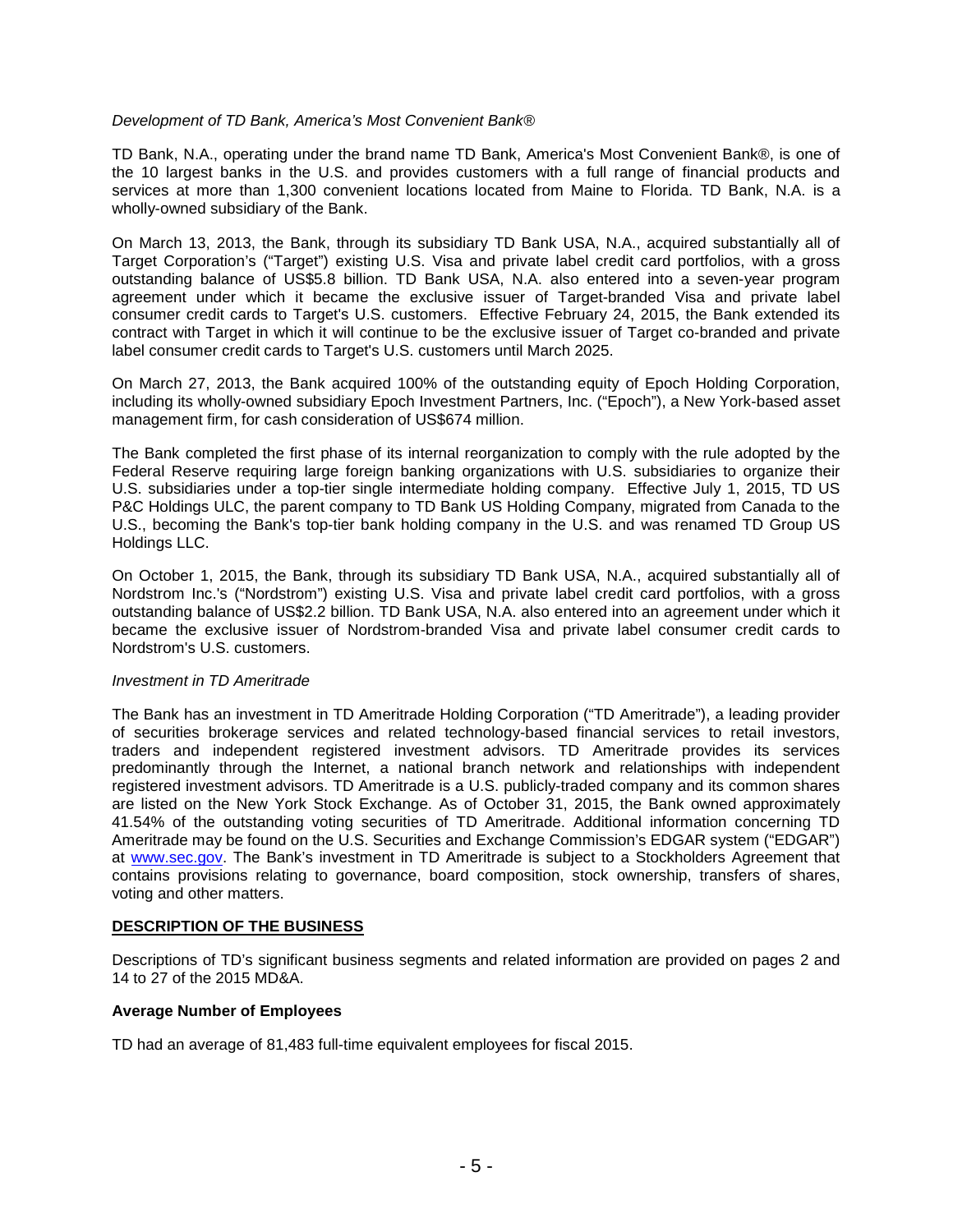### **Risk Factors**

The Bank considers it critical to regularly assess its operating environment and highlight top and emerging risks, which are risks with a potential to have a material effect on the Bank and where the attention of senior leaders is focused due to the potential magnitude or immediacy of their impact. An explanation of the types of risks facing the Bank and its businesses and the ways in which the Bank manages them can be found under the heading "Risk Factors and Management" on pages 55 to 91 of the 2015 MD&A, which is incorporated by reference.

# **CAPITAL STRUCTURE**

The following summary of the Bank's share capital is qualified in its entirety by the Bank's by-laws and the actual terms and conditions of such shares.

In accordance with capital adequacy requirements adopted by the Office of the Superintendent of Financial Institutions (Canada) ("OSFI"), in order to qualify as Tier 1 or Tier 2 Capital under Basel III, noncommon capital instruments issued by the Bank after January 1, 2013, including Preferred Shares and Subordinated Debentures (Medium Term Notes with NVCC Provisions, defined below), must include a non-viability contingent capital feature (the "NVCC Provisions"), under which they could be converted into a variable number of common shares of the Bank if OSFI announces that the Bank has ceased, or is about to cease, to be viable or if the Bank has accepted or agreed to accept a capital injection or equivalent support from a federal or provincial government in Canada (each, a "trigger event").

# **Common Shares**

The authorized common share capital of the Bank consists of an unlimited number of common shares without nominal or par value. Subject to the restrictions set out under "Constraints" below, holders of common shares are entitled to vote at all meetings of the shareholders of the Bank, except meetings at which only holders of a specified class or series of shares are entitled to vote. The holders of common shares are entitled to receive dividends as and when declared by the Board of Directors of the Bank, subject to the preference of the holders of the preferred shares of the Bank. After payment to the holders of the preferred shares of the Bank of the amount or amounts to which they may be entitled, and after payment of all outstanding debts, the holders of common shares shall be entitled to receive the remaining property of the Bank upon the liquidation, dissolution or winding-up thereof.

#### **Preferred Shares**

The Class A First Preferred Shares (the "Preferred Shares") of the Bank may be issued from time to time, in one or more series, with such rights, privileges, restrictions and conditions as the Board of Directors of the Bank may determine.

The Preferred Shares of each series rank on a parity with every other series of Preferred Shares, and all Preferred Shares rank prior to the common shares and to any other shares of the Bank ranking junior to the Preferred Shares with respect to the payment of dividends and the distribution of assets in the event of the liquidation, dissolution or winding-up of the Bank, provided that a trigger event has not occurred as contemplated under the NVCC Provisions applicable to a series of Preferred Shares. In the event of a trigger event occurring under the NVCC Provisions, the existing priority of the Preferred Shares of the affected series will not be relevant as all Preferred Shares of such series will be converted into common shares of the Bank and, upon conversion, will rank on a parity with all other common shares of the Bank.

There are no voting rights attaching to the Preferred Shares except to the extent provided in any series or by the Bank Act. The Bank may not, without the prior approval of the holders of the Preferred Shares, create or issue (i) any shares ranking in priority to or on a parity with the Preferred Shares, or (ii) any additional series of Preferred Shares, unless at the date of such creation or issuance all cumulative dividends and any declared and unpaid non-cumulative dividends shall have been paid or set apart for payment in respect of each series of Preferred Shares then issued and outstanding.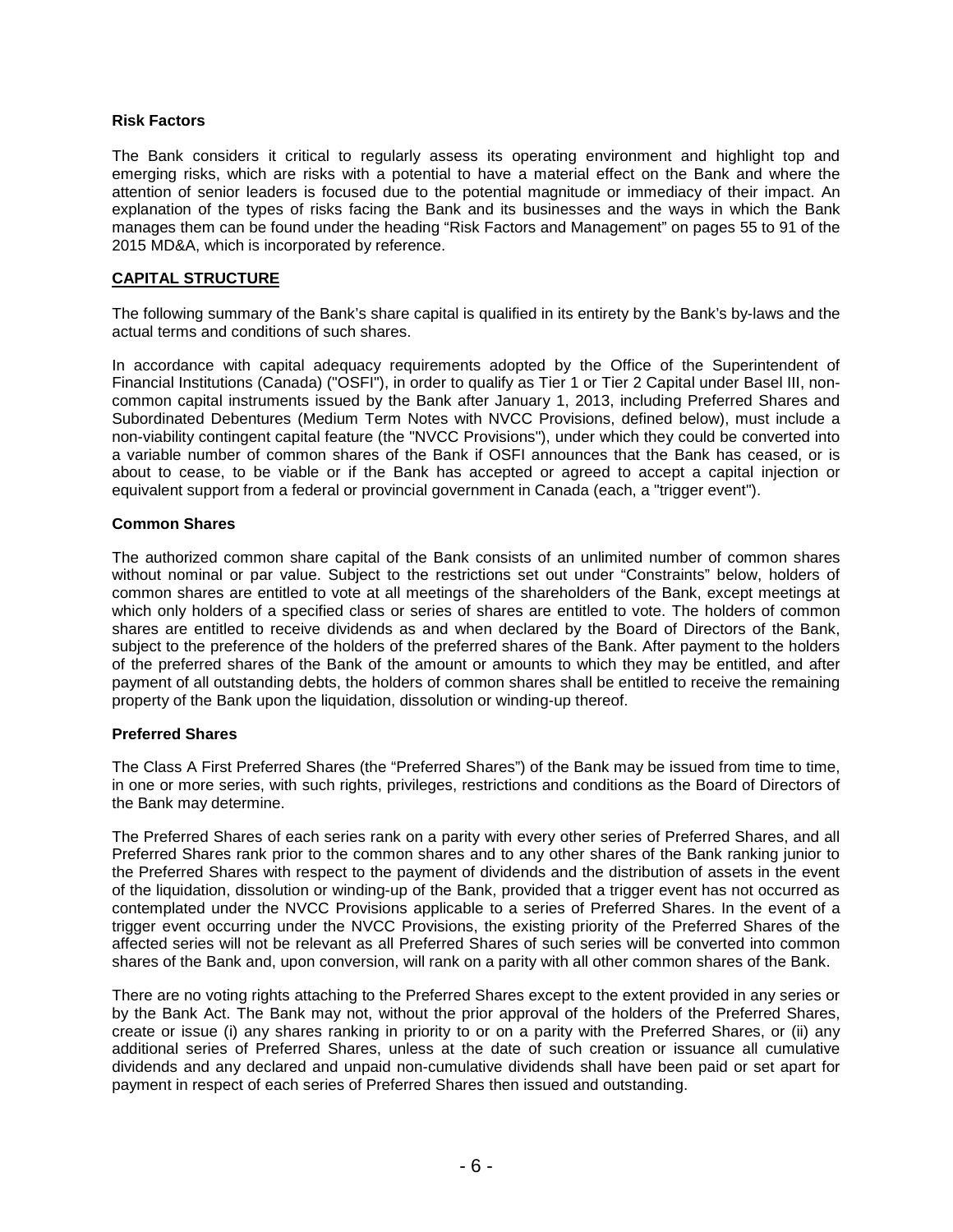Approval of amendments to the provisions of the Preferred Shares as a class may be given in writing by the holders of all the outstanding Preferred Shares or by a resolution carried by an affirmative vote of at least two-thirds of the votes cast at a meeting at which the holders of a majority of the then outstanding Preferred Shares are present or represented by proxy or, if no quorum is present at such meeting, at an adjourned meeting at which the shareholders then present or represented by proxy may transact the business for which the meeting was originally called.

In the event of the liquidation, dissolution or winding-up of the Bank, provided that a trigger event has not occurred as contemplated under the NVCC Provisions applicable to a series of Preferred Shares, before any amounts shall be paid to or any assets distributed among the holders of the common shares or shares of any other class of the Bank ranking junior to the Preferred Shares, the holder of a Preferred Share of a series shall be entitled to receive, to the extent provided for with respect to such Preferred Shares by the conditions attaching to such series: (i) an amount equal to the amount paid up thereon; (ii) such premium, if any, as has been provided for with respect to the Preferred Shares of such series; and (iii) all unpaid cumulative dividends, if any, on such Preferred Shares and, in the case of non-cumulative Preferred Shares, all declared and unpaid non-cumulative dividends. After payment to the holders of the Preferred Shares of the amounts so payable to them, they shall not be entitled to share in any further distribution of the property or assets of the Bank.

# **Constraints**

There are no constraints imposed on the ownership of securities of the Bank to ensure that the Bank has a required level of Canadian ownership. However, the Bank Act contains restrictions on the issue, transfer, acquisition, beneficial ownership and voting of all shares of a chartered bank. For example, no person shall be a major shareholder of a bank if the bank has equity of \$12 billion or more. A person is a major shareholder of a bank where: (i) the aggregate of shares of any class of voting shares beneficially owned by that person, by entities controlled by that person and by any person associated or acting jointly or in concert with that person is more than 20% of that class of voting shares; or (ii) the aggregate of shares of any class of non-voting shares beneficially owned by that person, by entities controlled by that person and by any person associated or acting jointly or in concert with that person is more than 30% of that class of non-voting shares. No person shall have a significant interest in any class of shares of a bank, including the Bank, unless the person first receives the approval of the Minister of Finance (Canada). For purposes of the Bank Act, a person has a significant interest in a class of shares of a Canadian chartered bank where the aggregate of any shares of the class beneficially owned by that person, by entities controlled by that person and by any person associated or acting jointly or in concert with that person exceeds 10% of all of the outstanding shares of that class of shares of such bank.

The Bank Act also prohibits the registration of a transfer or issue of any share of the Bank to, and the exercise in person or by proxy of any voting rights attached to any share of the Bank that is beneficially owned by, Her Majesty in right of Canada or of a province or any agent or agency of Her Majesty, in either of those rights, or to the government of a foreign country or any political subdivision thereof, or any agent or agency of a foreign government. Notwithstanding the foregoing, the Minister of Finance of Canada may approve the issue of shares of a bank, including the Bank, to an agent that is an "eligible agent", which is defined as an agent or agency of Her Majesty in right of Canada or of a province or an agent or agency of a government of a foreign country or any political subdivision of a foreign country: (i) whose mandate is publicly available; (ii) that controls the assets of an investment fund in a manner intended to maximize long-term risk-adjusted returns and Her Majesty in right of Canada or of a province or an agent or agency of a government of a foreign country or any political subdivision of a foreign country contributes to the fund or the fund is established to provide compensation, hospitalization, medical care, annuities, pensions or similar benefits to natural persons; and (iii) whose decisions with respect to the assets of the fund referred to in (ii) above are not influenced in any significant way by Her Majesty in right of Canada or of the province or the government of the foreign country or the political subdivision. The application for this approval would be made jointly by the Bank and the eligible agent.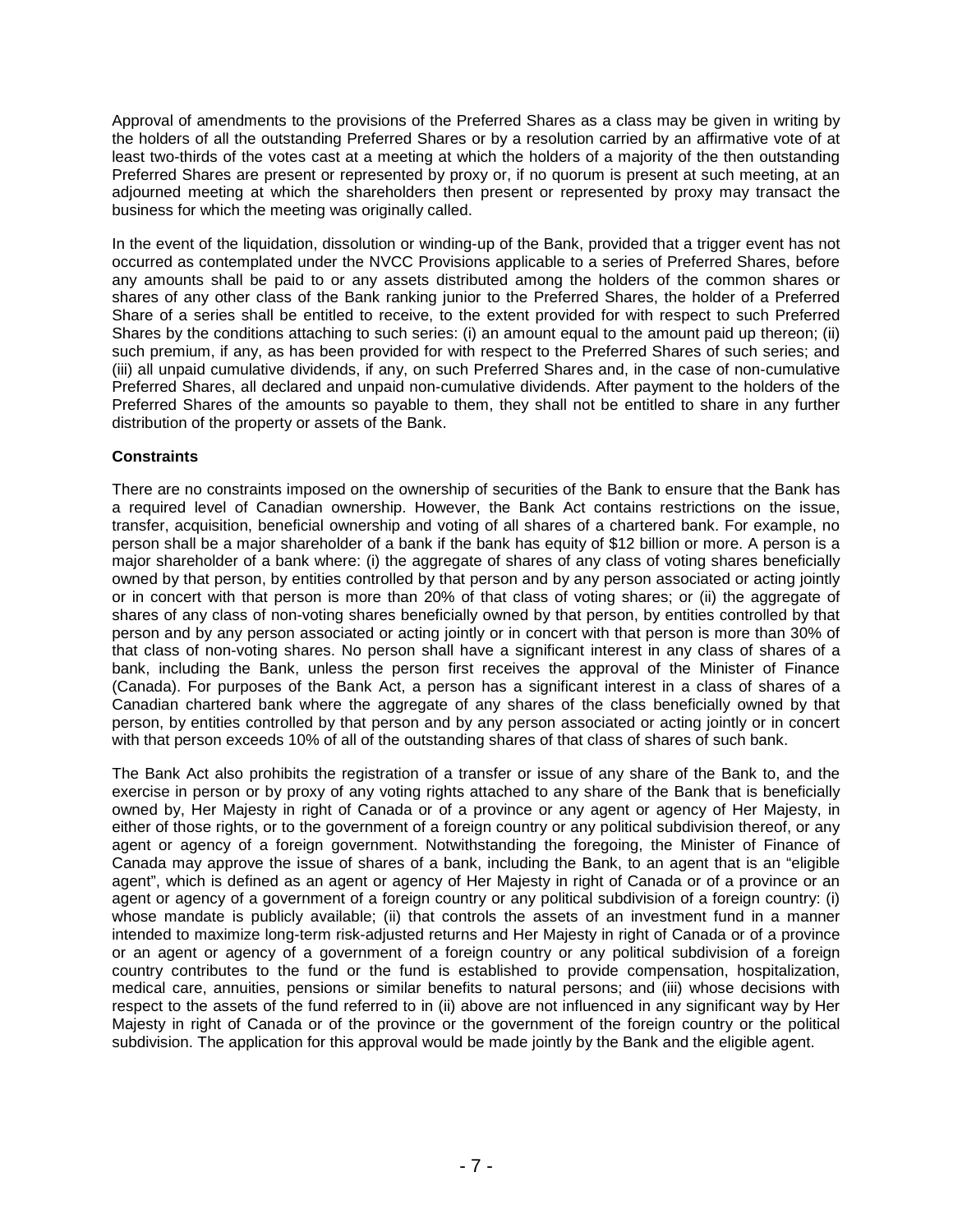# **Ratings**

Credit ratings are important to the Bank's borrowing costs and ability to raise funds. Rating downgrades could potentially result in higher financing costs for the Bank and reduce access to capital markets. Rating downgrades may also affect the Bank's ability to enter into normal course derivative transactions and/or require the Bank to post additional collateral for the benefit of its trading counterparties. The Bank regularly reviews the level of increased collateral that would be required in the event of rating downgrades and holds liquid assets to cover additional collateral required in the event of a one-notch downgrade in the Bank's senior long-term credit ratings. Additional information relating to credit ratings is provided under the heading "Liquidity Risk" in the "Managing Risk" section starting on page 78 of the 2015 MD&A.

|                                           | <b>DBRS</b>  | Moody's<br><b>Investors</b><br><b>Service</b> | <b>Standard</b><br>& Poor's |
|-------------------------------------------|--------------|-----------------------------------------------|-----------------------------|
| <b>Long Term Debt (deposits)</b>          | AA           | Aa1                                           | AA-                         |
| <b>Short Term Debt (deposits)</b>         | $R-1$ (high) | $P-1$                                         | $A-1+$                      |
| <b>Tier 2B Subordinated Debt</b>          |              | A <sub>1</sub>                                | A                           |
| <b>Tier 2A Subordinated Debt</b>          | AA (low)     | A2                                            | А-                          |
| <b>Tier 2 Subordinated Debt</b><br>(NVCC) | A (low)      | $A2$ (hyb)                                    | А-                          |
| <b>Preferred Shares</b>                   | Pfd-2 (high) | A3                                            | $P-2$ (high)                |
| <b>Preferred Shares</b><br>(NVCC)         | $Pfd-2$      | $A3$ (hyb)                                    | $P-2$                       |
| <b>Outlook</b>                            | Negative     | Negative                                      | Negative                    |

#### **As at October 31, 2015**

Credit ratings are not recommendations to purchase, sell or hold a financial obligation inasmuch as they do not comment on market price or suitability for a particular investor. Ratings are subject to revision or withdrawal at any time by the rating agency. Credit ratings and outlooks provided by the rating agencies reflect their views and are subject to change from time to time, based on a number of factors, including the Bank's financial strength, competitive position and liquidity as well as factors not entirely within the Bank's control, including the methodologies used by the rating agencies and conditions affecting the financial services industry generally.

The Bank has made payments in the ordinary course to the rating agencies listed above in connection with the assignment of ratings on the securities of the Bank. In addition, the Bank has made customary payments in respect of certain other services provided to the Bank by the applicable rating agencies during the last two years.

We note that the following descriptions of the ratings categories prepared by the respective rating agencies are provided solely in order to satisfy requirements of Canadian law and do not constitute an endorsement by the Bank of the ratings categories or of the application by the respective rating agencies of their criteria and analyses. A description of the rating categories of each of the rating agencies, obtained from the respective rating agency's public website, is set out below.

# **Description of ratings, as disclosed by DBRS on its public website**

The DBRS® long-term rating scale provides an opinion on the risk of default. That is, the risk that an issuer will fail to satisfy its financial obligations in accordance with the terms under which an obligations has been issued. Ratings are based on quantitative and qualitative considerations relevant to the issuer, and the relative ranking of claims. All rating categories other than AAA and D also contain subcategories "(high)" and "(low)". The absence of either a "(high)" or "(low)" designation indicates the rating is in the middle of the category. AA: Superior credit quality. The capacity for the payment of financial obligations is considered high. Credit quality differs from AAA only to a small degree. Unlikely to be significantly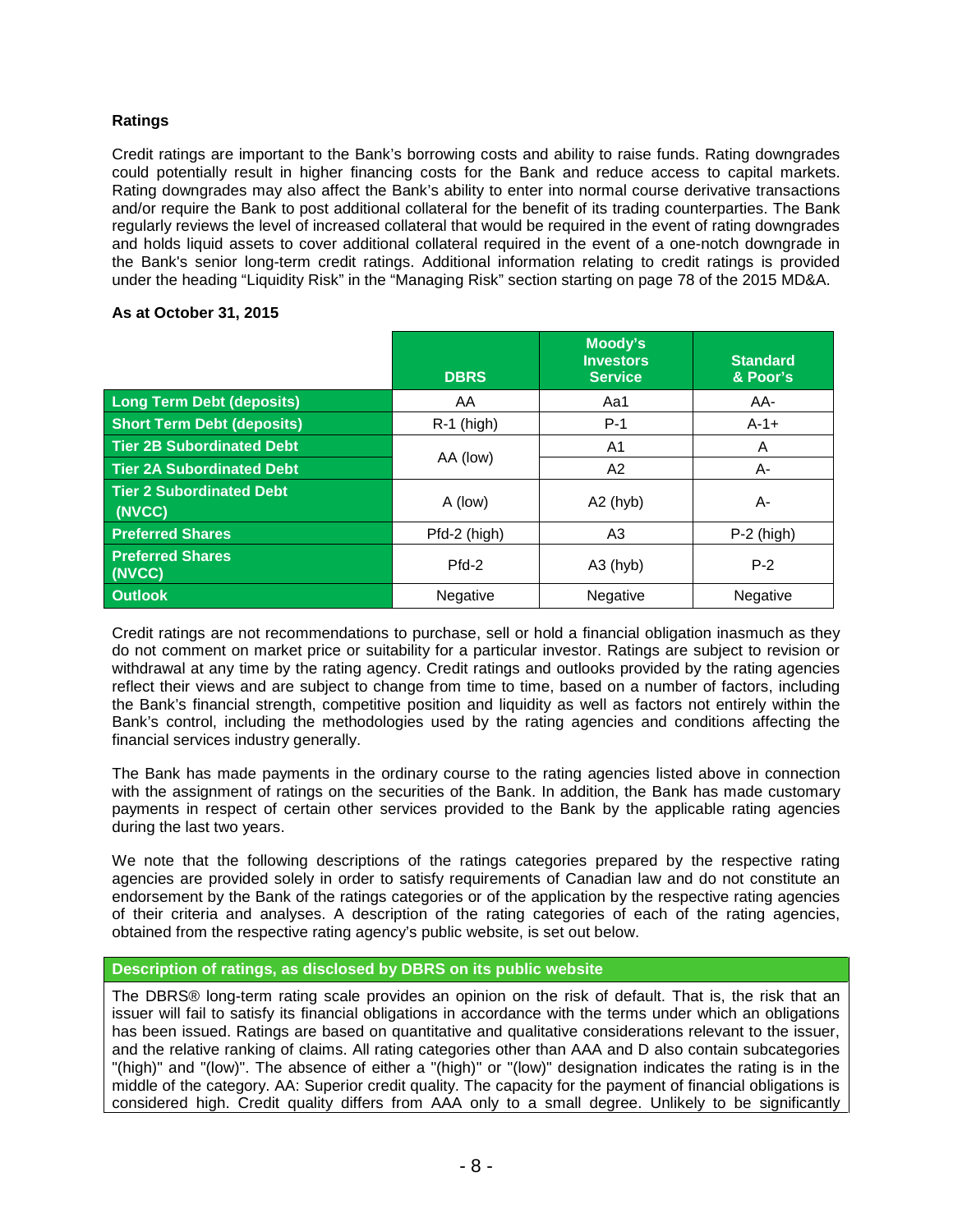vulnerable to future events. A: Good credit quality. The capacity for the payment of financial obligations is substantial, but of lesser credit quality than AA. May be vulnerable to future events, but qualifying negative factors are considered manageable.

The DBRS® short-term debt rating scale provides an opinion on the risk that an issuer will not meet its short-term financial obligations in a timely manner. R-1 (high): Highest credit quality. The capacity for the payment of short-term financial obligations as they fall due is exceptionally high. Unlikely to be adversely affected by future events.

The DBRS® preferred share rating scale is used in the Canadian securities market and is meant to give an indication of the risk that a borrower will not fulfill its full obligations in a timely manner, with respect to both dividend and principal commitments. Each rating category is denoted by the subcategories "high" and "low". The absence of either a "high" or "low" designation indicates the rating is in the middle of the category. Preferred shares rated Pfd-2 are of satisfactory credit quality. Protection of dividends and principal is still substantial, but earnings, the balance sheet and coverage ratios are not as strong as Pfd-1 rated companies. Generally, Pfd-2 ratings correspond with companies whose senior bonds are rated in the A category.

# **Description of ratings, as disclosed by Moody's Investors Service on its public website**

Moody's long-term ratings are assigned to issuers or obligations with an original maturity of one year or more and reflect both on the likelihood of a default on contractually promised payments and the expected financial loss suffered in the event of default. Obligations rated Aa are judged to be of high quality and are subject to very low credit risk. Obligations rated A are judged to be upper-medium grade and are subject to low credit risk. Moody's appends numerical modifiers 1, 2, and 3 to each generic rating classification from Aa through Caa. The modifier 1 indicates that the obligation ranks in the higher end of its generic rating category; the modifier 2 indicates a mid-range ranking; and the modifier 3 indicates a ranking in the lower end of that generic rating category. Additionally, a \*(hyb)\* indicator is appended to all ratings of hybrid securities issued by banks, insurers, finance companies, and securities firm. By their terms, hybrid securities allow for the omission of scheduled dividends, interest, or principal payments, which can potentially result in impairment if such an omission occurs. Hybrid securities may also be subject to contractually allowable write-downs of principal that could result in impairment. Together with the hybrid indicator, the long-term obligation rating assigned to a hybrid security is an expression of the relative credit risk associated with that security.

Moody's assigns provisional ratings to medium-term note (MTN) programs and definitive ratings to the individual debt securities issued from them (referred to as drawdowns or notes). MTN program ratings are intended to reflect the ratings likely to be assigned to drawdowns issued from the program with the specified priority of claim (e.g. senior or subordinated). To capture the contingent nature of a program rating, Moody's assigns provisional ratings to MTN programs. A provisional rating is denoted by a (P) in front of the rating.

Moody's short-term ratings are assigned to obligations which an original maturity of thirteen months or less and reflect the likelihood of a default on contractually promised payments. P-1 Issuers (or supporting institutions) rated Prime-1 have a superior ability to repay short-term debt obligations.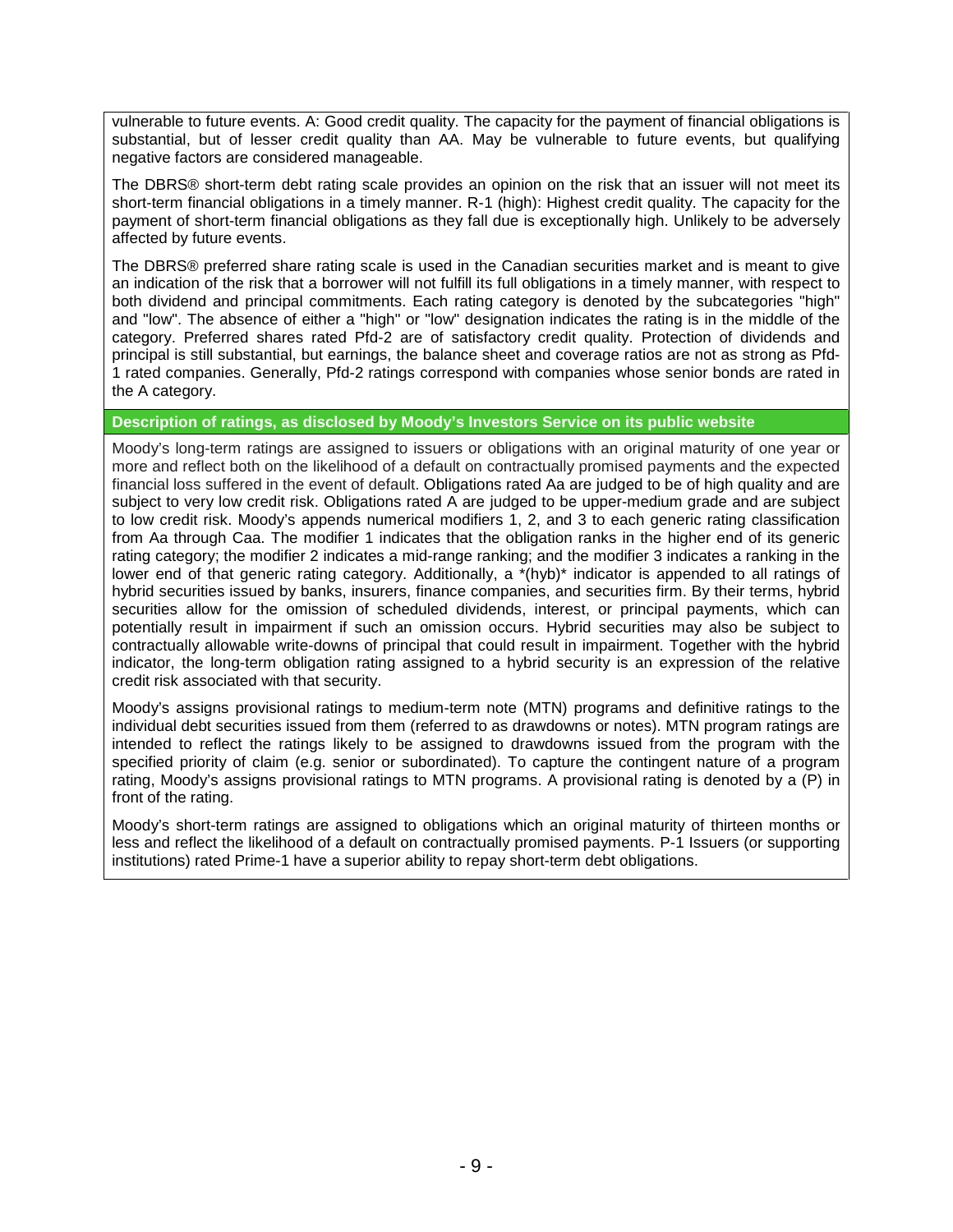# **Description of ratings, as disclosed by Standard & Poor's on its public website**

A Standard & Poor's issue credit rating is a forward-looking opinion about the creditworthiness of an obligor with respect to a specific financial obligation, a specific class of financial obligations, or a specific financial program (including ratings on medium-term note programs and commercial paper programs).

A long-term obligation rated 'AA' differs from the highest-rated obligations only to a small degree. The obligor's capacity to meet its financial commitment on the obligation is very strong. An obligation rated 'A' is somewhat more susceptible to the adverse effects of changes in circumstances and economic conditions than obligations in higher-rated categories. However, the obligor's capacity to meet its financial commitment on the obligation is still strong. The ratings from 'AA' to 'CCC' may be modified by the addition of a plus (+) or minus (-) sign to show relative standing within the major rating categories.

A short-term obligation rated 'A-1' is rated in the highest category by Standard & Poor's. The obligor's capacity to meet its financial commitment on the obligation is strong. Within this category, certain obligations are designated with a plus sign (+). This indicates that the obligor's capacity to meet its financial commitment on these obligations is extremely strong.

The Standard & Poor's Canadian preferred share rating scale serves issuers, investors, and intermediaries in the Canadian financial markets by expressing preferred share ratings (determined in accordance with global rating criteria) in terms of rating symbols that have been actively used in the Canadian market over a number of years. A Standard & Poor's preferred share rating on the Canadian scale is a forward-looking opinion about the creditworthiness of an obligor with respect to a specific preferred share obligation issued in the Canadian market, relative to preferred shares issued by other issuers in the Canadian market. There is a direct correspondence between the specific ratings assigned on the Canadian preferred share scale and the various rating levels on the global debt rating scale of Standard & Poor's. A Canadian preferred share rating of P-2(high) and P-2 corresponds to global scale preferred share rating of BBB+ and BBB, respectively.

# **MARKET FOR SECURITIES OF THE BANK**

#### **Market Listings**

The Bank's common shares are listed on the Toronto Stock Exchange and the New York Stock Exchange. The Bank's preferred shares are listed on the Toronto Stock Exchange.

#### **Trading Price and Volume**

Trading price and volume of the Bank's securities in the past year is set out in the tables below:

| <b>TORONTO STOCK EXCHANGE</b> |                                |             |              |                                           |                 |                 |                 |
|-------------------------------|--------------------------------|-------------|--------------|-------------------------------------------|-----------------|-----------------|-----------------|
|                               | <b>Common</b><br><b>Shares</b> |             |              | <b>Preferred Shares</b><br>(Series P – Y) |                 |                 |                 |
|                               |                                | Series $P1$ | Series $Q^2$ | Series $R^3$                              | <b>Series S</b> | <b>Series T</b> | <b>Series Y</b> |
| November 2014                 |                                |             |              |                                           |                 |                 |                 |
| High Price(\$)                | 57.89                          | 26.43       | 26.49        | 26.64                                     | 25.76           | 25.59           | 25.89           |
| Low Price(\$)                 | 55.09                          | 25.76       | 26.16        | 26.32                                     | 25.32           | 25.40           | 25.47           |
| Volume('000)                  | 39,142                         | 75          | 59           | 47                                        | 25              | 68              | 41              |
| December 2014                 |                                |             |              |                                           |                 |                 |                 |
| High Price(\$)                | 57.82                          | 26.50       | 26.46        | 26.50                                     | 25.71           | 25.56           | 25.80           |
| Low Price(\$)                 | 51.51                          | 25.95       | 26.02        | 26.09                                     | 25.22           | 25.23           | 25.38           |
| Volume('000)                  | 81,491                         | 124         | 114          | 75                                        | 126             | 55              | 116             |
| January 2015                  |                                |             |              |                                           |                 |                 |                 |
| High Price(\$)                | 55.49                          | 26.48       | 26.31        | 26.51                                     | 25.99           | 25.50           | 26.02           |
| Low Price(\$)                 | 49.67                          | 25.57       | 25.57        | 25.79                                     | 25.03           | 22.61           | 25.25           |
| Volume('000)                  | 78,649                         | 247         | 394          | 115                                       | 104             | 146             | 84              |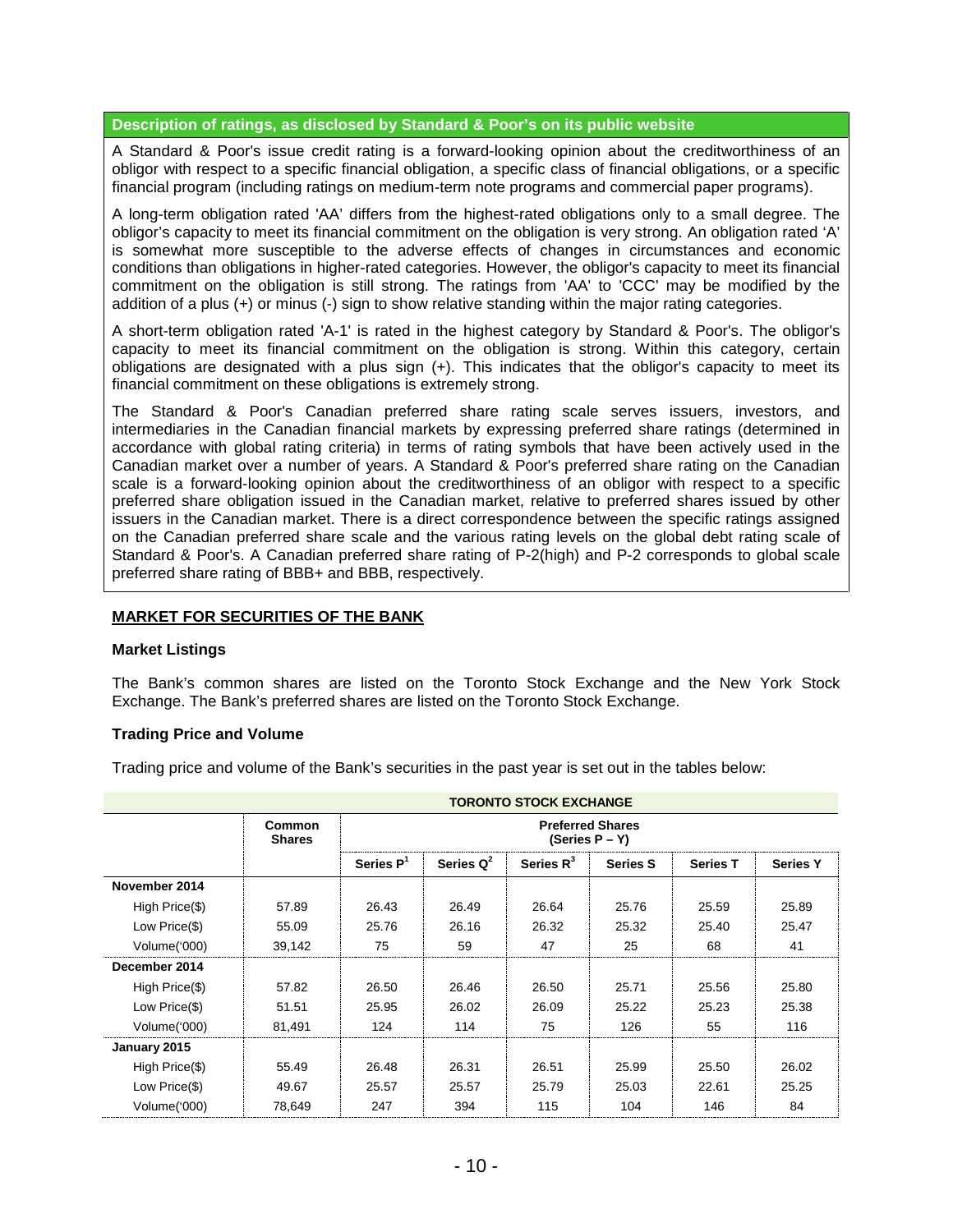|                   |                                |                       |                                           | <b>TORONTO STOCK EXCHANGE</b> |                 |                 |                 |
|-------------------|--------------------------------|-----------------------|-------------------------------------------|-------------------------------|-----------------|-----------------|-----------------|
|                   | <b>Common</b><br><b>Shares</b> |                       | <b>Preferred Shares</b><br>(Series P – Y) |                               |                 |                 |                 |
|                   |                                | Series P <sup>1</sup> | Series $Q^2$                              | Series R <sup>3</sup>         | <b>Series S</b> | <b>Series T</b> | <b>Series Y</b> |
| February 2015     |                                |                       |                                           |                               |                 |                 |                 |
| High Price(\$)    | 55.89                          | 25.62                 | 25.62                                     | 26.15                         | 25.40           | 23.99           | 25.66           |
| Low Price(\$)     | 50.71                          | 25.58                 | 25.58                                     | 25.78                         | 25.03           | 23.00           | 25.06           |
| Volume('000)      | 64,465                         | 87                    | 102                                       | 112                           | 197             | 167             | 35              |
| <b>March 2015</b> |                                |                       |                                           |                               |                 |                 |                 |
| High Price(\$)    | 55.18                          | 25.61                 | 25.62                                     | 25.91                         | 25.60           | 24.31           | 25.78           |
| Low Price(\$)     | 52.81                          | 25.61                 | 25.62                                     | 25.71                         | 25.23           | 23.84           | 25.33           |
| Volume('000)      | 70,562                         | 0                     | 4                                         | 864                           | 98              | 117             | 86              |
| April 2015        |                                |                       |                                           |                               |                 |                 |                 |
| High Price(\$)    | 56.34                          |                       |                                           | 25.84                         | 25.39           | 24.25           | 25.53           |
| Low Price(\$)     | 53.84                          |                       |                                           | 25.47                         | 25.03           | 23.76           | 25.12           |
| Volume('000)      | 51,661                         |                       |                                           | 262                           | 143             | 64              | 86              |
| May 2015          |                                |                       |                                           |                               |                 |                 |                 |
| High Price(\$)    | 56.48                          |                       |                                           | 25.51                         | 25.28           | 24.36           | 25.59           |
| Low Price(\$)     | 54.15                          |                       |                                           | 25.50                         | 24.95           | 24.01           | 25.17           |
| Volume('000)      | 51,166                         |                       |                                           | 1                             | 50              | 66              | 100             |
| <b>June 2015</b>  |                                |                       |                                           |                               |                 |                 |                 |
| High Price(\$)    | 55.09                          |                       |                                           |                               | 25.29           | 24.50           | 25.60           |
| Low Price(\$)     | 52.57                          |                       |                                           |                               | 25.06           | 23.94           | 25.25           |
| Volume('000)      | 81,185                         |                       |                                           |                               | 52              | 229             | 118             |
| <b>July 2015</b>  |                                |                       |                                           |                               |                 |                 |                 |
| High Price(\$)    | 53.59                          |                       |                                           |                               | 25.21           | 24.14           | 25.37           |
| Low Price(\$)     | 50.29                          |                       |                                           |                               | 24.50           | 23.19           | 24.75           |
| Volume('000)      | 62,929                         |                       |                                           |                               | 95              | 58              | 150             |
| August 2015       |                                |                       |                                           |                               |                 |                 |                 |
| High Price(\$)    | 53.38                          |                       |                                           |                               | 25.05           | 23.45           | 25.23           |
| Low Price(\$)     | 47.75                          |                       |                                           |                               | 24.14           | 22.71           | 24.66           |
| Volume('000)      | 63,051                         |                       |                                           |                               | 75              | 139             | 154             |
| September 2015    |                                |                       |                                           |                               |                 |                 |                 |
| High Price(\$)    | 53.18                          |                       |                                           |                               | 24.95           | 22.80           | 25.43           |
| Low Price(\$)     | 50.52                          |                       |                                           |                               | 24.03           | 21.62           | 24.18           |
| Volume('000)      | 75,490                         |                       |                                           |                               | 49              | 185             | 139             |
| October 2015      |                                |                       |                                           |                               |                 |                 |                 |
| High Price(\$)    | 55.38                          |                       |                                           |                               | 24.89           | 22.90           | 24.98           |
| Low Price(\$)     | 51.15                          |                       |                                           |                               | 22.91           | 21.30           | 22.91           |
| Volume('000)      | 70,867                         |                       |                                           |                               | 74              | 48              | 70              |

**Notes:**

1 On March 2, 2015, the Bank redeemed all of its 10 million outstanding Non-cumulative Redeemable Class A Preferred Shares, Series P.

2 On March 2, 2015, the Bank redeemed all of its 8 million outstanding Non-cumulative Redeemable Class A First Preferred Shares, Series Q.

3 On May 1, 2015, the Bank redeemed all of its 10 million Non-Cumulative Redeemable Class A Preferred Shares, Series R.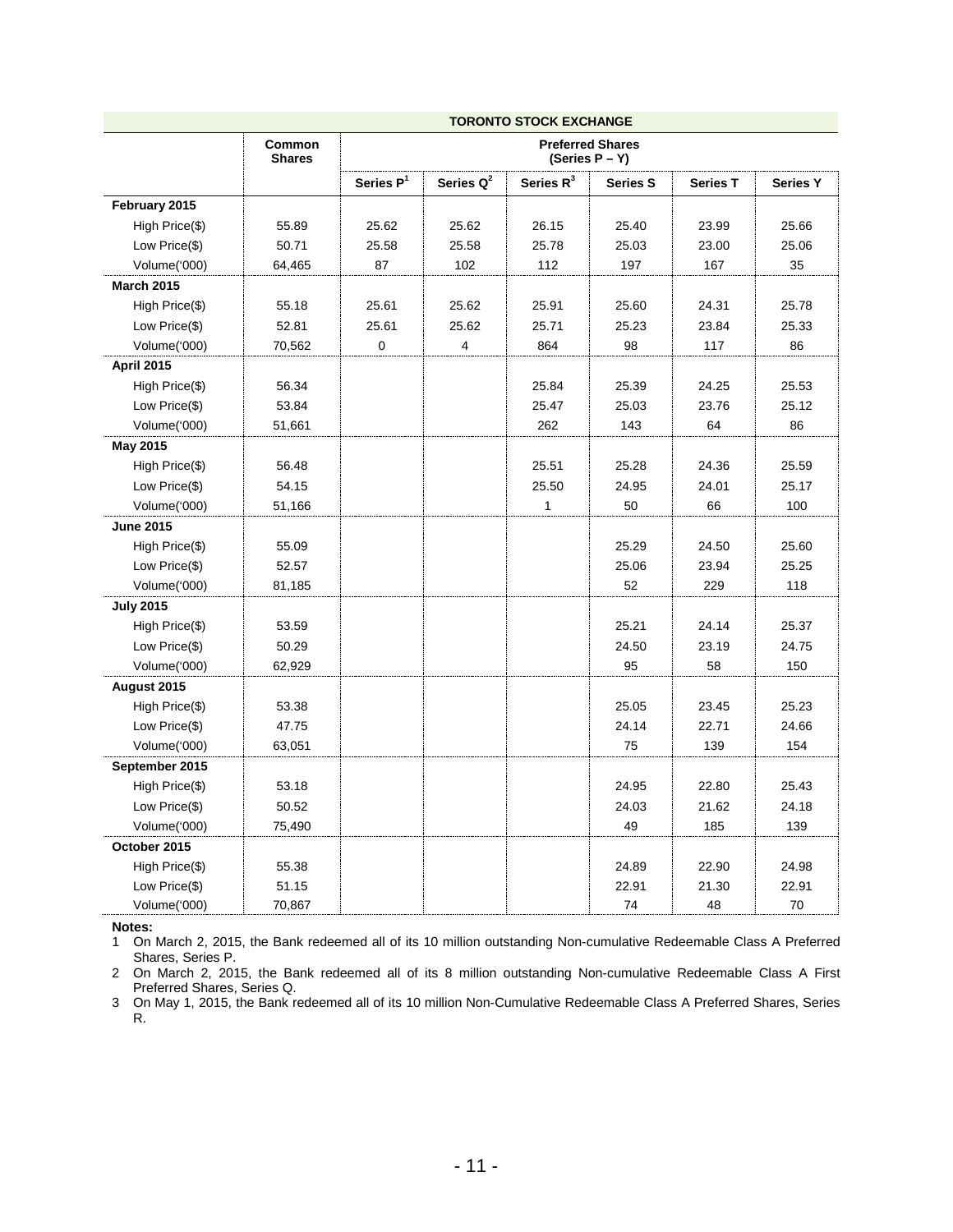|                   |                 |                       |             | <b>TORONTO STOCK EXCHANGE</b>  |                  |             |                          |
|-------------------|-----------------|-----------------------|-------------|--------------------------------|------------------|-------------|--------------------------|
|                   |                 |                       |             | Preferred Shares (Series Z-11) |                  |             |                          |
|                   | <b>Series Z</b> | Series 1 <sup>1</sup> | Series $31$ | Series $5^{1,2}$               | Series $7^{1,3}$ | Series 91.4 | Series 11 <sup>1,5</sup> |
| November 2014     |                 |                       |             |                                |                  |             |                          |
| High Price(\$)    | 25.58           | 25.61                 | 25.55       |                                |                  |             |                          |
| Low Price(\$)     | 25.45           | 25.35                 | 25.20       |                                |                  |             |                          |
| Volume('000)      | 54              | 565                   | 619         |                                |                  |             |                          |
| December 2014     |                 |                       |             |                                |                  |             |                          |
| High Price(\$)    | 25.63           | 25.69                 | 25.55       | 25.00                          |                  |             |                          |
| Low Price(\$)     | 25.16           | 25.05                 | 24.87       | 24.74                          |                  |             |                          |
| Volume('000)      | 46              | 210                   | 401         | 1,631                          |                  |             |                          |
| January 2015      |                 |                       |             |                                |                  |             |                          |
| High Price(\$)    | 25.63           | 25.56                 | 25.46       | 25.21                          |                  |             |                          |
| Low Price(\$)     | 23.25           | 24.60                 | 24.01       | 24.11                          |                  |             |                          |
| Volume('000)      | 52              | 329                   | 542         | 1,725                          |                  |             |                          |
| February 2015     |                 |                       |             |                                |                  |             |                          |
| High Price(\$)    | 24.20           | 25.04                 | 24.95       | 24.90                          |                  |             |                          |
| Low Price(\$)     | 23.16           | 24.50                 | 24.38       | 24.36                          |                  |             |                          |
| Volume('000)      | 92              | 368                   | 291         | 780                            |                  |             |                          |
| <b>March 2015</b> |                 |                       |             |                                |                  |             |                          |
| High Price(\$)    | 24.24           | 25.00                 | 24.95       | 24.84                          | 25.08            |             |                          |
| Low Price(\$)     | 23.81           | 24.55                 | 24.55       | 24.41                          | 24.80            |             |                          |
| Volume('000)      | 60              | 441                   | 669         | 552                            | 1,837            |             |                          |
| <b>April 2015</b> |                 |                       |             |                                |                  |             |                          |
| High Price(\$)    | 24.31           | 24.98                 | 24.79       | 24.70                          | 25.07            | 25.13       |                          |
| Low Price(\$)     | 23.90           | 23.15                 | 22.86       | 22.80                          | 24.67            | 24.79       |                          |
| Volume('000)      | 50              | 260                   | 418         | 561                            | 777              | 1,108       |                          |
| May 2015          |                 |                       |             |                                |                  |             |                          |
| High Price(\$)    | 24.32           | 24.93                 | 24.89       | 24.49                          | 25.00            | 25.20       |                          |
| Low Price(\$)     | 24.05           | 23.86                 | 23.76       | 23.50                          | 24.77            | 24.85       |                          |
| Volume('000)      | 49              | 182                   | 252         | 425                            | 534              | 545         |                          |
| <b>June 2015</b>  |                 |                       |             |                                |                  |             |                          |
| High Price(\$)    | 24.35           | 24.06                 | 23.93       | 23.81                          | 25.00            | 25.17       |                          |
| Low Price(\$)     | 24.01           | 22.77                 | 22.78       | 22.45                          | 24.72            | 24.82       |                          |
| Volume('000)      | 115             | 163                   | 279         | 340                            | 250              | 402         |                          |
| <b>July 2015</b>  |                 |                       |             |                                |                  |             |                          |
| High Price(\$)    | 24.25           | 23.30                 | 23.22       | 22.86                          | 24.82            | 25.17       | 24.74                    |
| Low Price(\$)     | 23.22           | 21.00                 | 21.00       | 20.68                          | 23.92            | 24.00       | 23.56                    |
| Volume('000)      | 52              | 248                   | 279         | 366                            | 310              | 455         | 721                      |
| August 2015       |                 |                       |             |                                |                  |             |                          |
| High Price(\$)    | 23.33           | 22.51                 | 22.66       | 22.19                          | 24.45            | 25.05       | 24.71                    |
| Low Price(\$)     | 22.76           | 20.65                 | 20.53       | 20.48                          | 22.80            | 23.74       | 23.66                    |
| Volume('000)      | 58              | 204                   | 231         | 257                            | 346              | 145         | 282                      |
| September 2015    |                 |                       |             |                                |                  |             |                          |
| High Price(\$)    | 23.00           | 21.95                 | 21.90       | 21.98                          | 23.92            | 24.75       | 24.60                    |
| Low Price(\$)     | 21.62           | 18.50                 | 18.36       | 18.00                          | 20.40            | 21.39       | 22.65                    |
| Volume('000)      | 111             | 306                   | 253         | 262                            | 214              | 133         | 380                      |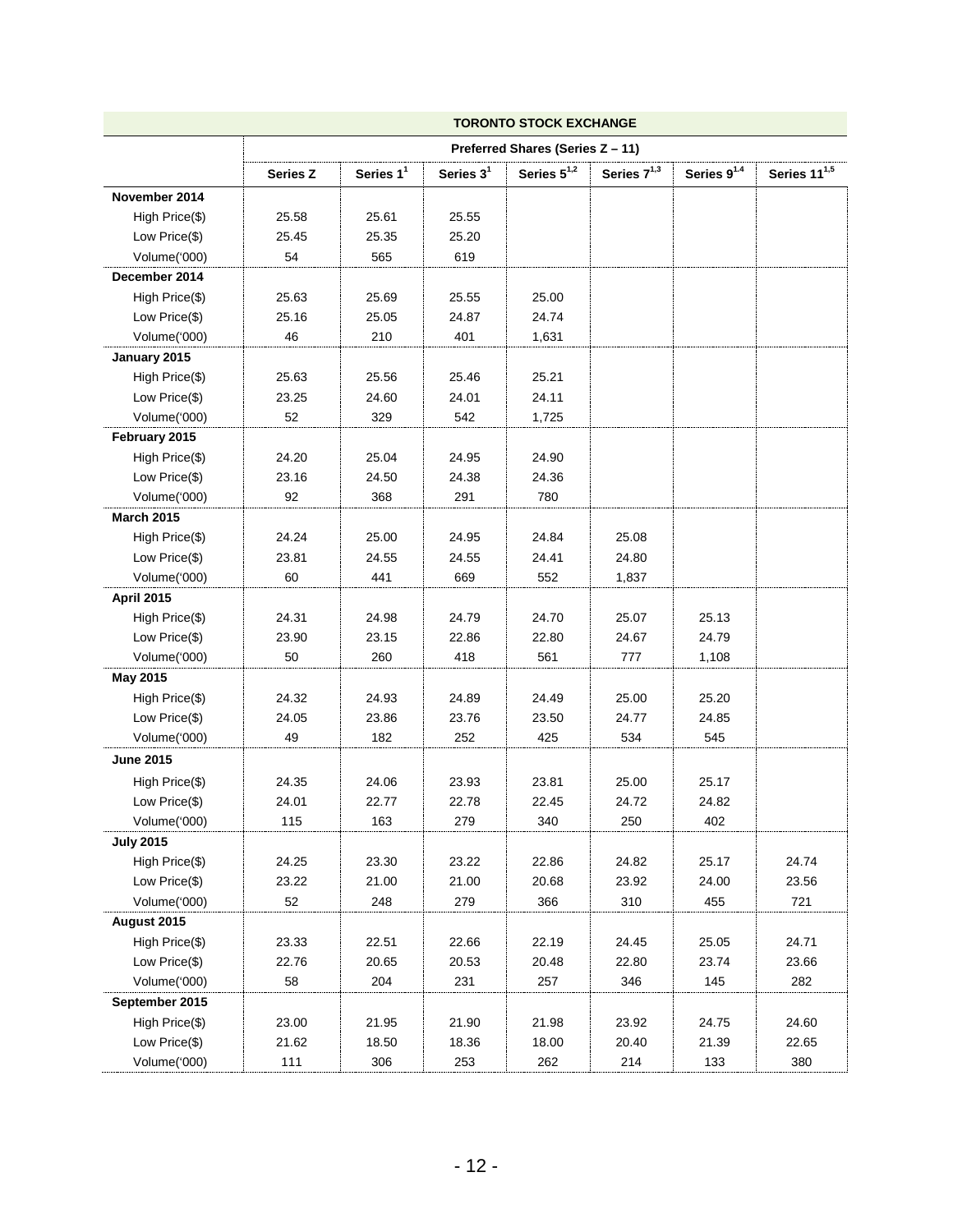|                |                 |                                  |             | <b>TORONTO STOCK EXCHANGE</b> |                  |                  |                   |
|----------------|-----------------|----------------------------------|-------------|-------------------------------|------------------|------------------|-------------------|
|                |                 | Preferred Shares (Series Z - 11) |             |                               |                  |                  |                   |
|                | <b>Series Z</b> | Series $1^1$                     | Series $31$ | Series $5^{1,2}$              | Series $7^{1,3}$ | Series $9^{1.4}$ | Series $11^{1,5}$ |
| October 2015   |                 |                                  |             |                               |                  |                  |                   |
| High Price(\$) | 22.93           | 19.87                            | 19.87       | 19.93                         | 21.77            | 22.75            | 23.84             |
| Low Price(\$)  | 20.99           | 16.80                            | 16.63       | 16.41                         | 18.49            | 19.00            | 21.80             |
| Volume('000)   | 89              | 614                              | 569         | 618                           | 389              | 266              | 223               |

**Notes:**

1 Non-viability contingent capital (NVCC)

2 On December 16, 2014, the Bank issued 20 million Non-Cumulative 5-Year Rate Reset Preferred Shares, Series 5.

3 On March 10, 2015, the Bank issued 14 million Non-Cumulative 5-Year Rate Reset Preferred Shares, Series 7.

4 On April 24, 2015, the Bank issued 8 million Non-Cumulative 5-Year Rate Reset Preferred Shares, Series 9.

5 On July 21, 2015, the Bank issued 6 million Non-Cumulative Fixed Rate Preferred Shares, Series 11.

#### **Prior Sales**

In the most recently completed financial year, the Bank did not issue any shares that are not listed or quoted on a marketplace. For more information on the Bank's subordinated debentures, please see Note 19 of the Annual Financial Statements for the year ended October 31, 2015, which note is incorporated by reference in this AIF.

#### **DIVIDENDS**

# **Dividends per Share for the Bank (October 31st year-end)**

| <b>Type of Shares</b>      | 2015   | 2014   | 2013           |
|----------------------------|--------|--------|----------------|
| <b>Common Shares</b>       | \$2.00 | \$1.84 | \$1.62         |
| <b>Preferred Shares</b>    |        |        |                |
| Series O <sup>1</sup>      |        | \$1.21 | \$1.21         |
| Series $P2$                | \$0.33 | \$1.31 | \$1.31         |
| Series $Q^3$               | \$0.35 | \$1.40 | \$1.40         |
| Series R <sup>4</sup>      | \$0.70 | \$1.40 | \$1.40         |
| Series S <sup>5</sup>      | \$0.84 | \$0.84 | \$1.15         |
| Series T <sup>5</sup>      | \$0.58 | \$0.63 | $$0.16^6$      |
| Series Y <sup>7</sup>      | \$0.89 | \$0.89 | \$1.28         |
| Series $Z^7$               | \$0.60 | \$0.65 |                |
| Series AA <sup>8</sup>     |        | \$0.31 | \$1.25         |
| Series AC <sup>8</sup>     |        | \$0.35 | \$1.40         |
| Series AE <sup>9</sup>     |        | \$0.78 | \$1.56         |
| Series AG <sup>9</sup>     |        | \$0.78 | \$1.56         |
| Series Al <sup>10</sup>    |        | \$1.17 | \$1.56         |
| Series AK <sup>10</sup>    |        | \$1.17 | \$1.56         |
| Series 1 <sup>11</sup>     | \$0.98 | \$0.40 |                |
| Series $3^{11}$            | \$0.95 | \$0.24 |                |
| Series $5^{11,12}$         | \$0.82 |        |                |
| Series $7^{11,13}$         | \$0.58 |        |                |
| Series 9 <sup>11,14</sup>  | \$0.48 |        | $\blacksquare$ |
| Series 11 <sup>11,15</sup> | \$0.34 |        |                |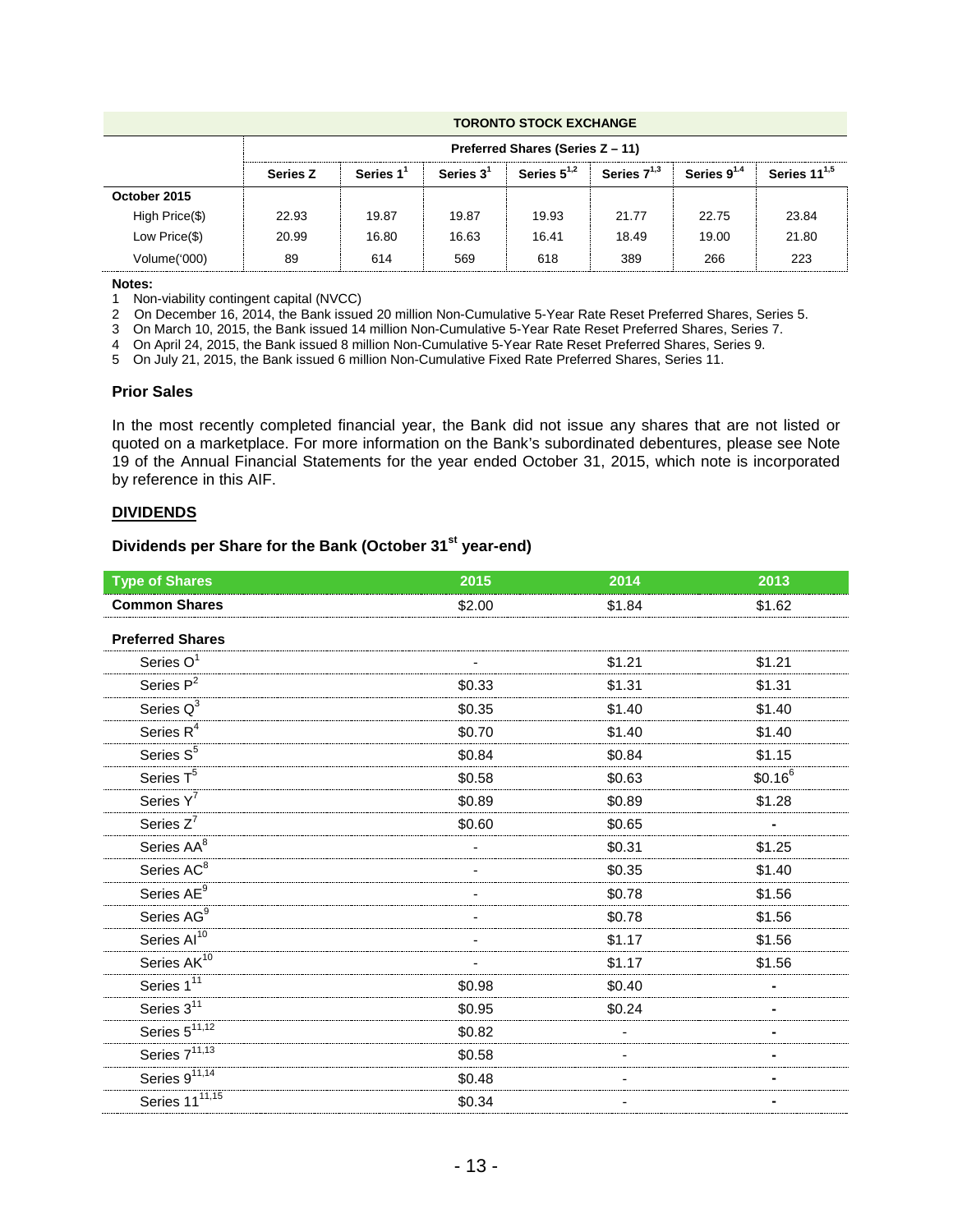# **Notes:**

- 1 On October 31, 2014, the Bank redeemed all of its 17 million outstanding Class A First Preferred Shares, Series O.
- 2 On March 2, 2015, the Bank redeemed all of its 10 million outstanding Class A First Preferred Shares, Series P.
- 3 On March 2, 2015 the Bank redeemed all of its 8 million outstanding Class A First Preferred Shares, Series Q.
- 4 On May 1, 2015, the Bank redeemed all of its 10 million outstanding Class A First Preferred Shares, Series R.
- 5 On July 31, 2013, 4.6 million of the Bank's 10 million Non-Cumulative 5-Year Rate Reset Preferred Shares, Series S were converted on a one-for-one basis into Non-Cumulative Floating Rate Preferred Shares, Series T of the Bank.
- 6 This represents the amount of cash dividends paid per share on October 31, 2013.
- 7 On October 31, 2013, 4.5 million of the Bank's 10 million Non-Cumulative 5-Year Rate Reset Preferred Shares, Series Y, were converted on a one-for-one basis, into Non-Cumulative Floating Rate Preferred Shares, Series Z of the Bank.
- 8 On January 31, 2014, the Bank redeemed all of its 10 million outstanding Non-Cumulative 5-Year Rate Reset Preferred Shares, Series AA and all of its 8.8 million outstanding Non-Cumulative 5-Year Rate Reset Preferred Shares, Series AC.
- 9 On April 30, 2014, the Bank redeemed all of its 12 million outstanding Non-Cumulative 5-Year Rate Reset Preferred Shares, Series AE and all of its 15 million outstanding Non-Cumulative 5-Year Rate Reset Preferred Shares, Series AG.
- 10 On July 31, 2014, the Bank redeemed all of its 11 million outstanding Non-Cumulative 5-Year Rate Reset Preferred Shares, Series AI and all of its 14 million outstanding Non-Cumulative 5-Year Rate Reset Preferred Shares, Series AK.
- 11 Non-viability contingent capital (NVCC).
- 12 On December 16, 2014, the Bank issued 20 million Non-Cumulative 5-Year Rate Reset Preferred Shares, Series 5.
- 13 On March 10, 2015, the Bank issued 14 million Non-Cumulative 5-Year Rate Reset Preferred Shares, Series 7.
- 14 On April 24, 2015, the Bank issued 8 million Non-Cumulative 5-Year Rate Reset Preferred Shares, Series 9.
- 15 On July 21, 2015, the Bank issued 6 million Non-Cumulative Fixed Rate Preferred Shares, Series 11.

#### **Dividends for TD Ameritrade (September 30th year-end)**

TD Ameritrade declared a US\$0.15 per share quarterly cash dividend on its common stock during each quarter of its 2015 fiscal year. On October 27**,** 2015, TD Ameritrade declared a US\$0.17 per share quarterly cash dividend on its common stock for the first quarter of its 2016 fiscal year, payable on November 24, 2015 to all holders of record of TD Ameritrade common stock as of November 10**,** 2015. The payment of any future dividends will be at the discretion of TD Ameritrade's board of directors and will depend upon a number of factors that its board of directors deems relevant, including future earnings, the success of TD Ameritrade's business activities, capital requirements, the general financial condition and future prospects of its business, and general business conditions.

#### **DIRECTORS AND EXECUTIVE OFFICERS**

#### **Directors and Board Committees of the Bank**

The following table sets forth, as at December 2, 2015, the directors of the Bank, their present principal occupation and business, municipality of residence and the date each became a director of the Bank.

| <b>Director Name</b><br><b>Principal Occupation &amp; Municipality of Residence</b>                                                                             | <b>Director Since</b> |
|-----------------------------------------------------------------------------------------------------------------------------------------------------------------|-----------------------|
| William E. Bennett<br>Corporate Director, and former President and Chief Executive Officer,<br>Draper & Kramer, Inc.<br>Chicago, Illinois, U.S.A.               | May 2004              |
| John L. Bragg<br>Chairman, President and Co-Chief Executive Officer,<br>Oxford Frozen Foods Limited<br>(food manufacturers)<br>Collingwood, Nova Scotia, Canada | October 2004          |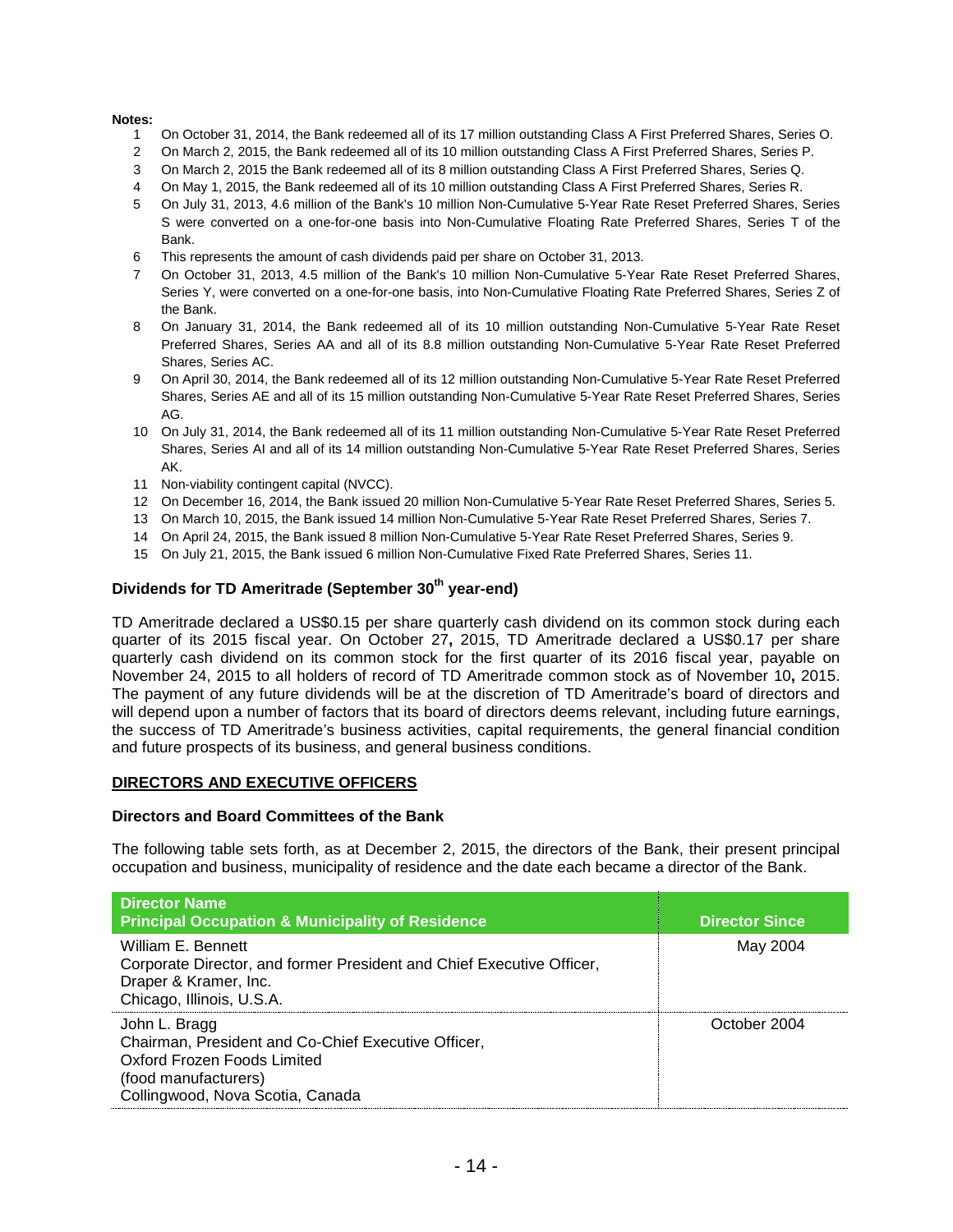| <b>Director Name</b>                                                                                                                                                                                                                  |                                         |
|---------------------------------------------------------------------------------------------------------------------------------------------------------------------------------------------------------------------------------------|-----------------------------------------|
| <b>Principal Occupation &amp; Municipality of Residence</b><br>Amy W. Brinkley<br>Consultant, AWB Consulting, LLC<br>(executive advising and risk management consulting firm)<br>Charlotte, North Carolina, U.S.A.                    | <b>Director Since</b><br>September 2010 |
| Brian C. Ferguson<br>President & Chief Executive Officer,<br>Cenovus Energy Inc.<br>(integrated oil company)<br>Calgary, Alberta, Canada                                                                                              | <b>March 2015</b>                       |
| Colleen A. Goggins<br>Corporate Director, and retired Worldwide Chairman,<br>Consumer Group, Johnson & Johnson<br>Princeton, New Jersey, U.S.A.                                                                                       | March 2012                              |
| Mary Jo Haddad<br>Corporate Director, and retired President and Chief Executive Officer<br>The Hospital for Sick Children<br>Oakville, Ontario, Canada                                                                                | December 2014                           |
| Jean-René Halde*<br>Corporate Director, and retired President and Chief Executive Officer<br><b>Business Development Bank of Canada</b><br>Saint-Laurent, Québec, Canada<br>*Mr. Halde was appointed to the Board on December 2, 2015 | December 2015                           |
| David E. Kepler<br>Corporate Director, and retired Executive Vice President,<br>The Dow Chemical Company<br>Sanford, Michigan, U.S.A.                                                                                                 | December 2013                           |
| Brian M. Levitt<br>Chairman of the Board, The Toronto-Dominion Bank, and<br>Vice-Chair, Osler, Hoskin & Harcourt LLP<br>(law firm)<br>Lac Brome, Quebec, Canada                                                                       | December 2008                           |
| Alan N. MacGibbon<br>Vice-Chair, Osler, Hoskin & Harcourt LLP<br>(law firm)<br>Oakville, Ontario, Canada                                                                                                                              | April 2014                              |
| Harold H. MacKay<br>Counsel, MacPherson Leslie & Tyerman LLP<br>(law firm)<br>Regina, Saskatchewan, Canada                                                                                                                            | November 2004                           |
| Karen E. Maidment<br>Corporate Director, and former Chief Financial and<br>Administrative Officer, BMO Financial Group<br>Cambridge, Ontario, Canada                                                                                  | September 2011                          |
| Bharat B. Masrani<br>Group President and Chief Executive Officer,<br><b>TD Bank Group</b><br>Toronto, Ontario, Canada                                                                                                                 | April 2014                              |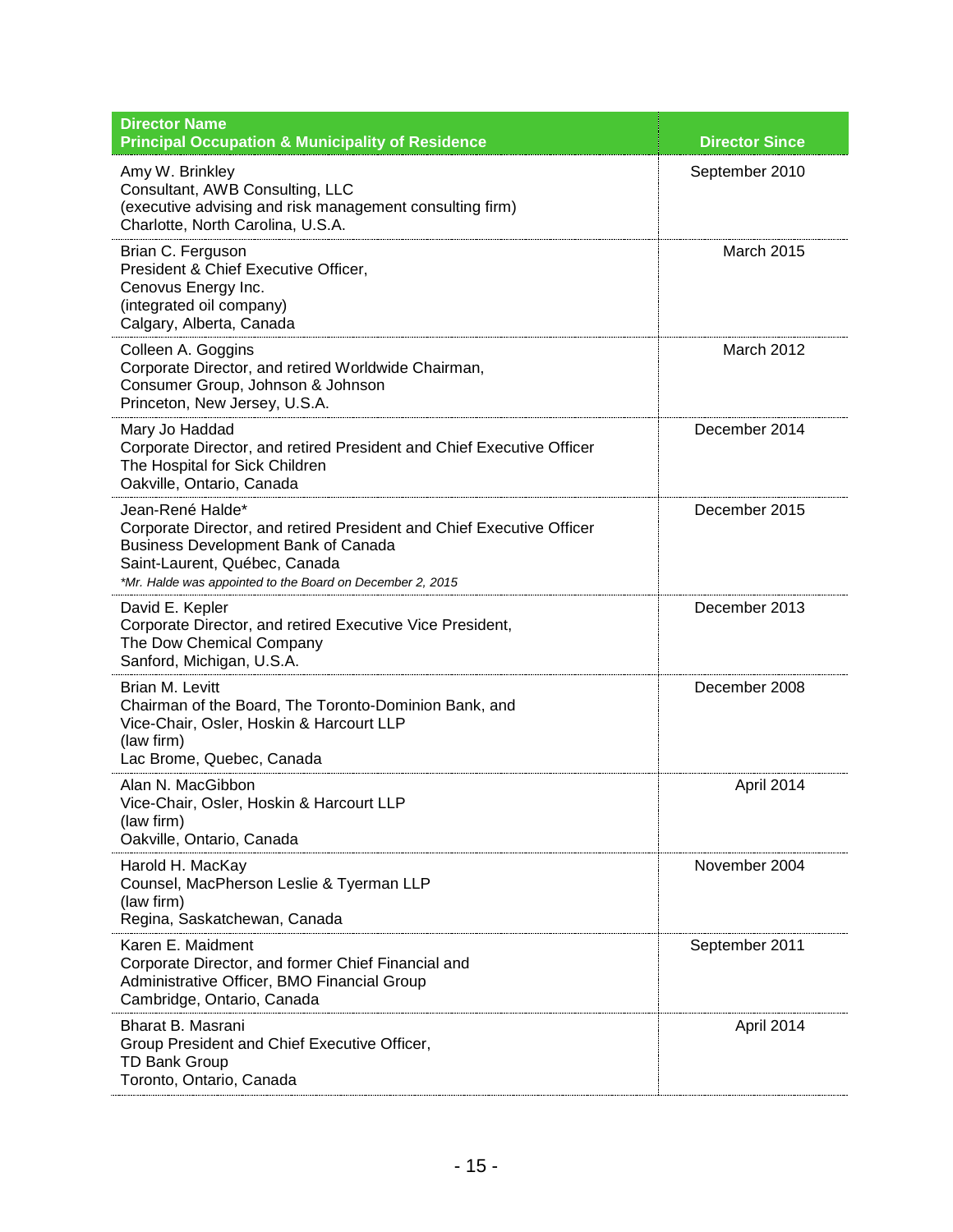| <b>Director Name</b><br><b>Principal Occupation &amp; Municipality of Residence</b>                                                                                               | <b>Director Since</b> |
|-----------------------------------------------------------------------------------------------------------------------------------------------------------------------------------|-----------------------|
| Irene R Miller<br>Chief Executive Officer, Akim, Inc.<br>(U.S. investment management and consulting firm)<br>New York, New York, U.S.A.                                           | May 2006              |
| Nadir H. Mohamed<br>Corporate Director, and former President and Chief Executive Officer,<br>Rogers Communications Inc.<br>Toronto, Ontario, Canada                               | April 2008            |
| Claude Mongeau<br>President and Chief Executive Officer,<br>Canadian National Railway Company<br>(North American railroad and transportation company)<br>Montreal, Quebec, Canada | March 2015            |
| Wilbur J. Prezzano<br>Corporate Director, and retired Vice Chairman,<br>Eastman Kodak Company<br>Charleston, South Carolina, U.S.A.                                               | <b>April 2003</b>     |
| Helen K. Sinclair<br>Chief Executive Officer, BankWorks Trading Inc.<br>(broadcast and webcast services provider)<br>Toronto, Ontario, Canada                                     | <b>June 1996</b>      |

Except as disclosed below, all directors have had the same principal occupation for the past five years.

Ms. Goggins was the Worldwide Chairman, Consumer Group at Johnson & Johnson prior to March 2011. Ms. Haddad was the President and Chief Executive Officer of The Hospital for Sick Children prior to January 2014. Mr. Halde was President and Chief Executive Officer of the Business Development Bank of Canada prior to July 2015. Mr. Kepler was Executive Vice President at the Dow Chemical Company from October 2014 to January 2015 and Executive Vice President, Business Services, Chief Sustainability Officer and Chief Information Officer at The Dow Chemical Company prior to October 2014. Mr. Levitt was Non-Executive Co-Chair at Osler, Hoskin & Harcourt LLP from September 2012 to July 2014, Counsel at Osler, Hoskin & Harcourt LLP from January 2011 to September 2012, and Co-Chair at Osler, Hoskin & Harcourt LLP prior to January 2011. Prior to becoming Vice-Chair of Osler, Hoskin & Harcourt LLP in July 2014, Mr. MacGibbon was Senior Counsel to Deloitte LLP (Canada) from June 2012 to December 2013, and Managing Partner and Chief Executive of Deloitte LLP (Canada) prior to June 2012; Mr. MacGibbon was also Global Managing Director, Quality, Strategy and Communications of Deloitte Touche Tohmatsu Limited from June 2011 to September 2013. Prior to commencing his current role as Group President and Chief Executive Officer of the Bank on November 1, 2014, Mr. Masrani was Chief Operating Officer of the Bank from July 2013 to October 31, 2014, and Group Head, U.S. Personal and Commercial Banking of the Bank and President and Chief Executive Officer, TD Bank US Holding Company and TD Bank, N.A. prior to July 2013. Mr. Mohamed was President and Chief Executive Officer of Rogers Communications Inc. prior to December 2013.

Each director will hold office until the next annual meeting of shareholders of the Bank, which is scheduled for March 31, 2016. Information concerning the nominees proposed for election as directors at the meeting will be contained in the management proxy circular of the Bank in respect of the meeting.

The following table sets forth the Committees of the Bank's Board, the members of each Committee as at December 2, 2015 and each Committee's key responsibilities.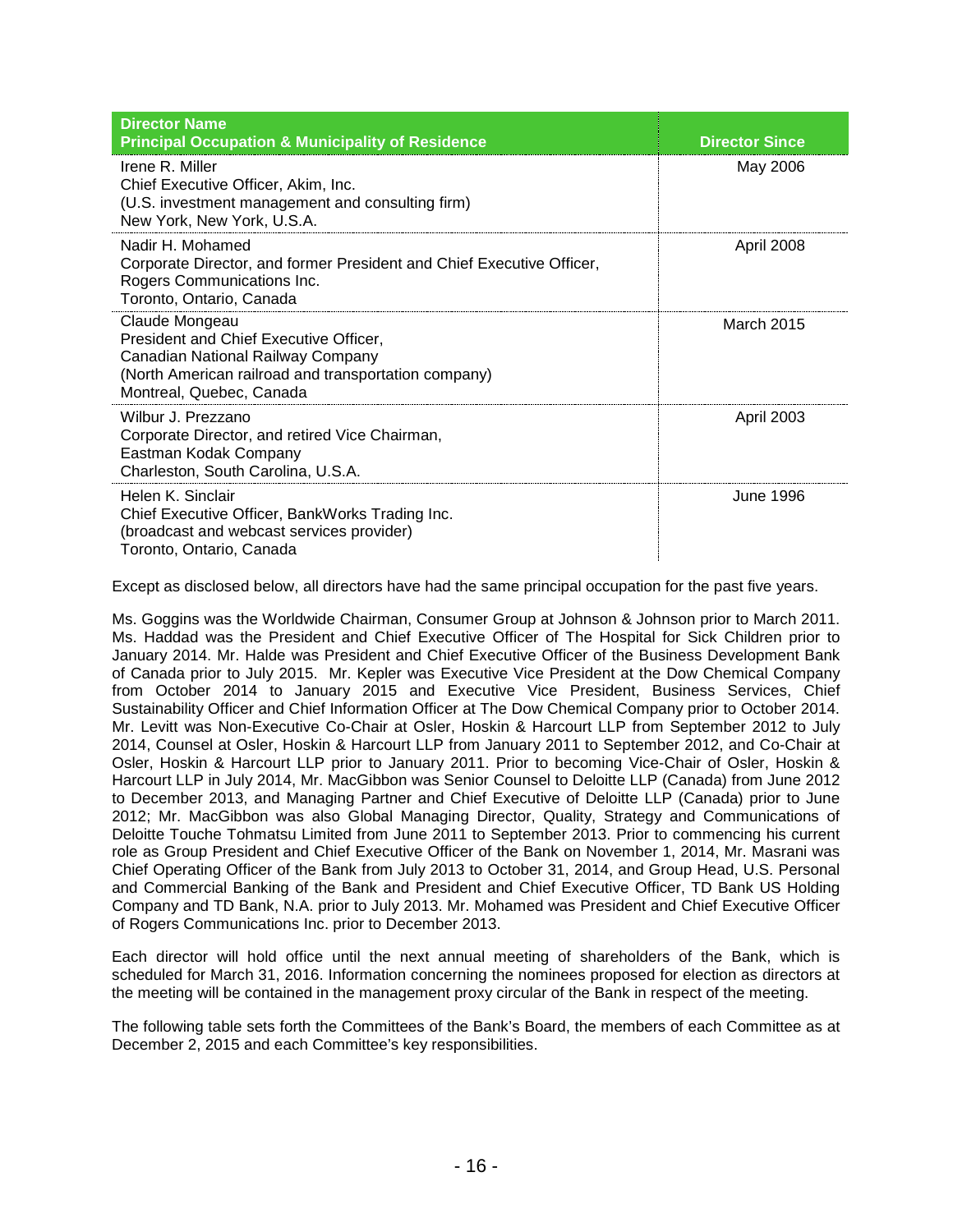| <b>Committee</b>                       | <b>Members</b>                                                                                                                                       | <b>Key Responsibilities</b>                                                                                                                                                                                                                                                                                                                                                                                                                                                                                                                                                                                                                                                                                                                                                                                                                                                                                                                                                                                                                                                                                                                                                                                                                                                          |
|----------------------------------------|------------------------------------------------------------------------------------------------------------------------------------------------------|--------------------------------------------------------------------------------------------------------------------------------------------------------------------------------------------------------------------------------------------------------------------------------------------------------------------------------------------------------------------------------------------------------------------------------------------------------------------------------------------------------------------------------------------------------------------------------------------------------------------------------------------------------------------------------------------------------------------------------------------------------------------------------------------------------------------------------------------------------------------------------------------------------------------------------------------------------------------------------------------------------------------------------------------------------------------------------------------------------------------------------------------------------------------------------------------------------------------------------------------------------------------------------------|
| Corporate<br>Governance<br>Committee   | Brian M. Levitt (Chair)<br>William E. Bennett<br>Harold H. MacKay<br>Karen E. Maidment<br>Wilbur J. Prezzano                                         | Responsibility for corporate governance of TD:<br>Set the criteria for selecting new directors and the Board's<br>$\bullet$<br>approach to director independence;<br>Identify individuals qualified to become Board members and<br>$\bullet$<br>recommend to the Board the director nominees for the next<br>annual meeting of shareholders and recommend<br>candidates to fill vacancies on the Board that occur<br>between meetings of the shareholders;<br>Develop and, where appropriate, recommend to the Board<br>$\bullet$<br>a set of corporate governance principles, including a code<br>of conduct and ethics, aimed at fostering a healthy<br>governance culture at TD;<br>Review and recommend the compensation of the non-<br>$\bullet$<br>management directors of TD;<br>Satisfy itself that TD communicates effectively with its<br>$\bullet$<br>shareholders, other interested parties and the public<br>through a responsive communication policy;<br>Facilitate the evaluation of the Board and Committees; and<br>$\bullet$<br>Oversee an orientation program for new directors and<br>$\bullet$<br>continuing education for directors.                                                                                                                          |
| Human<br><b>Resources</b><br>Committee | Wilbur J. Prezzano (Chair)<br>Amy W. Brinkley<br>Mary Jo Haddad<br>Brian M. Levitt<br>Nadir H. Mohamed<br>Helen K. Sinclair                          | Responsibility for management's performance evaluation,<br>compensation and succession planning:<br>Discharge, and assist the Board in discharging, the<br>$\bullet$<br>responsibility of the Board relating to leadership, human<br>resource planning and compensation as set out in this<br>Committee's charter;<br>Set performance objectives for the CEO, which encourage<br>$\bullet$<br>TD's long-term financial success and regularly measure the<br>CEO's performance against these objectives;<br>Recommend compensation for the CEO to the Board for<br>$\bullet$<br>approval, and determine compensation for certain senior<br>officers in consultation with independent advisors;<br>Oversee a robust talent planning and development process,<br>$\bullet$<br>including review and approval of the succession plans for<br>the senior officer positions and heads of control functions.<br>Review candidates for CEO and recommend the<br>$\bullet$<br>succession plan for this position to the Board for approval;<br>and<br>Produce a report on compensation for the benefit of<br>$\bullet$<br>shareholders, which is published in TD's annual proxy<br>circular, and review, as appropriate, any other related major<br>public disclosures concerning compensation. |
| <b>Risk</b><br>Committee               | Karen E. Maidment (Chair)<br>William E. Bennett<br>Amy W. Brinkley<br>Colleen A. Goggins<br>David E. Kepler<br>Harold H. MacKay<br>Helen K. Sinclair | Supervising the management of risk of TD:<br>Approve the Enterprise Risk Framework and related risk<br>category frameworks and policies that establish the<br>appropriate approval levels for decisions and other<br>measures to manage risk to which TD is exposed;<br>Review and recommend TD's Risk Appetite Statement and<br>$\bullet$<br>related metrics for approval by the Board and monitor TD's<br>major risks as set out in the Enterprise Risk Framework;<br>Review TD's risk profile against Risk Appetite metrics; and<br>$\bullet$<br>Provide a forum for "big-picture" analysis of an enterprise<br>$\bullet$<br>view of risk including considering trends and emerging<br>risks.                                                                                                                                                                                                                                                                                                                                                                                                                                                                                                                                                                                     |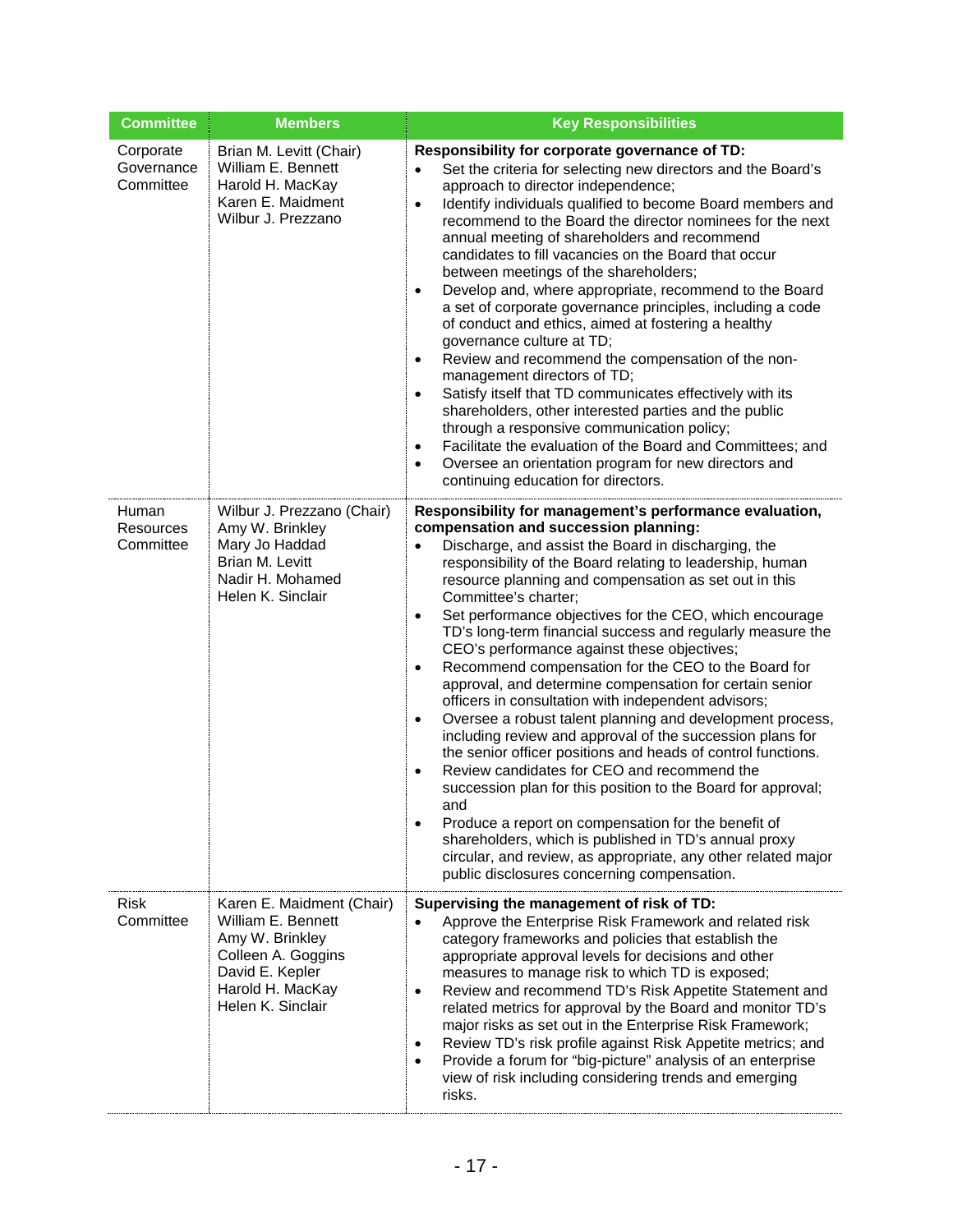| <b>Committee</b>   | <b>Members</b>                                                                                                                                                          | <b>Key Responsibilities</b>                                                                                                                                                                                                                                                                                                                                                                                                                                                                                                                                                                                                                                                                                                                                                                                                                                                                                                                                                                                                                                                                                                                                                                         |
|--------------------|-------------------------------------------------------------------------------------------------------------------------------------------------------------------------|-----------------------------------------------------------------------------------------------------------------------------------------------------------------------------------------------------------------------------------------------------------------------------------------------------------------------------------------------------------------------------------------------------------------------------------------------------------------------------------------------------------------------------------------------------------------------------------------------------------------------------------------------------------------------------------------------------------------------------------------------------------------------------------------------------------------------------------------------------------------------------------------------------------------------------------------------------------------------------------------------------------------------------------------------------------------------------------------------------------------------------------------------------------------------------------------------------|
| Audit<br>Committee | William E. Bennett* (Chair)<br>John L. Bragg<br>Brian C. Ferguson*<br>Jean-René Halde<br>Alan N. MacGibbon*<br>Karen E. Maidment*<br>Irene R. Miller*<br>Claude Mongeau | Supervising the quality and integrity of TD's financial<br>reporting:<br>Oversee reliable, accurate and clear financial reporting to<br>shareholders;<br>Oversee effectiveness of internal controls, including<br>$\bullet$<br>controls over financial reporting;<br>Be directly responsible for the selection, compensation,<br>$\bullet$<br>retention and oversight of the work of the shareholders'<br>auditor – the shareholders' auditor reports directly to this<br>Committee;<br>Listen to the shareholders' auditor, chief auditor, chief<br>$\bullet$<br>compliance officer and global anti-money laundering officer,<br>and evaluate the effectiveness and independence of each;<br>Oversee the establishment and maintenance of processes<br>$\bullet$<br>that ensure TD is in compliance with the laws and<br>regulations that apply to it as well as its own policies;<br>Act as the Audit Committee and Conduct Review<br>$\bullet$<br>Committee for certain subsidiaries of TD that are federally-<br>regulated financial institutions and insurance companies;<br>and<br>Receive reports on and approve, if appropriate, certain<br>$\bullet$<br>transactions with related parties. |

*\* Designated Audit Committee Financial Expert*

# **Audit Committee**

The Audit Committee of the Board of Directors of the Bank operates under a written charter that sets out its responsibilities and composition requirements. A copy of the charter is attached to this AIF as Appendix "B". The Committee charter requires all members to be financially literate or be willing and able to acquire the necessary knowledge quickly. "Financially literate" means the ability to read and understand financial statements that present a breadth and level of complexity of accounting issues that are generally comparable to the breadth and complexity of the issues that can reasonably be expected to be raised by the Bank's financial statements.

In addition, the Committee charter contains independence requirements applicable to each member and each member currently meets those requirements. Specifically, the charter provides that no member of the Committee may be an officer or retired officer of the Bank and every member shall be independent of the Bank within the meaning of all applicable laws, rules and regulations, including those particularly applicable to Audit Committee members and any other relevant consideration as determined by the Board of Directors, including the Bank's Director Independence Policy (a copy of which is available on the Bank's website at www.td.com).

As indicated in the table above, the members of the Committee are: William E. Bennett (chair), John L. Bragg, Brian C. Ferguson, Jean-René Halde, Alan N. MacGibbon, Karen E. Maidment, Irene R. Miller and Claude Mongeau. The members of the Bank's Audit Committee bring significant skill and experience to their responsibilities, including academic and professional experience in accounting, business and finance. The Board has determined that each of Messrs. Bennett, Ferguson and MacGibbon and Mses. Maidment and Miller has the attributes of an Audit Committee financial expert as defined in the U.S. Sarbanes-Oxley Act; all committee members are financially literate and independent under the applicable listing standards of the New York Stock Exchange, the Committee charter, the Bank's Director Independence Policy and the corporate governance guidelines of the Canadian Securities Administrators.

The following sets out the education and experience of each director relevant to the performance of his or her duties as a member of the Committee: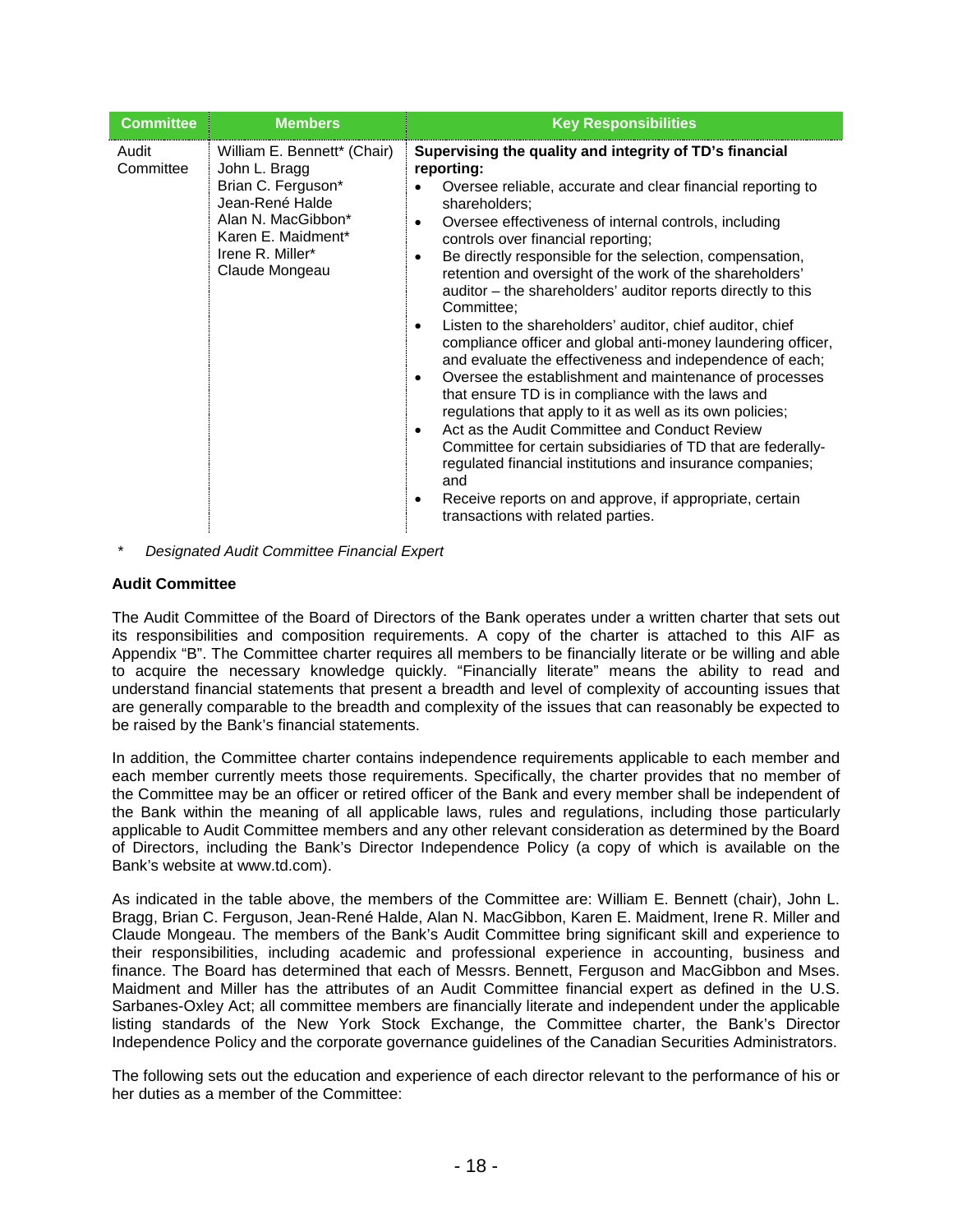**William E. Bennett** is Chair of the Bank's Audit Committee. Mr. Bennett is a Corporate Director. He is the former President and Chief Executive Officer of Draper & Kramer, Inc., a Chicago-based financial services and real estate company. He also previously served as Executive Vice President and Chief Credit Officer of First Chicago Corp. and its principal subsidiary, the First National Bank of Chicago. Mr. Bennett currently serves as chair of the audit committee of the board of TD Bank US Holding Company (the holding company of TD Bank, N.A. and TD Bank USA, N.A.), and previously served as chair of the audit committee of the boards of Capital Power Corporation and Nuveen Investments Bond and Mutual Funds. He holds an undergraduate degree in economics from Kenyon College and a master's degree in business administration from the University of Chicago. Mr. Bennett is one of the Bank's Audit Committee financial experts.

**John L. Bragg** is President, Founder and Co-Chief Executive Officer of Oxford Frozen Foods Limited and the owner and founder of Bragg Communications Inc. Mr. Bragg holds a Bachelor of Commerce degree and a Bachelor of Education degree from Mount Allison University.

**Brian C. Ferguson** is President & Chief Executive Officer of Cenovus Energy Inc. Prior to leading Cenovus Energy Inc., Mr. Ferguson was the Executive Vice-President and Chief Financial Officer of Encana Corporation. Mr. Ferguson holds a Bachelor of Commerce degree from the University of Alberta, and is a Fellow of Chartered Professional Accountants Alberta. Mr. Ferguson is one of the Bank's Audit Committee financial experts.

**Jean-René Halde** is a Corporate Director. He was the President and Chief Executive Officer of the Business Development Bank of Canada from June 2005 to July 2015. Prior to June 2005, Mr. Halde held Chief Executive Officer positions at several leading companies, including Metro-Richelieu Inc., Culinar Inc., and Livingston Group Inc. Mr. Halde holds an undergraduate degree from the College Saint-Marie; a master's degree in Economics from the University of Western Ontario and a master's degree in business administration from the Harvard Business School.

**Alan N. MacGibbon** is Vice-Chair of Osler, Hoskin & Harcourt, LLP. Previously he was the Global Managing Director, Quality, Strategy and Communications for Deloitte Touche Tohmatsu Limited from June 2011 to September 2013. He was also the Managing Partner and Chief Executive of Deloitte LLP (Canada) from 2004 to June 2012, and Senior Counsel to Deloitte LLP (Canada) from June 2012 to December 2013. Mr. MacGibbon is a member of the audit committee of the board of CAE, Inc. Mr. MacGibbon holds an undergraduate degree in business administration and an honorary doctorate degree from the University of New Brunswick. He is a Chartered Professional Accountant, a Chartered Accountant, and a Fellow of the Chartered Professional Accountants Ontario. Mr. MacGibbon is one of the Bank's Audit Committee financial experts.

**Karen E. Maidment** is a Corporate Director and former Chief Financial and Administrative Officer of BMO Financial Group. Ms. Maidment is the chair of the audit committee and a member of the risk committee of the board of TD Ameritrade. She holds an undergraduate degree in commerce from McMaster University, is a Chartered Professional Accountant, a Chartered Accountant, and a Fellow of the Chartered Professional Accountants Ontario. Ms. Maidment is one of the Bank's Audit Committee financial experts.

**Irene R. Miller** is the Chief Executive Officer of Akim, Inc. Until June 1997, Ms. Miller was Vice Chairman and Chief Financial Officer of Barnes & Noble, Inc. Prior to joining Barnes & Noble, Inc. in 1991, she held senior investment banking and corporate finance positions with Morgan Stanley & Co. and Rothschild Inc., respectively. Ms. Miller is the chair of the audit and control committee of the board of Inditex S.A., and previously served as chair of the audit committees of the boards of Inditex, S.A., Coach, Inc., Oakley, Inc., The Body Shop International plc, and Benckiser N.V. Ms. Miller holds an undergraduate degree in science from the University of Toronto and a master's of science degree in chemistry and chemical engineering from Cornell University. Ms. Miller is one of the Bank's Audit Committee financial experts.

**Claude Mongeau** is President and Chief Executive Officer of Canadian National Railway Company. Prior to leading Canadian National Railway Company, Mr. Mongeau was the company's Executive Vice-President and Chief Financial Officer. Mr. Mongeau holds an undergraduate degree in psychology from the University of Quebec and a master's degree in business administration from McGill University.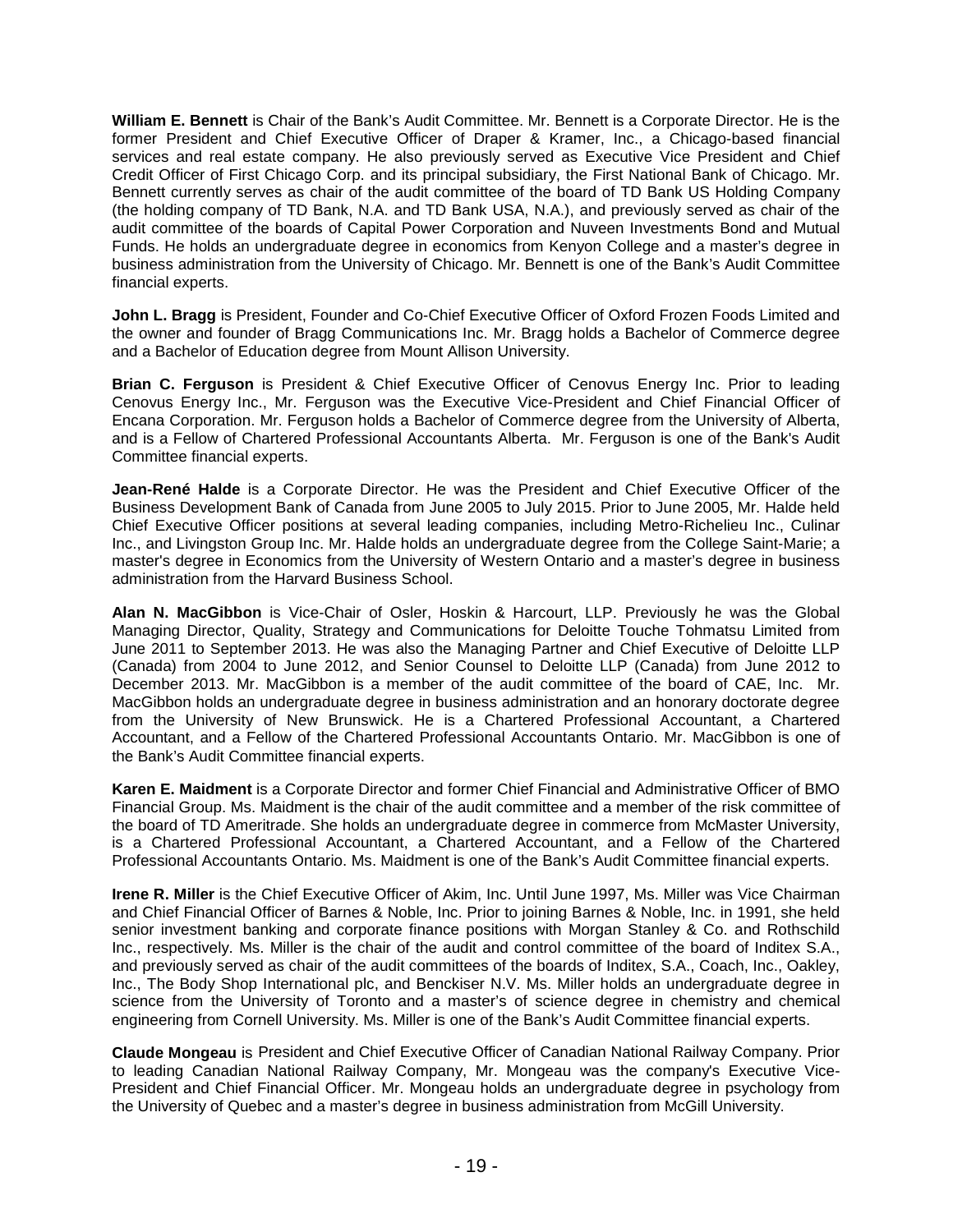# **Additional Information Regarding the Audit Committee and Shareholders' Auditor**

The Audit Committee oversees the financial reporting process at the Bank, including the work of the shareholder's independent external auditor, currently Ernst & Young LLP ("EY"). EY is responsible for planning and carrying out, in accordance with professional standards, an audit of the Bank's annual financial statements and reviews of the Bank's quarterly financial statements.

The Audit Committee is responsible for the annual recommendation of the appointment and oversight of the shareholders' independent external auditor. The Audit Committee assesses the performance and qualification of the shareholders' auditor and submits its recommendation for appointment, or reappointment, to the Board of Directors for recommendation to the shareholders. The shareholders' auditor is then appointed by the shareholders, who vote on this matter at the Annual General Meeting.

At least annually, the Audit Committee evaluates the performance, qualifications, skills, resources (amount and type), and independence of the shareholders' auditor, including the lead partner, in order to support the Board of Directors in reaching its recommendation to appoint the shareholders' auditor. This annual evaluation includes an assessment of audit quality and service considerations such as: auditor independence, objectivity and professional skepticism; quality of the engagement team; and, quality of the communication and service provided by the shareholders' auditor. In the evaluation, the Audit Committee considers the nature and extent of communications received from the shareholders' auditor during the year, the responses from management and the Audit Committee to an annual questionnaire regarding the performance of, and interactions with, the shareholders' auditor.

EY was appointed as the shareholders' independent external auditor for the year ended October 31, 2015, in accordance with the Bank Act and the recommendation by the Audit Committee, and has been the Bank's sole independent external auditor beginning with the year ended October 31, 2006. Prior to 2006, EY acted as joint auditors of the Bank.

# **Executive Officers of the Bank**

| <b>Executive Officer</b> | <b>Principal Occupation</b>                                                                                                                               | <b>Municipality of</b><br><b>Residence</b> |
|--------------------------|-----------------------------------------------------------------------------------------------------------------------------------------------------------|--------------------------------------------|
| Riaz Ahmed               | Group Head, Insurance, Credit Cards, and Enterprise<br>Strategy, TD Bank Group                                                                            | Oakville, Ontario,<br>Canada               |
| Norie C. Campbell        | Group Head, Legal, Compliance, Anti-Money Laundering,<br>Financial Crimes and Fraud Management, Enterprise<br>Projects and General Counsel, TD Bank Group | Toronto, Ontario,<br>Canada                |
| Mark R. Chauvin          | Group Head and Chief Risk Officer, TD Bank Group                                                                                                          | Burlington,<br>Ontario, Canada             |
| Theresa L. Currie        | Group Head, Direct Channels, Technology, Marketing<br>and People Strategies, TD Bank Group                                                                | Toronto, Ontario,<br>Canada                |
| Robert E. Dorrance       | Group Head, Wholesale Banking, TD Bank Group and<br>Chairman, Chief Executive Officer and President, TD<br>Securities                                     | Toronto, Ontario,<br>Canada                |
| Timothy D. Hockey        | Group Head, Canadian Banking, and Wealth<br>Management, TD Bank Group and President and Chief<br>Executive Officer, TD Canada Trust                       | Toronto, Ontario,<br>Canada                |
| Colleen M. Johnston      | Group Head, Finance, Sourcing and Corporate<br>Communications, and Chief Financial Officer, TD Bank<br>Group                                              | Toronto, Ontario,<br>Canada                |

The following individuals are executive officers of the Bank: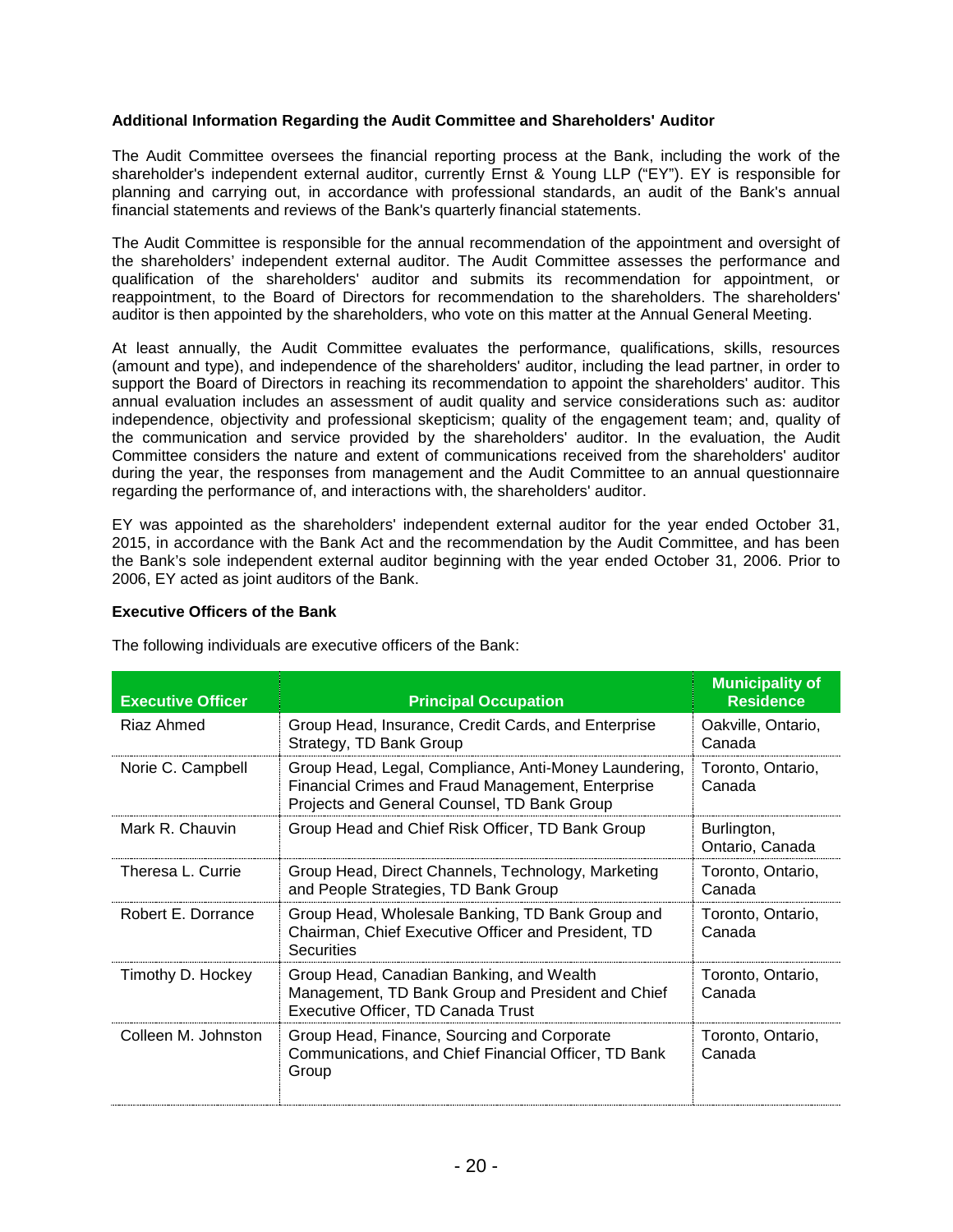| <b>Executive Officer</b> | <b>Principal Occupation</b>                                                                                                                                 | <b>Municipality of</b><br><b>Residence</b> |
|--------------------------|-------------------------------------------------------------------------------------------------------------------------------------------------------------|--------------------------------------------|
| Bharat B. Masrani        | Group President and Chief Executive Officer, TD Bank<br>Group                                                                                               | Toronto, Ontario,<br>Canada                |
| Frank J. McKenna         | Deputy Chair, TD Bank Group                                                                                                                                 | Toronto, Ontario,<br>Canada                |
| Michael B. Pedersen      | Group Head, U.S. Banking, TD Bank Group and<br>President and Chief Executive Officer, TD Bank US<br>Holding Company, TD Bank, N.A. and TD Bank<br>USA. N.A. | Bryn Mawr,<br>Pennsylvania,<br>U.S.A.      |

Except as disclosed below, all executive officers have had the same principal occupation for the past five years. As announced on November 10, 2015, several changes to the Bank's senior executive team are anticipated to take effect on January 2, 2016.

Prior to commencing his current Group Head role on July 1, 2013, Mr. Ahmed was Group Head, Corporate Development, Enterprise Strategy and Treasury, Corporate Office, TD Bank Group from May 27, 2010 to July 1, 2013.

Prior to commencing her current Group Head role on November 1, 2014, Ms. Campbell was Group Head, Legal, Compliance and Anti-Money Laundering, and General Counsel, TD Bank Group from April 15, 2013 to October 31, 2014, Executive Vice President, Legal, Corporate Office and General Counsel, TD Bank Group from November 1, 2011 to April 15, 2013, and Senior Vice President, Legal, Corporate Office and Assistant General Counsel, TD Bank Financial Group prior to November 1, 2011.

Prior to commencing her current Group Head role on November 1, 2014, Ms. Currie was Group Head, Direct Channels, Marketing, Corporate Shared Services and People Strategies, TD Bank Group from April 15, 2013 to October 31, 2014, Group Head, Direct Channels, Corporate and People Strategies, Corporate Office, TD Bank Group from July 4, 2011 to April 15, 2013 and Group Head, Marketing, Corporate and People Strategies, Corporate Office, TD Bank Group from November 1, 2010 to July 4, 2011.

Prior to commencing his current Group Head role on May 1, 2015, Mr. Hockey was Group Head, Canadian Banking, Auto Finance, and Wealth Management, TD Bank Group and President and Chief Executive Officer, TD Canada Trust from July 1, 2013 to May 1, 2015 and Group Head, Canadian Banking, Auto Finance and Credit Cards, TD Bank Group and President and Chief Executive Officer, TD Canada Trust from October 3, 2011 to July 1, 2013, and Group Head, Canadian Banking and TD Auto Finance, TD Bank Group and President and Chief Executive Officer, TD Canada Trust prior to October 3, 2011.

Prior to commencing her current Group Head role on April 15, 2013, Ms. Johnston was Group Head, Finance and Chief Financial Officer, Corporate Office, TD Bank Group.

Prior to commencing his current role as Group President and Chief Executive Officer of the Bank on November 1, 2014, Mr. Masrani was Chief Operating Officer of the Bank from July 1, 2013 to October 31, 2014, and was Group Head, U.S. Personal and Commercial Banking of the Bank and President and Chief Executive Officer, TD Bank US Holding Company and TD Bank, N.A. prior to July 1, 2013.

Prior to commencing his current Group Head role on July 1, 2013, Mr. Pedersen was Group Head, Wealth Management, Insurance, and Corporate Shared Services, TD Bank Group from July 4, 2011 to July 1, 2013 and Group Head, Wealth Management, Direct Channels, and Corporate Shared Services, TD Bank Group from November 1, 2010 to July 4, 2011.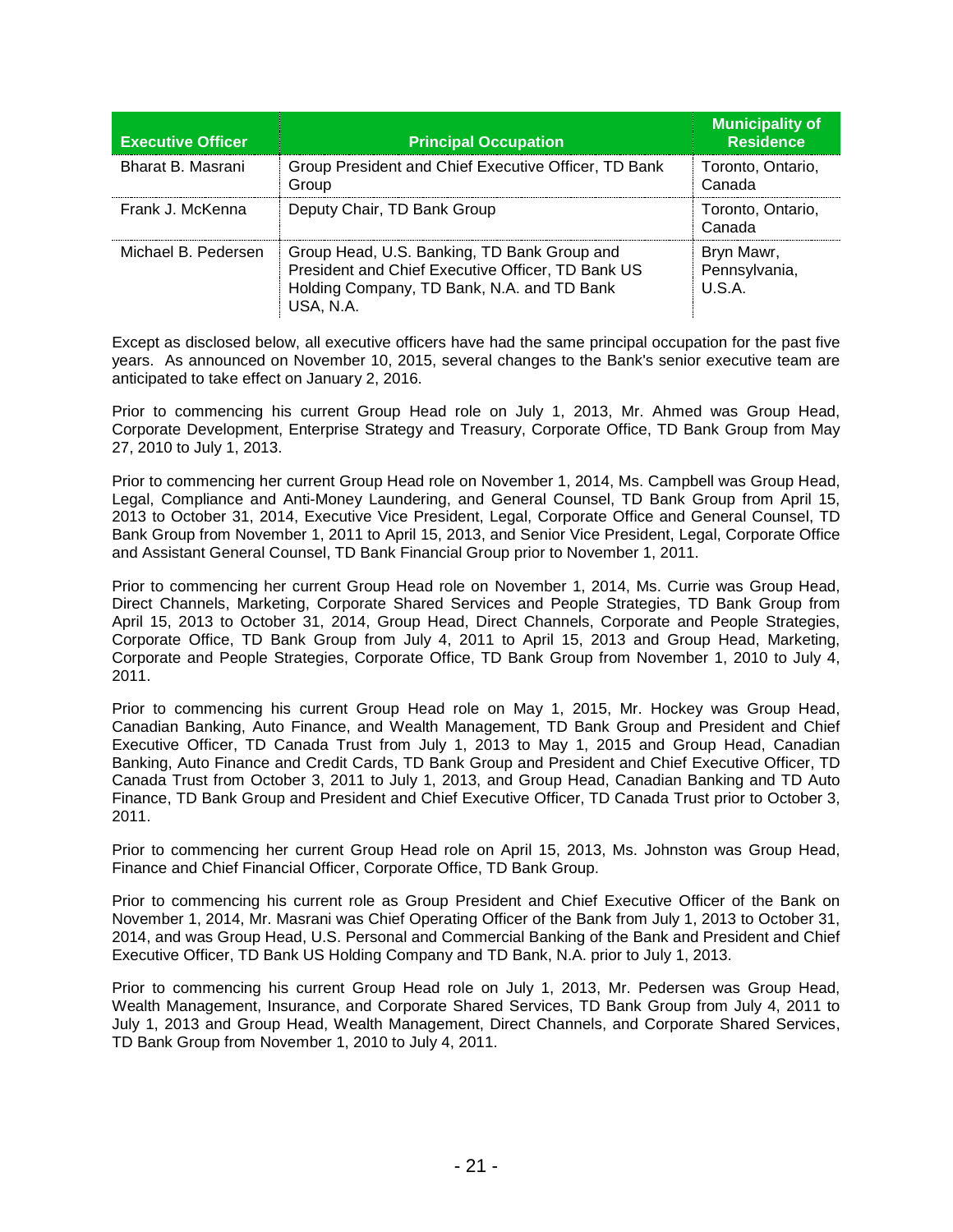# **Shareholdings of Directors and Executive Officers**

To the knowledge of the Bank, as at October 31, 2015, the directors and executive officers of the Bank as a group beneficially owned, directly or indirectly, or exercised control or direction over an aggregate of 2,295,067 of the Bank's common shares, representing approximately 0.12% of the Bank's issued and outstanding common shares on that date.

#### **Additional Disclosure for Directors and Executive Officers**

To the best of our knowledge, having made due inquiry, the Bank confirms that, as at December 2, 2015, except as set out below:

- (i) no director or executive officer of the Bank is, or was within the last ten years, a director or officer of a company (including the Bank) that:
	- (a) was subject to an order (including a cease trade order or an order similar to a cease trade or an order that denied the relevant company access to any exemption under securities legislation for a period of more than 30 consecutive days), that was issued while the director or executive officer was acting in the capacity as director, chief executive officer or chief financial officer;
	- (b) was subject to an order that was issued after the director or executive officer ceased to be a director, chief executive officer or chief financial officer and which resulted from an event that occurred while that person was acting in the capacity as director, chief executive officer or chief financial officer; or
	- (c) within a year of the person ceasing to act in that capacity, became bankrupt, made a proposal under any legislation relating to bankruptcy or insolvency or was subject to or instituted any proceedings, arrangement or compromise with creditors or had a receiver, receiver manager or trustee appointed to hold its assets.
- (ii) in the last ten years, no director or executive officer of the Bank has become bankrupt, made a proposal under any legislation relating to bankruptcy or insolvency, or become subject to or instituted any proceedings, arrangement or compromise with creditors, or had a receiver, receiver manager or trustee appointed to hold the assets of the director or executive officer; and
- (iii) no director or executive officer of the Bank has been subject to any penalties or sanctions imposed by a court relating to securities legislation or by a securities regulatory authority or has entered into a settlement agreement with a securities regulatory authority or has been subject to any other penalties or sanctions imposed by a court or regulatory body that would likely be considered important to a reasonable investor in making an investment decision.

Mr. Mongeau was, prior to August 10, 2009, a director of Nortel Networks Corporation and Nortel Networks Limited, each of which initiated creditor protection proceedings under the Companies' Creditors Arrangement Act (Canada) on January 14, 2009. Certain U.S. subsidiaries filed voluntary petitions in the United States under Chapter 11 of the U.S. Bankruptcy Code, and certain Europe, Middle East and Africa subsidiaries made consequential filings in Europe and the Middle East.

#### **Pre-Approval Policies and Shareholders' Auditor Service Fees**

The Bank's Audit Committee has implemented a policy restricting the services that may be performed by the shareholders' independent external auditor. The policy provides detailed guidance to management as to the specific services that are eligible for Audit Committee pre-approval. By law, the shareholders' auditor may not provide certain services to the Bank or its subsidiaries.

The types of services to be performed by the shareholders' auditor, together with the maximum amount of fees that may be paid for such services, must be annually pre-approved by the Audit Committee pursuant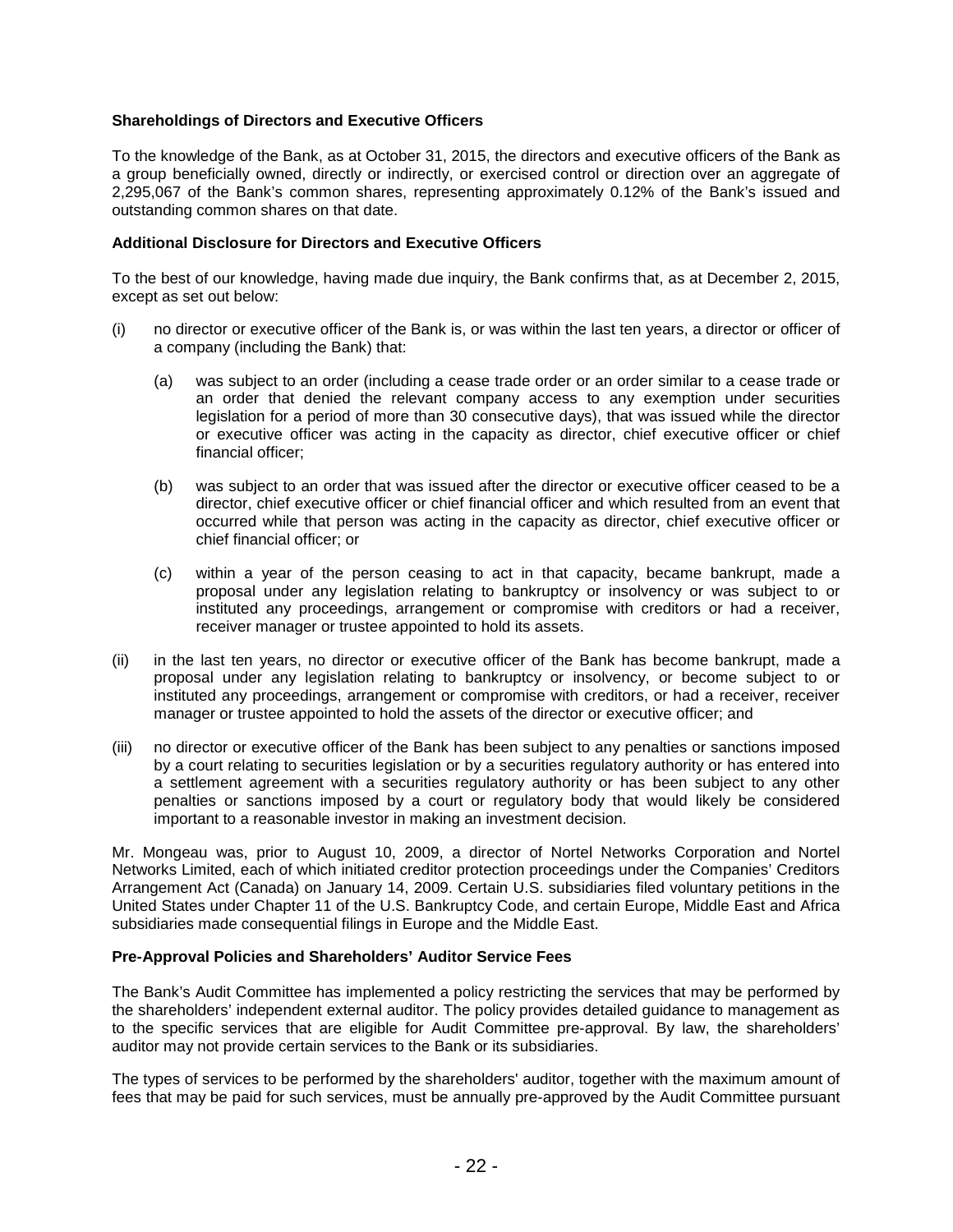to the policy. The policy also provides that the Audit Committee will, on a quarterly basis, receive a yearto-date report of fees paid or payable to the shareholders' auditor for services performed, as well as details of any proposed engagements for consideration and, if necessary pre-approval, by the Audit Committee. In making its determination regarding the services to be performed by the shareholders' auditor, the Audit Committee considers compliance with applicable legal and regulatory requirements and guidance and with the policy, as well as whether the provision of the services could negatively impact auditor independence. This includes considering whether the provision of the services would place the auditor in a position to audit its own work, place the auditor in an advocacy role on behalf of the Bank, or result in the auditor acting in the role of the Bank's management.

Fees paid to Ernst & Young LLP, the Bank's current shareholders' independent external auditor, for services provided during the three most recently completed fiscal years are detailed in the table below.

|                                 | Fees paid to Ernst & Young LLP <sup>1</sup> |          |          |  |
|---------------------------------|---------------------------------------------|----------|----------|--|
| (thousands of Canadian dollars) | 2015                                        | 2014     | 2013     |  |
| Audit fees <sup>2</sup>         | 22,242                                      | \$21,424 | \$19,649 |  |
| Audit-related fees <sup>3</sup> | 2,570                                       | 2,004    | 2,445    |  |
| Tax fees $4$                    | 2,775                                       | 5,089    | 3,588    |  |
| All other fees <sup>5</sup>     | 852                                         | 609      | 403      |  |
| <b>Total</b>                    | \$28,439                                    | \$29,126 | \$26,085 |  |

#### **Notes:**

- 1. Certain comparative amounts have been reclassified/restated to conform with the presentation adopted in the current period.
- 2. Audit fees are fees for the professional services in connection with the audit of the Bank's financial statements and the audit of its subsidiaries, other services that are normally provided by the shareholders' auditor in connection with statutory and regulatory filings or engagements, and the performance of specified procedures with respect to qualified intermediary requirements for reporting to the Internal Revenue Service, United States.
- 3. Audit-related fees are fees for assurance and related services that are performed by the shareholders' auditor. These services include: employee benefit plan audits; audit of charitable organizations; audit services for certain special purpose entities administered by the Bank; accounting and tax consultation in connection with mergers, acquisitions, divestitures and restructurings; attest services in connection with mergers and acquisitions including audit procedures related to opening balance sheet and purchase price allocation; application and general controls reviews; interpretation of accounting, tax and reporting standards; attest services that are not required by statute or regulation; translation of financial statements and reports in connection with the audit or review; and information technology advisory services.
- 4. Tax fees comprise: general tax planning and advice related to mergers and acquisitions and financing structures; electronic and paper-based tax knowledge publications; income and commodity tax compliance and advisory services; and transfer pricing services and customs and duties issues.
- 5. All other fees include fees for insolvency and viability matters, limited to cases in which the Bank is a minority syndicate participant and not in a position to influence or select the external audit firm to use. In these instances, the shareholders' auditor is retained to provide assistance on operational business reviews, lender negotiations, business plan assessments, debt restructuring and asset recovery. Also included in this category are fees for: reports on control procedures at a service organization; audit and tax services for SEC-registered funds, subject to the SEC investment company complexes rules; database for tax compliance; benchmark studies; regulatory advisory services; and performance and process improvement services.

# **LEGAL PROCEEDINGS AND REGULATORY ACTIONS**

#### **Legal Proceedings**

A description of certain legal proceedings to which the Bank is a party is set out under the heading "Litigation" in Note 28 of the Annual Financial Statements for the year ended October 31, 2015, which note is incorporated by reference in this AIF.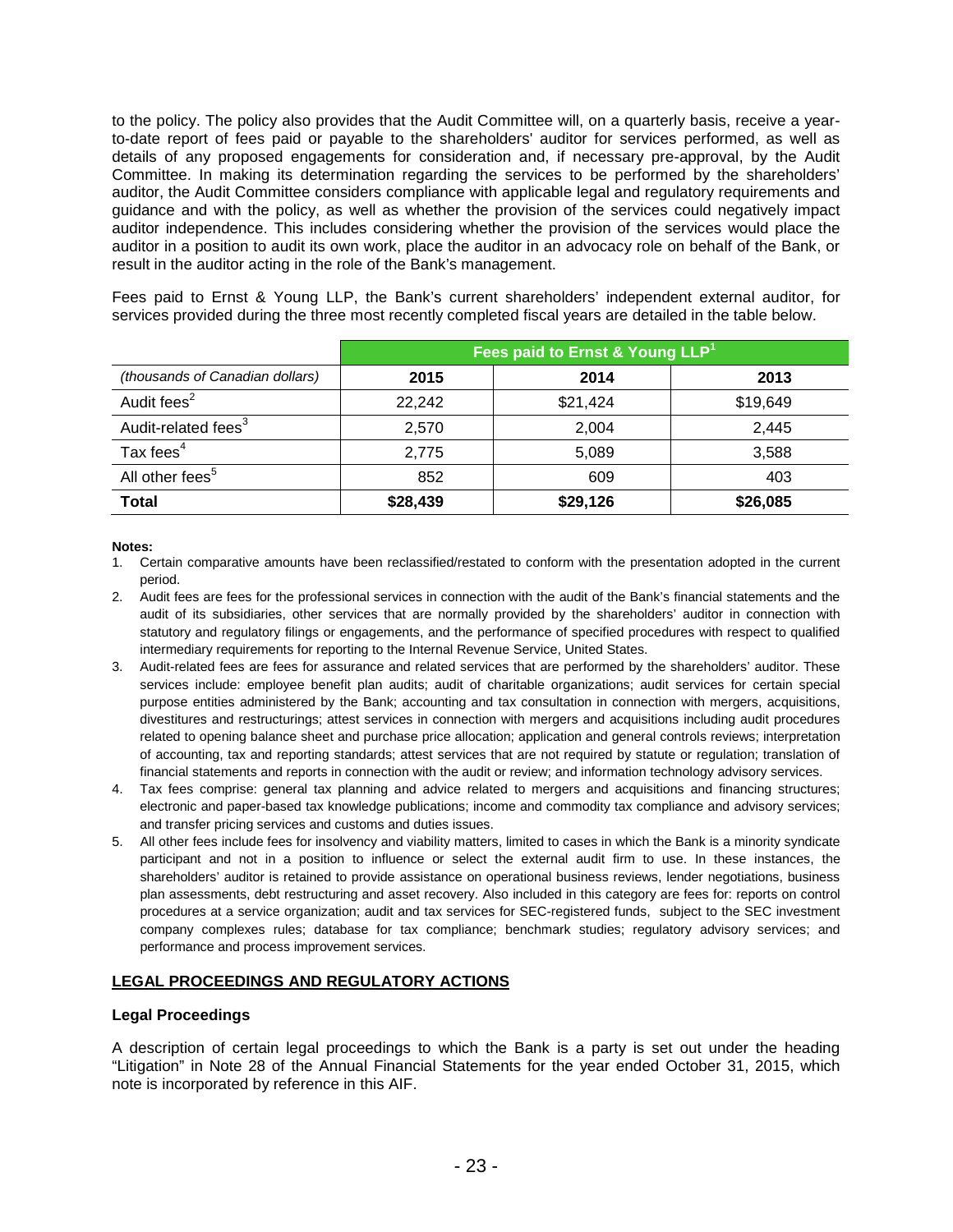# **Regulatory Actions**

From time to time, in the ordinary course of business, the Bank and its subsidiaries are assessed fees or fines by securities regulatory authorities in relation to administrative matters, including late filings or reporting, which may be considered penalties or sanctions pursuant to Canadian securities regulations but which are not, individually or in the aggregate, material to the Bank. In addition, the Bank and its subsidiaries are subject to numerous regulatory authorities around the world, and fees, administrative penalties, settlement agreements and sanctions may be categorized differently by each regulator. During the past financial year, TD Waterhouse Private Investment Counsel Inc. paid administrative filing fees relating to late filings to the Ontario Securities Commission (the "OSC") in the aggregate amount of \$5,000, TD Investment Services Inc. paid an administrative filing fee relating to late filings to the OSC in the aggregate amount of \$5,000, TD Securities Inc. paid administrative filing fees relating to late filings to the Montreal Exchange in the aggregate amount of \$1,000 and TD Waterhouse Canada Inc. paid administrative filing fees relating to late filings to the Investment Industry Regulatory Organization of Canada in the aggregate amount of \$5,600 and a regulatory fine of \$10,000 by way of settlement agreement (and \$1,000 towards costs) with the Nova Scotia Securities Commission in connection with the untimely mailing of statements to a customer.<sup>[2](#page-23-0)</sup> In addition, three subsidiaries in the Bank's TD Wealth (Canada) segment — TD Waterhouse Canada Inc., TD Waterhouse Private Investment Counsel Inc., and TD Investment Services Inc. — entered into a settlement agreement with, and made a voluntary payment of \$600,000 (and \$50,000 towards costs) to, the OSC in connection with certain excess fees charged to clients as a result of direct and indirect fee overcharges. TD Wealth (Canada) self-reported the excess fees charged to the OSC and other regulators and has paid more than \$13.5 million to compensate clients and former clients impacted by the overcharges.

# **INTEREST OF MANAGEMENT AND OTHERS IN MATERIAL TRANSACTIONS**

To the best of our knowledge, the Bank confirms that, as at December 2, 2015, there were no directors or executive officers of the Bank, nor any associate or affiliate of a director or executive officer of the Bank, with a material interest in any transaction within the three most recently completed financial years or during the current financial year that has materially affected or is reasonably expected to materially affect the Bank.

# **TRANSFER AGENTS AND REGISTRARS**

#### **Transfer Agent**

CST Trust Company P.O. Box 700, Station B Montréal, Québec H3B 3K3

Telephone: 416-682-3860 or toll-free at 1-800-387-0825 (Canada and U.S. only) Fax: 1-888-249-6189 Email: inquiries@canstockta.com Website: www.canstockta.com

<span id="page-23-0"></span> <sup>2</sup> National Instrument 14-101 *Definitions* limits the meaning of "securities legislation" to Canadian provincial and territorial legislation and "securities regulatory authority" to Canadian provincial and territorial securities regulatory authorities.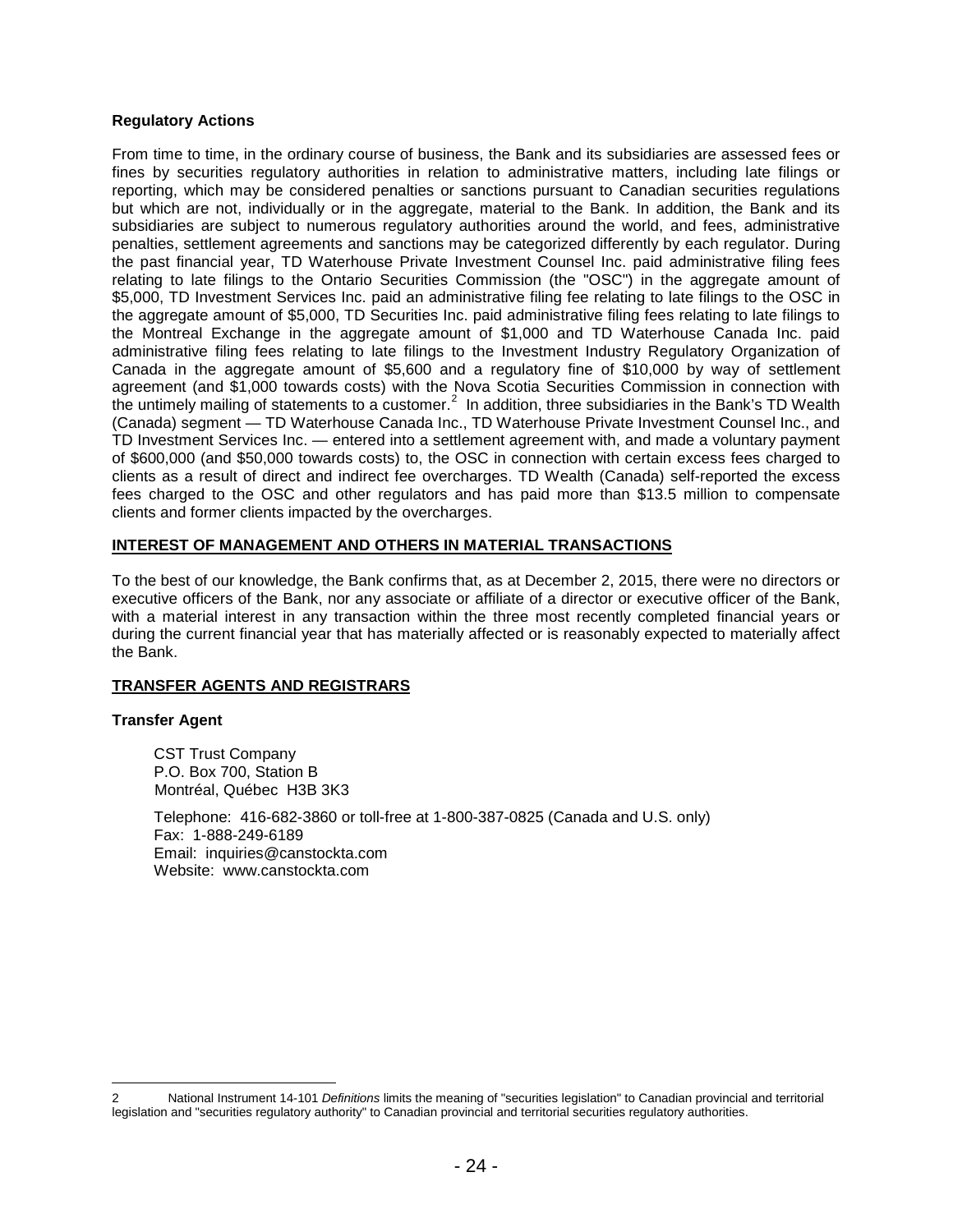# **Co-transfer Agent and Registrar**

**Computershare** P.O. Box 30170 College Station, Texas 77842-3170

or

211 Quality Circle, Suite 210 College Station, Texas 77845

Telephone: 1-866-233-4836 TDD for hearing impaired: 1-800-231-5469 Shareholders outside of U.S.: 201-680-6578 TDD shareholders outside of U.S.: 201-680-6610 Website: www.computershare.com

# **INTERESTS OF EXPERTS**

The Consolidated Financial Statements of the Bank for the year ended October 31, 2015 filed under National Instrument 51-102 – Continuous Disclosure Obligations, portions of which are incorporated by reference in this AIF, have been audited by Ernst & Young LLP, Chartered Professional Accountants, Licensed Public Accountants, Toronto, Ontario. EY is the external auditor who prepared the Independent Auditors' Report of Registered Public Accounting Firm to Shareholders - Report on Financial Statements and Report on Internal Control Under Standards of the Public Company Accounting Oversight Board (United States). EY is independent with respect to the Bank within the meaning of the Rules of Professional Conduct of the Chartered Professional Accountants of Ontario. EY is also independent with respect to the Bank within the meaning of United States federal securities laws and the rules and regulations thereunder, including the independence rules adopted by the Securities and Exchange Commission pursuant to the Sarbanes-Oxley Act of 2002; and in compliance with Rule 3520 of the Public Company Accounting Oversight Board.

# **ADDITIONAL INFORMATION**

Additional information concerning the Bank may be found on SEDAR at www.sedar.com and on EDGAR at www.sec.gov.

Additional information, including directors' and officers' remuneration and indebtedness, principal holders of the Bank's securities and options to purchase securities, in each case if applicable, is contained in the Bank's management proxy circular for its most recent annual meeting of shareholders that involved the election of directors. Additional financial information is provided in the Bank's comparative financial statements and management's discussion and analysis for its most recently completed financial year, which at the date hereof was the year ended October 31, 2015.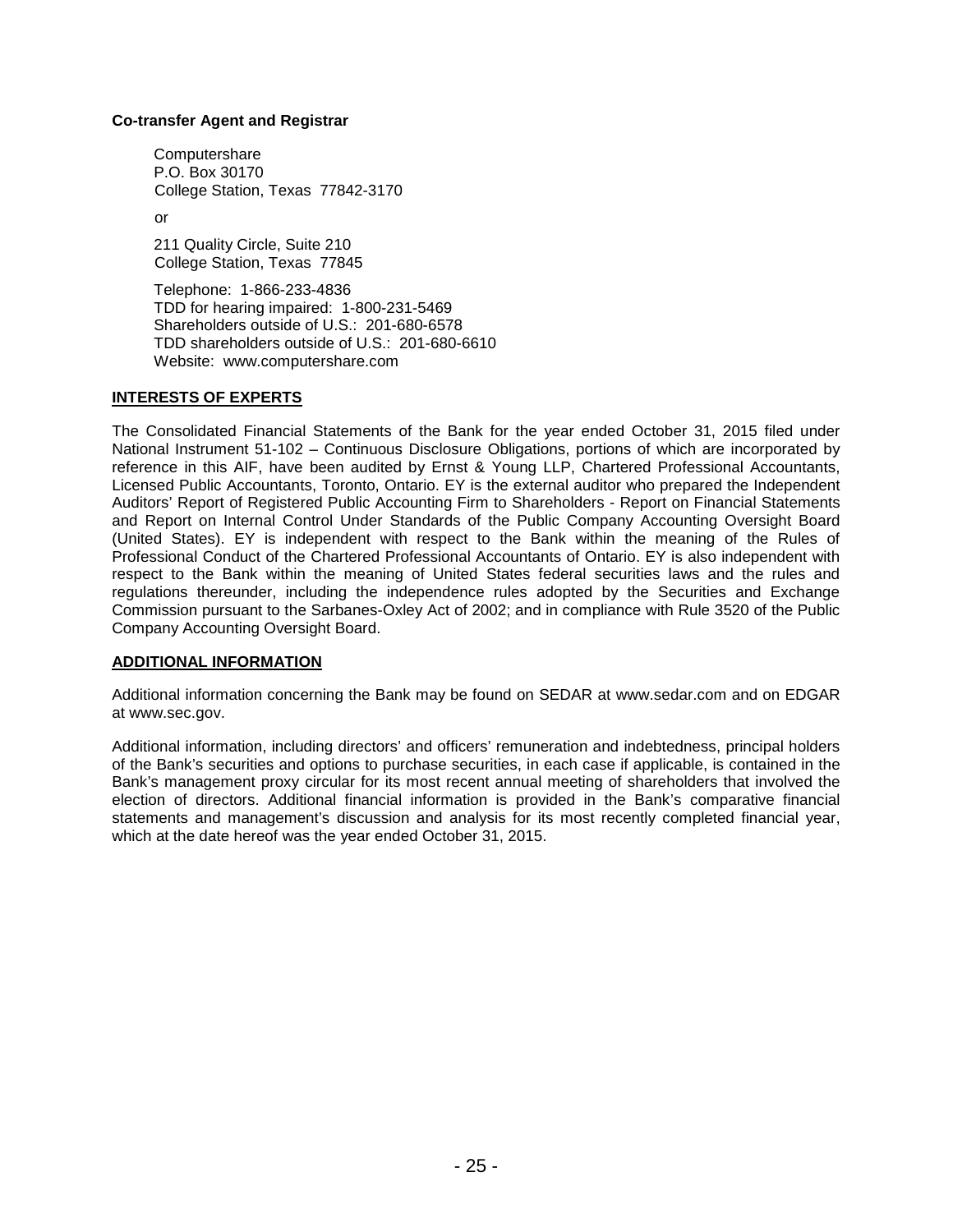# **Appendix "A"**

#### **Intercorporate Relationships**

The following is a list of the directly or indirectly held significant subsidiaries.

#### **SIGNIFICANT SUBSIDIARIES1**

| (millions of Canadian dollars)                 |                                                            |                                                                      | As at October 31, 2015                        |
|------------------------------------------------|------------------------------------------------------------|----------------------------------------------------------------------|-----------------------------------------------|
| <b>North America</b>                           | <b>Address of Head</b><br>or Principal Office <sup>2</sup> | <b>Description</b>                                                   | Carrying value of shares<br>owned by the Bank |
| Meloche Monnex Inc.                            | Montréal, Québec                                           | Holding Company providing management                                 | \$<br>1,628                                   |
|                                                |                                                            | services to subsidiaries                                             |                                               |
| Security National Insurance Company            | Montréal, Québec                                           | <b>Insurance Company</b>                                             |                                               |
| Primmum Insurance Company                      | Toronto, Ontario                                           | <b>Insurance Company</b>                                             |                                               |
| TD Direct Insurance Inc.                       | Toronto, Ontario                                           | Insurance Company                                                    |                                               |
| TD General Insurance Company                   | Toronto, Ontario                                           | <b>Insurance Company</b>                                             |                                               |
| TD Home and Auto Insurance Company             | Toronto, Ontario                                           | <b>Insurance Company</b>                                             |                                               |
| TD Asset Management Inc.                       | Toronto, Ontario                                           | Investment Counselling and Portfolio Management                      | 595                                           |
| TD Waterhouse Private Investment Counsel Inc.  | Toronto, Ontario                                           | Investment Counselling and Portfolio Management                      |                                               |
| TD Auto Finance (Canada) Inc.                  | Toronto, Ontario                                           | <b>Automotive Finance Entity</b>                                     | $\overline{1,757}$                            |
| TD Auto Finance Services Inc.                  | Toronto, Ontario                                           | <b>Automotive Finance Entity</b>                                     | 1,321                                         |
| TD Equipment Finance Canada Inc.               | Oakville, Ontario                                          | <b>Financial Services</b>                                            |                                               |
|                                                |                                                            |                                                                      | 8                                             |
| TD Financing Services Home Inc.                | Toronto, Ontario                                           | Mortgage Lender                                                      | 45                                            |
| TD Financing Services Inc.                     | Toronto, Ontario                                           | <b>Financial Services Entity</b>                                     | 145                                           |
| TD Group US Holdings LLC                       | Wilmington, Delaware                                       | <b>Holding Company</b>                                               | 40,310                                        |
| TD Bank US Holding Company                     | Cherry Hill, New Jersey                                    | <b>Holding Company</b>                                               |                                               |
| Epoch Investment Partners, Inc.                | New York, New York                                         | Investment Counselling and Portfolio Management                      |                                               |
| TD Bank USA, National Association              | Wilmington, Delaware                                       | U.S. National Bank                                                   |                                               |
| TD Bank, National Association                  | Wilmington, Delaware                                       | U.S. National Bank                                                   |                                               |
| <b>TD Auto Finance LLC</b>                     | Farmington Hills, Michigan                                 | <b>Automotive Finance Entity</b>                                     |                                               |
| TD Equipment Finance, Inc.                     | Cherry Hill, New Jersey                                    | <b>Financial Services</b>                                            |                                               |
| TD Private Client Wealth LLC                   | New York, New York                                         | Broker-dealer and Registered Investment Advisor                      |                                               |
| TD Wealth Management Services Inc.             | Cherry Hill, New Jersey                                    | <b>Insurance Agency</b>                                              |                                               |
| TD Investment Services Inc.                    | Toronto, Ontario                                           | <b>Mutual Fund Dealer</b>                                            | 25                                            |
| TD Life Insurance Company                      | Toronto, Ontario                                           | <b>Insurance Company</b>                                             | 59                                            |
| TD Mortgage Corporation                        | Toronto, Ontario                                           | Loans and Deposits Entity                                            | 11,632                                        |
| TD Pacific Mortgage Corporation                | Vancouver, British Columbia                                | <b>Deposit Taking Entity</b>                                         |                                               |
| The Canada Trust Company                       | Toronto, Ontario                                           | Trust, Loans and Deposits Entity                                     |                                               |
| TD Securities Inc.                             | Toronto, Ontario                                           | Investment Dealer and Broker                                         | 1,728                                         |
| TD Vermillion Holdings ULC                     | Calgary, Alberta                                           | <b>Holding Company</b>                                               | 19,696                                        |
| TD Financial International Ltd.                | Hamilton, Bermuda                                          | <b>Holding Company</b>                                               |                                               |
| TD Reinsurance (Barbados) Inc.                 | St. James, Barbados                                        | Reinsurance Company                                                  |                                               |
| Toronto Dominion International Inc.            | St. James, Barbados                                        | Intragroup Lending Company                                           |                                               |
| TD Waterhouse Canada Inc.                      | Toronto, Ontario                                           | <b>Investment Dealer</b>                                             | 2,056                                         |
| TDAM USA Inc.                                  | Wilmington, Delaware                                       | <b>Investment Counselling and Portfolio Management</b>               | $12 \,$                                       |
| Toronto Dominion Holdings (U.S.A.), Inc.       | New York, New York                                         |                                                                      | 2,408                                         |
|                                                | New York, New York                                         | <b>Holding Company</b>                                               |                                               |
| TD Holdings II Inc.<br>TD Securities (USA) LLC | New York, New York                                         | <b>Holding Company</b><br><b>Securities Dealer</b>                   |                                               |
| Toronto Dominion (Texas) LLC                   | New York, New York                                         |                                                                      |                                               |
| Toronto Dominion (New York) LLC                | New York, New York                                         | <b>Financial Services Entity</b><br><b>Financial Services Entity</b> |                                               |
| Toronto Dominion Capital (U.S.A.), Inc.        | New York, New York                                         | Small Business Investment Company                                    |                                               |
|                                                |                                                            |                                                                      |                                               |
| <b>International</b>                           |                                                            |                                                                      |                                               |
| TD Bank International S.A.                     | Luxembourg, Luxembourg                                     | International Direct Brokerage                                       | 49                                            |
| TD Bank N.V.                                   | Amsterdam, The Netherlands                                 | Dutch Bank                                                           | 678                                           |
| <b>TD Ireland</b>                              | Dublin, Ireland                                            | <b>Holding Company</b>                                               | 1,051                                         |
| <b>TD Global Finance</b>                       | Dublin, Ireland                                            | <b>Securities Dealer</b>                                             |                                               |
| TD Luxembourg International Holdings           | Luxembourg, Luxembourg                                     | <b>Holding Company</b>                                               | 6,683                                         |
| TD Ameritrade Holding Corporation <sup>3</sup> | Omaha, Nebraska                                            | <b>Securities Dealer</b>                                             |                                               |
| TD Wealth Holdings (UK) Limited                | Leeds, England                                             | <b>Holding Company</b>                                               | 219                                           |
| TD Direct Investing (Europe) Limited           | Leeds, England                                             | Direct Broker                                                        |                                               |
| Thirdco II Limited                             | Leeds, England                                             | <b>Investment Holding Company</b>                                    | 133                                           |
| TD Asset Administration UK Limited             | Leeds, England                                             | Foreign Securities Dealer                                            |                                               |
| Toronto Dominion Australia Limited             | Sydney, Australia                                          | <b>Securities Dealer</b>                                             | 215                                           |
| Toronto Dominion Investments B.V.              | London, England                                            | <b>Holding Company</b>                                               | 1,242                                         |
| TD Bank Europe Limited                         | London, England                                            | UK Bank                                                              |                                               |
| Toronto Dominion Holdings (U.K.) Limited       | London, England                                            | <b>Holding Company</b>                                               |                                               |
| <b>TD Securities Limited</b>                   | London, England                                            | <b>Securities Dealer</b>                                             |                                               |
| Toronto Dominion (South East Asia) Limited     | Singapore, Singapore                                       | Merchant Bank                                                        | 1,170                                         |
|                                                |                                                            |                                                                      |                                               |

 $^1$  Unless otherwise noted, The Toronto-Dominion Bank, either directly or through its subsidiaries, owns 100% of the entity and/or 100% of any issued and outstanding voting securities and non-voting securities of the entities listed.

2 Each subsidiary is incorporated or organized in the country in which its head or principal office is located, with the exception of Toronto Dominion Investments B.V., a company incorporated in The Netherlands, but with its principal office in the United Kingdom.

 $3$  As at October 31, 2015, the Bank's reported indirect investment in TD Ameritrade Holding Corporation was 41.54% (October 31, 2014 – 40.97%) of the outstanding shares of TD Ameritrade Holding Corporation. TD Luxembourg International Holdings and its ownership of TD Ameritrade Holding Corporation is included given the significance of the Bank's investment in TD Ameritrade Holding Corporation.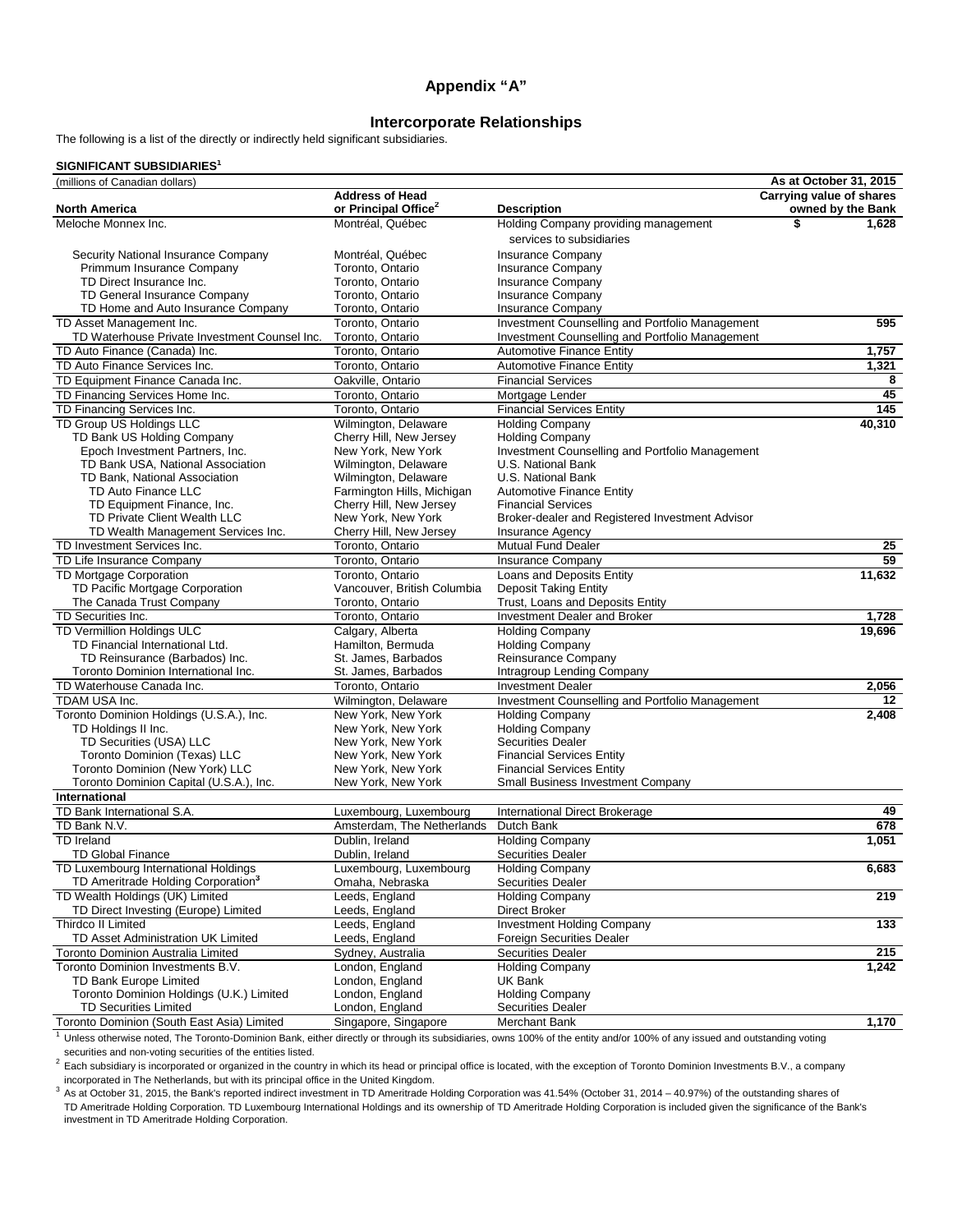# **Appendix "B"**

#### **AUDIT COMMITTEE OF THE BOARD OF DIRECTORS OF THE TORONTO-DOMINION BANK**

#### **CHARTER**

#### *~ ~ Supervising the Quality and Integrity of the Bank's Financial Reporting ~ ~*

#### *Main Responsibilities:*

- overseeing reliable, accurate and clear financial reporting to shareholders
- overseeing the effectiveness of internal controls, including internal controls over financial reporting
- directly responsible for the selection, compensation, retention and oversight of the work of the shareholders' auditor – the shareholders' auditor reports directly to the Committee
- listening to the shareholders' auditor, chief auditor, chief compliance officer and global anti-money laundering officer, and evaluating the effectiveness and independence of each
- overseeing the establishment and maintenance of processes that ensure the Bank is in compliance with the laws and regulations that apply to it as well as its own policies
- acting as the audit committee and conduct review committee for certain subsidiaries of the Bank that are federally-regulated financial institutions and insurance companies
- receiving reports on and approving, if appropriate, certain transactions with related parties

#### **Independence is Key:**

- **●** the Committee is composed entirely of independent directors
- **●** the Committee meets regularly without management present
- **●** the Committee has the authority to engage independent advisors, paid for by the Bank, to help it make the best possible decisions on the financial reporting, accounting policies and practices, disclosure practices, and internal controls of the Bank

#### *Composition and Independence, Financial Literacy and Authority*

The Committee shall be composed of members of the Board of Directors in such number as is determined by the Board with regard to the by-laws of the Bank, applicable laws, rules and regulations and any other relevant consideration, subject to a minimum requirement of three directors.

In this Charter, "Bank" means The Toronto-Dominion Bank on a consolidated basis.

No member of the Committee may be an officer or retired officer of the Bank. Every member of the Committee shall be independent of the Bank within the meaning of all applicable laws, rules and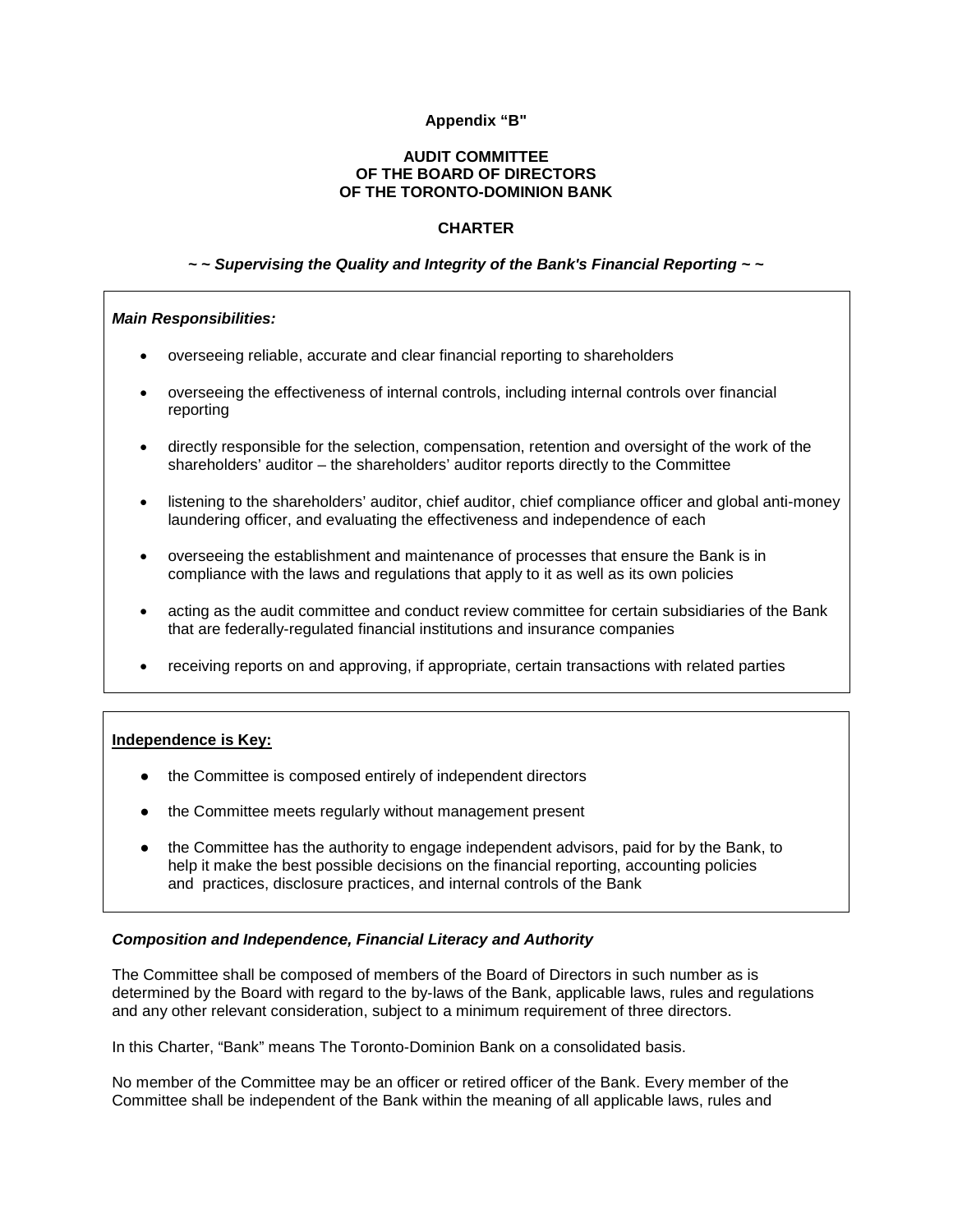regulations including those particularly applicable to audit committee members and any other relevant consideration as determined by the Board of Directors, including the Bank's Director Independence Policy. No member of the Committee may serve on more than three public company audit committees without the consent of the Corporate Governance Committee and the Board.

The members of the Committee shall be appointed by the Board and shall serve until their successors are duly appointed. A Chair will be appointed by the Board upon recommendation of the Corporate Governance Committee, failing which the members of the Committee may designate a Chair by majority vote. The Committee may from time to time delegate to its Chair certain powers or responsibilities that the Committee itself may have hereunder.

In addition to the qualities set out in the Position Description for Directors, all members of the Committee should be financially literate or be willing and able to acquire the necessary knowledge quickly. Financially literate means the ability to read and understand financial statements that present a breadth and level of complexity of accounting issues that are generally comparable to the breadth and complexity of the issues that can reasonably be expected to be raised by the Bank's financial statements. At least one member of the Committee shall have a background in accounting or related financial management experience which would include any experience or background which results in the individual's financial sophistication, including being or having been an auditor, a chief executive officer or other senior officer with financial oversight responsibilities.

In fulfilling the responsibilities set out in this Charter, the Committee has the authority to conduct any investigation and access any officer, employee or agent of the Bank appropriate to fulfilling its responsibilities, including the shareholders' auditor. The Audit Committee may obtain advice and assistance from outside legal, accounting or other advisors as the Committee deems necessary to carry out its duties, and may retain and determine the compensation to be paid by the Bank for such independent counsel or outside advisor in its sole discretion without seeking Board approval.

Committee members will enhance their familiarity with financial, accounting and other areas relevant to their responsibilities by participating in educational sessions or other opportunities for development.

#### *Meetings*

The Committee shall meet at least four times annually, or more frequently as circumstances dictate. The Committee shall meet with the shareholders' auditor and management quarterly to review the Bank's financial statements consistent with the section entitled "Financial Reporting" below. The Committee shall dedicate a portion of each of its regularly scheduled quarterly meetings to meeting separately with each of the Chief Financial Officer, the Chief Auditor, the Chief Compliance Officer, the Global Anti-Money Laundering Officer and the shareholders' auditor and to meeting on its own without members of management or the shareholders' auditor. Any member of the Committee may make a request to the Chair for a Committee meeting or any part thereof to be held without management present. The Committee shall also meet with the Office of the Superintendent of Financial Institutions Canada ("OSFI") to review and discuss the results of OSFI's annual supervisory examination of the Bank in the event OSFI directs that it meet with the Committee instead of the full Board.

To facilitate open communication between this Committee and the Risk Committee, and where the Chair of the Risk Committee is not a member of this Committee, he or she shall receive notice of and attend by invitation of this Committee, as a non-voting observer, each meeting of this Committee and receive the materials for each such meeting. In addition, this Committee shall meet with the Risk Committee at least two times annually to discuss topics relevant to both Committees.

All non-management directors who are not members of the Committee have a standing invitation to attend meetings of the Committee but may not vote. Additionally, the Committee may invite to its meetings any director, member of management of the Bank or such other persons as it deems appropriate in order to carry out its responsibilities. The Committee may also exclude from its meetings any persons it deems appropriate in order to carry out its responsibilities.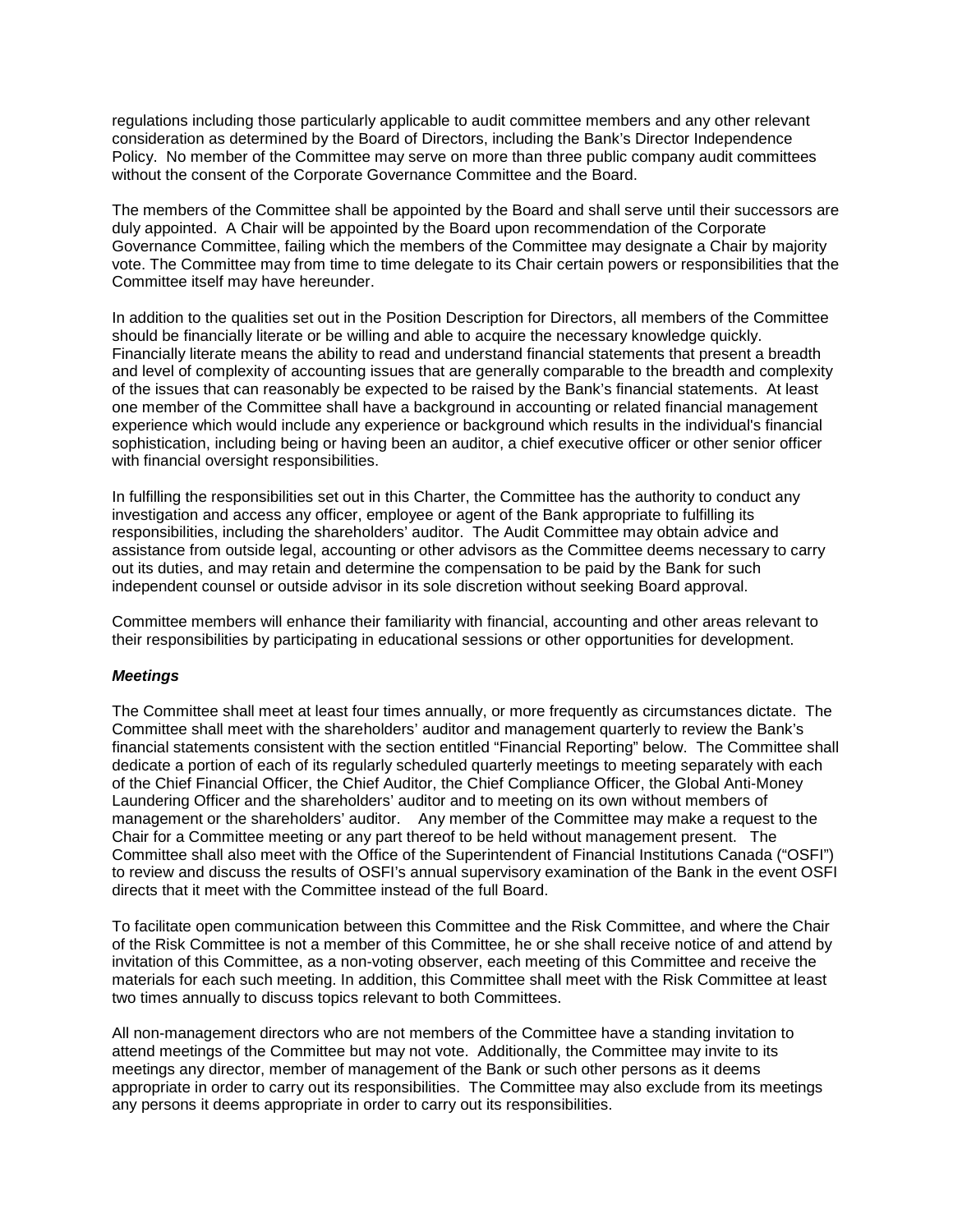# *Specific Duties and Responsibilities*

### *Financial Reporting*

The Committee shall be responsible for the oversight of reliable, accurate and clear financial reporting to shareholders, including reviewing and discussing the Bank's annual and interim financial statements and management's discussion and analysis and reviewing the shareholders' auditor opinion on the annual financial statements, prior to approval by the Board and release to the public, and reviewing, as appropriate, releases to the public of significant material non-public financial information of the Bank. Such review of the financial reports of the Bank shall include, where appropriate but at least annually, discussion with management and the shareholders' auditor of significant issues regarding accounting principles, practices, and significant management estimates and judgments.

The Committee shall review earnings news releases and satisfy itself that adequate procedures are in place for the review of the Bank's public disclosure of financial information extracted or derived from the Bank's financial statements, other than the public disclosure in the Bank's annual and interim financial statements and MD&A, and must periodically assess the adequacy of those procedures.

# *Financial Reporting Process*

The Committee shall support the Board in its oversight of the financial reporting process of the Bank including:

- working with management, the shareholders' auditor and the internal audit department to review the integrity of the Bank's financial reporting processes;
- reviewing the process relating to and the certifications of the Chief Executive Officer and the Chief Financial Officer on the integrity of the Bank's quarterly and annual consolidated financial statements and other disclosure documents as required;
- considering the key accounting policies of the Bank and reviewing in appropriate detail the basis for significant estimates and judgments including but not limited to actuarial reserves, allowances for loan losses and other valuation allowances and discussing such matters with management and/or the shareholders' auditor;
- keeping abreast of trends and best practices in financial reporting including considering, as they arise, topical issues such as the use of variable interest entities and special purpose vehicles, and their application to the Bank;
- reviewing with management and the shareholders' auditor significant accounting principles and policies and all critical accounting policies and practices used and any significant audit adjustments made;
- considering and approving, if appropriate, major changes to the Bank's accounting and financial reporting policies as suggested by management, the shareholders' auditor, or the internal audit department;
- establishing regular systems of reporting to the Committee by each of management, the shareholders' auditor and the internal audit department regarding any significant judgments made in management's preparation of the financial statements and any significant difficulties encountered during the course of the review or audit, including any restrictions on the scope of work or access to required information; and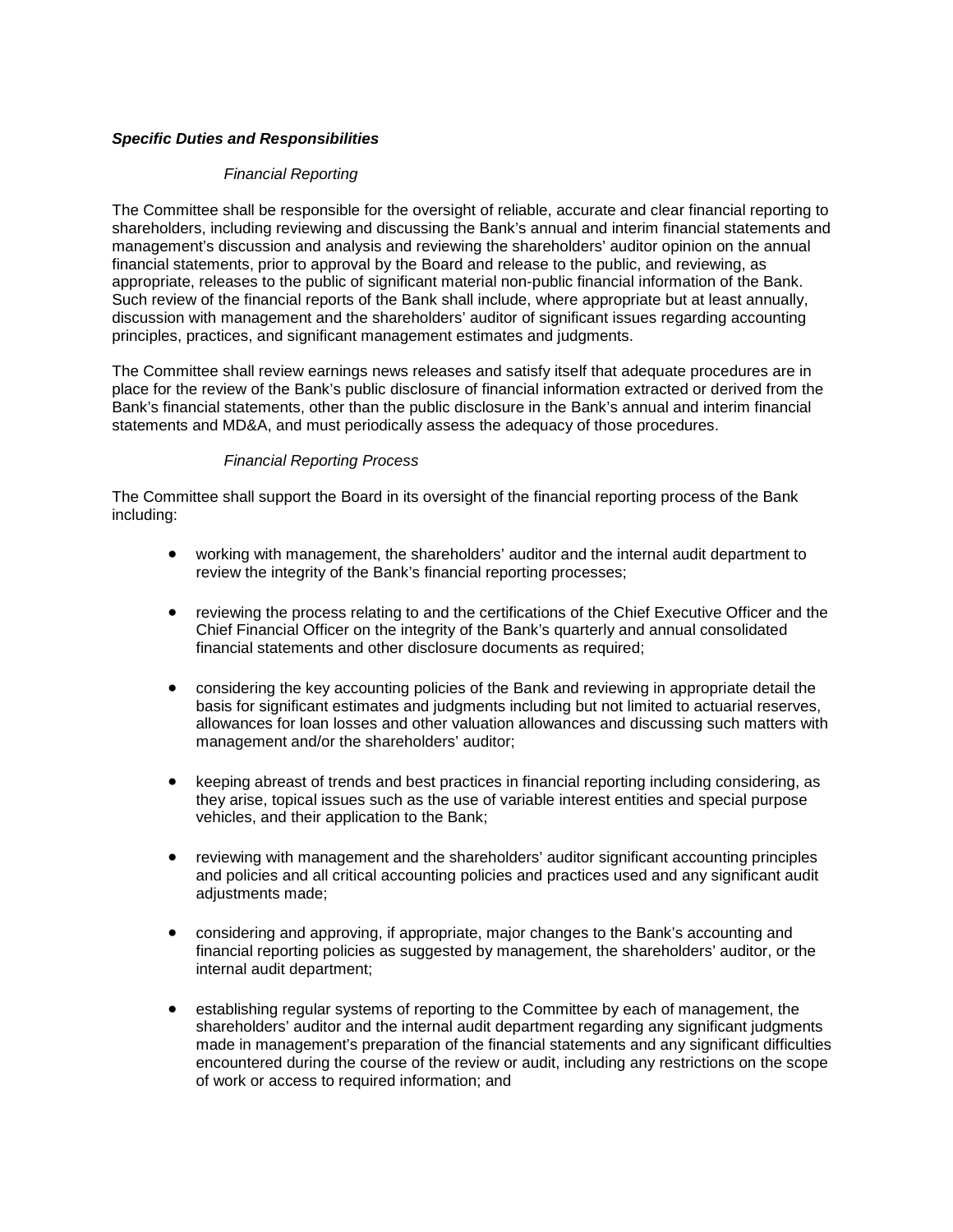• reviewing tax and tax planning matters that are material to the financial statements.

### *The Audit Committee's Role in the Financial Reporting Process*

The shareholders' auditor is responsible for planning and carrying out, in accordance with professional standards, an audit of the Bank's annual financial statements and reviews of the Bank's quarterly financial information. Management of the Bank is responsible for the preparation, presentation and integrity of the Bank's financial statements and for maintaining appropriate accounting and financial reporting principles and policies and internal controls and procedures designed to ensure compliance with accounting standards and applicable laws and regulations. The Audit Committee oversees the financial reporting process at the Bank and receives quarterly reporting regarding the process undertaken by management and the results of the review by the shareholders' auditor. It is not the duty of the Audit Committee to plan or conduct audits, or to determine that the Bank's financial statements are complete, accurate and in accordance with International Financial Reporting Standards.

#### *Internal Controls*

The Committee shall be responsible for overseeing the establishment of the internal control framework and monitoring its effectiveness including:

- reviewing management's reports related to the establishment and maintenance of an adequate and effective internal control system and processes (including controls related to the prevention, identification and detection of fraud) that are designed to provide assurance in areas including reporting (financial, operational, risk), efficiency and effectiveness of operations and safeguarding assets, monitoring compliance with laws, regulations and guidance, and internal policies, including compliance with section 404 of the U.S. Sarbanes-Oxley Act and similar rules of the Canadian Securities Administrators;
- meeting with management, the Chief Auditor and the shareholders' auditor to assess the adequacy and effectiveness of the Bank's internal controls, including controls related to the prevention, identification and detection of fraud;
- overseeing that there are adequate governance structures and control processes for all financial instruments that are measured at fair value for financial reporting purposes;
- receiving reports from the Risk Committee as considered necessary or desirable with respect to any issues relating to internal control procedures considered by that Committee in the course of undertaking its responsibilities; and
- reviewing reporting by the Bank to its shareholders regarding internal control over financial reporting.

# *Internal Audit Division*

The Committee shall oversee the internal audit division of the Bank and any aspects of the internal audit function that are outsourced to a third party. The Committee shall satisfy itself that the internal audit division is sufficiently independent to perform its responsibilities. In addition, the Committee shall:

- review and approve the annual audit plan, including the risk assessment methodology and any significant changes thereto and satisfy itself that the plan is appropriate, risk-based and addresses all the relevant activities and significant risks over a measurable cycle;
- review and approve the annual financial budget and resource plan and review periodic updates;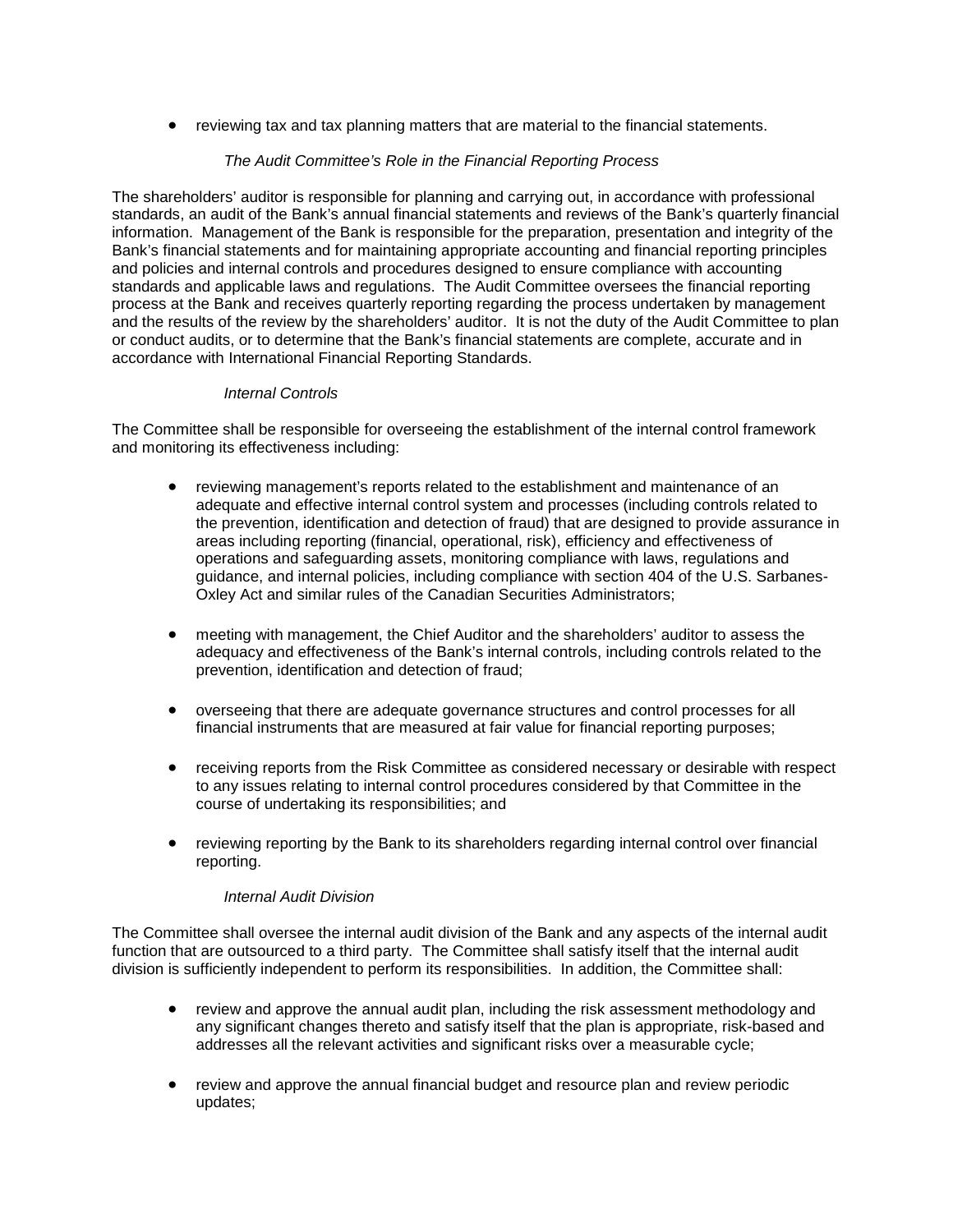- review and approve the mandates of the internal audit division and the Chief Auditor at least annually;
- confirm the appointment and dismissal of the Chief Auditor;
- at least annually assess the effectiveness and operational adequacy of the internal audit division;
- review the results of the independent quality assurance review report on the internal audit division conducted on a five-year cycle;
- annually convey its view of the performance of the Chief Auditor to the Chief Executive Officer as input into the compensation approval process;
- review and discuss regular reports prepared by the Chief Auditor, and other information provided to fulfill its oversight responsibilities including all information outlined in regulatory guidance, together with management's response and follow-up on outstanding issues, as necessary including proactive consideration of whether deficiencies in one area may be present in other areas;
- provide a forum for the Chief Auditor to have unfettered access to the Committee to raise any internal audit issues or issues with respect to the relationship and interaction between the internal audit division, management, the shareholders' auditor and/or regulators and;
- review reports of deficiencies identified by supervisory authorities related to the internal audit function, including information to demonstrate progress of necessary correction action and remediation, by management, within an appropriate time frame.

#### *Oversight of Shareholders' Auditor*

The Committee shall annually review and evaluate the performance, qualifications, skills, resources (amount and type) and independence of the shareholders' auditor and recommend to the Board for recommendation to the shareholders, the appointment of the shareholders' auditor. The Committee shall be responsible for approving the auditor's remuneration and shall satisfy itself that the level of audit fees is commensurate with the scope of work to ensure a quality audit. The Committee shall also make recommendations to the Board for approval regarding, if appropriate, termination of the shareholders' auditor. The shareholders' auditor shall be accountable to the Committee and the entire Board, as representatives of the shareholders, for its review of the financial statements and controls of the Bank. In addition, the Committee shall:

- review and approve the annual audit plans and engagement letters of the shareholders' auditor and satisfy itself that the plans are appropriate, risk-based and address all the relevant activities over a measurable cycle;
- at least annually, review the shareholders' auditor's processes for assuring the quality of their audit services including ensuring their independence and any other matters that may affect the audit firm's ability to serve as shareholders' auditor;
- discuss those matters that are required to be communicated by the shareholders' auditor to the Committee in accordance with the standards established by the Chartered Professional Accountants of Canada and the Public Company Accounting Oversight Board and the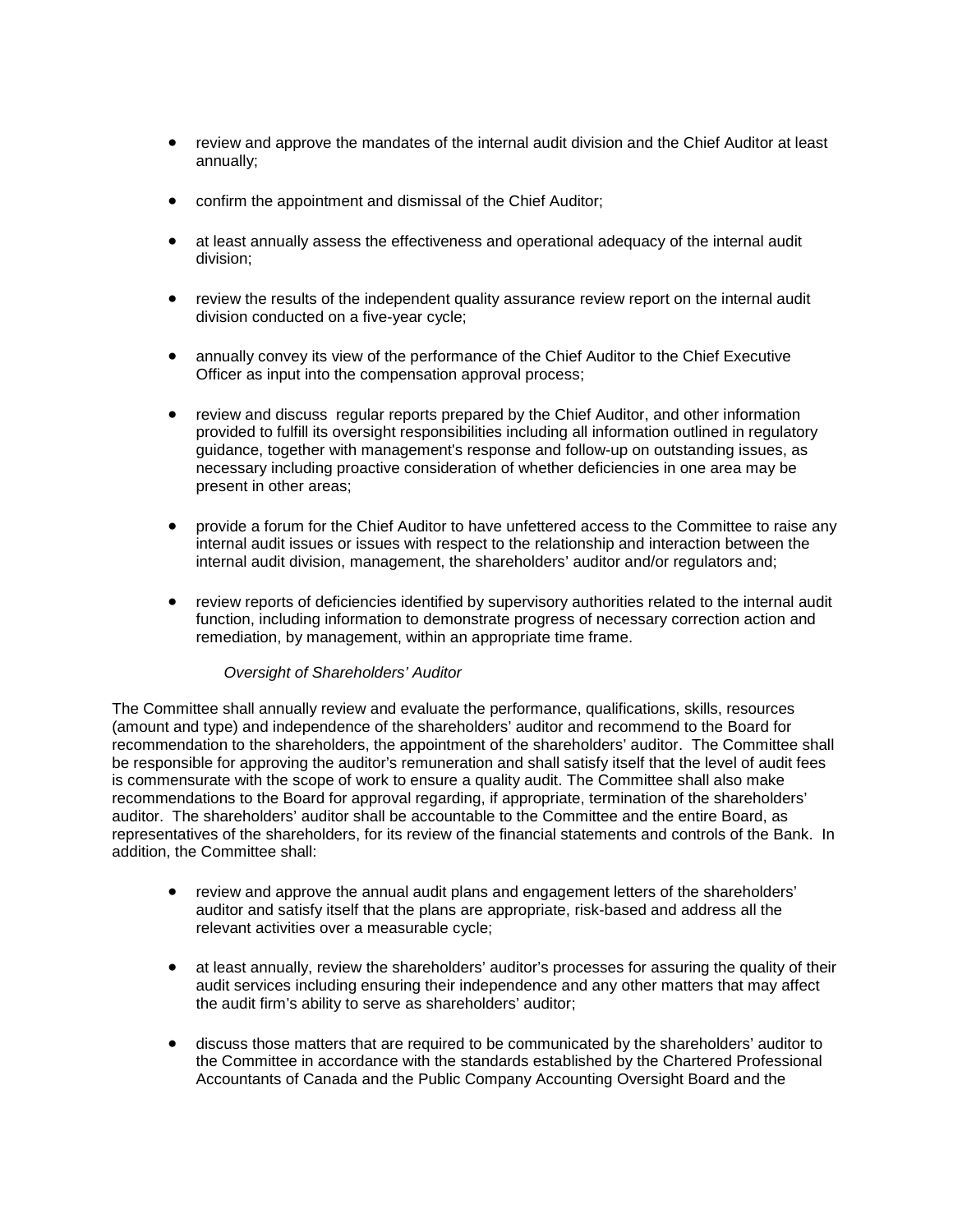requirements of the *Bank Act (Canada)* and of the Bank's regulators, including its primary regulator OSFI, as such matters are applicable to the Bank from time to time;

- review with the shareholders' auditor any issues that may be brought forward by it, including any audit problems or difficulties, such as restrictions on its audit activities or access to requested information, and management's responses;
- request management to take the necessary corrective actions to address any findings and recommendations of the shareholders' auditor in a timely manner;
- review with the shareholders' auditor concerns, if any, about the quality, not just acceptability, of the Bank's accounting principles as applied in its financial reporting;
- provide a forum for management and the internal and/or shareholders' auditor to raise issues regarding their relationship and interaction. To the extent disagreements regarding financial reporting are not resolved, be responsible for the resolution of such disagreements between management and the internal and/or shareholders' auditor;
- at least annually, review and evaluate the qualifications, performance and independence of the lead partner of the shareholders' auditor, and as required upon rotation of the lead partner, obtain confirmation from the shareholders' auditor that they are in compliance with the requirements for the qualifications for auditors pursuant to the *Bank Act (Canada)*;
- at least every five years, conduct a comprehensive review of the shareholders' auditor; and
- annually review and discuss the Canadian Public Accountability Board's (CPAB) public report with the shareholders' auditor, and as necessary discuss any CPAB findings specific to the inspection of the Bank's audit.

#### *Independence of Shareholders' Auditor*

The Committee shall monitor and assess the independence of the shareholders' auditor through various mechanisms, including:

- reviewing and approving (or recommending to the Board for approval) the audit engagement terms and fees and other legally permissible services to be performed by the shareholders' auditor for the Bank, with such approval to be given either specifically or pursuant to preapproval procedures adopted by the Committee;
- receiving from the shareholders' auditor, at least annually, a formal written statement confirming independence and delineating all relationships between the shareholders' auditor and the Bank consistent with the rules of professional conduct of the Canadian provincial chartered accountants institutes or other regulatory bodies, as applicable;
- reviewing and discussing with the Board, annually and otherwise as necessary, and the shareholders' auditor, any relationships or services between the shareholders' auditor and the Bank or any factors that may impact the objectivity and independence of the shareholders' auditor;
- reviewing, approving and monitoring policies and procedures for the employment of past or present partners, or employees of the shareholders' auditor as required by applicable laws; and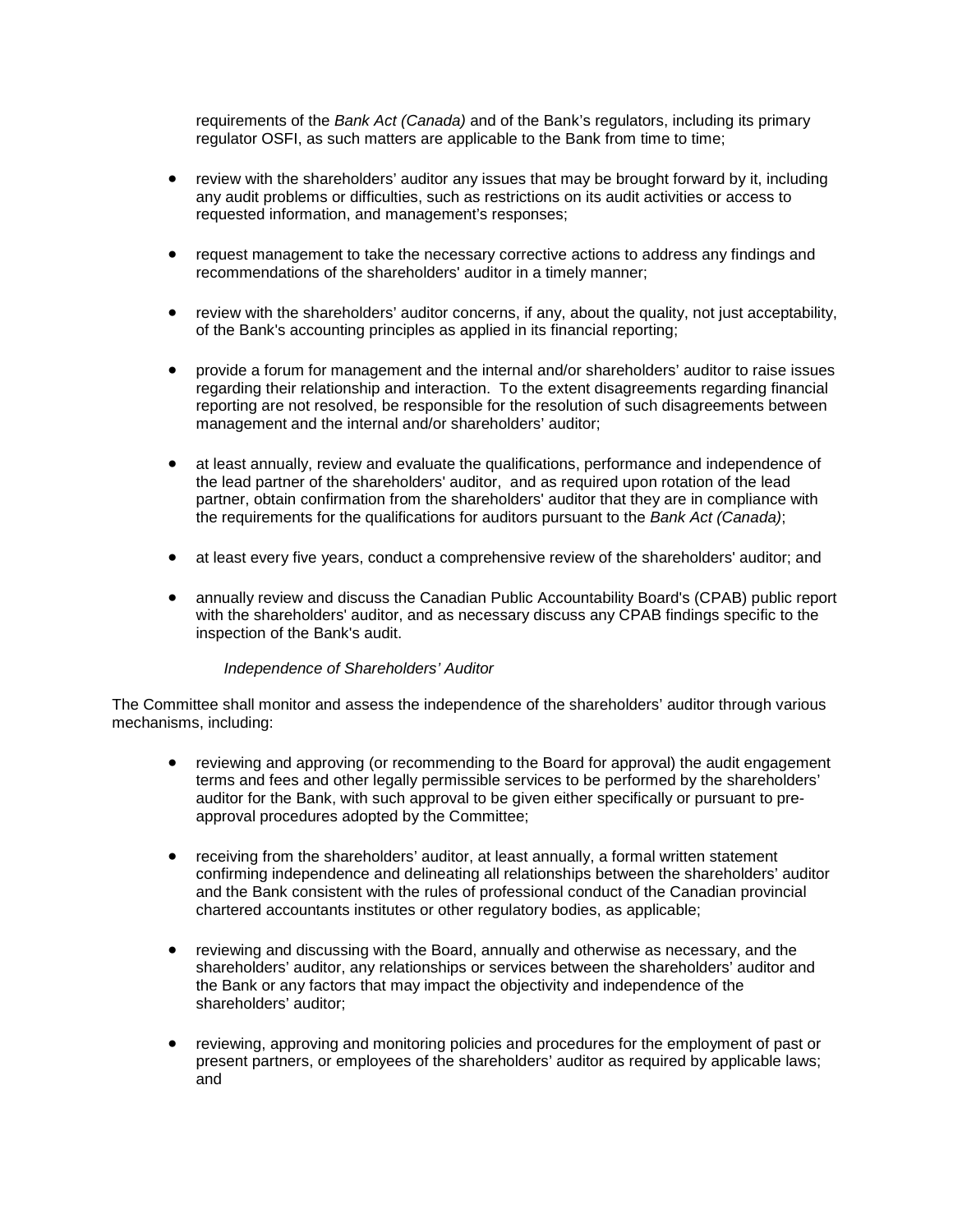• reviewing, approving and monitoring other policies and procedures put in place to facilitate auditor independence, such as the criteria for tendering the shareholders' auditor contract and the rotation of members of the audit engagement team, as applicable.

# *Finance Department*

The Committee shall oversee the Finance Department of the Bank, including:

- reviewing and approving the mandate of the Finance Department and the mandate of the Chief Financial Officer at least annually;
- reviewing and approving, at least annually, the Finance Department budget and resource plan, including receiving reports from management on resource adequacy;
- annually assessing the effectiveness of the Finance Department;
- review the results of a third-party independent review of Finance Department effectiveness conducted on a five-year cycle;
- annually conveying its view of the performance of the Chief Financial Officer to the Chief Executive Officer as input into the compensation approval process;
- confirming the appointment and dismissal of the Chief Financial Officer; and
- providing a forum for the Chief Financial Officer to have unfettered access to the Committee to raise any financial reporting issues or issues with respect to the relationship and interaction among the Finance Department, management, the shareholders' auditor and/or regulators.

#### *Conduct Review and Related Party Transactions*

The Committee shall be responsible for conduct review and oversight of related party transactions, including satisfying itself that procedures and practices are established by management as required by the *Bank Act* (Canada)*, Trust and Loans Companies Act (Canada), the Insurance Companies Act (Canada)*, and *the International Financial Reporting Standards (specifically, IAS 24 – Related Party Disclosures),* relating to conduct review and related party transactions and monitoring compliance with those procedures and their effectiveness from time to time.

#### *Business Conduct and Ethical Behaviour*

The Committee shall monitor compliance with policies in respect of ethical personal and business conduct, including the Bank's Complaint-Handling and Disclosure of Information to Customers Policy ; Anti-Bribery and Anti-Corruption Policy; and Code of Conduct and Ethics and the conflicts of interest procedures included therein, including approving, where appropriate, any waiver from the Bank's Code of Conduct and Ethics to be granted for the benefit of any director or executive officer of the Bank.

#### *Compliance*

The Committee shall oversee the establishment and maintenance of processes and policies that ensure the Bank is in compliance with the laws and regulations that apply to it as well as its own policies, including:

• reviewing with management the Bank's compliance with applicable regulatory requirements and the regulatory compliance management processes;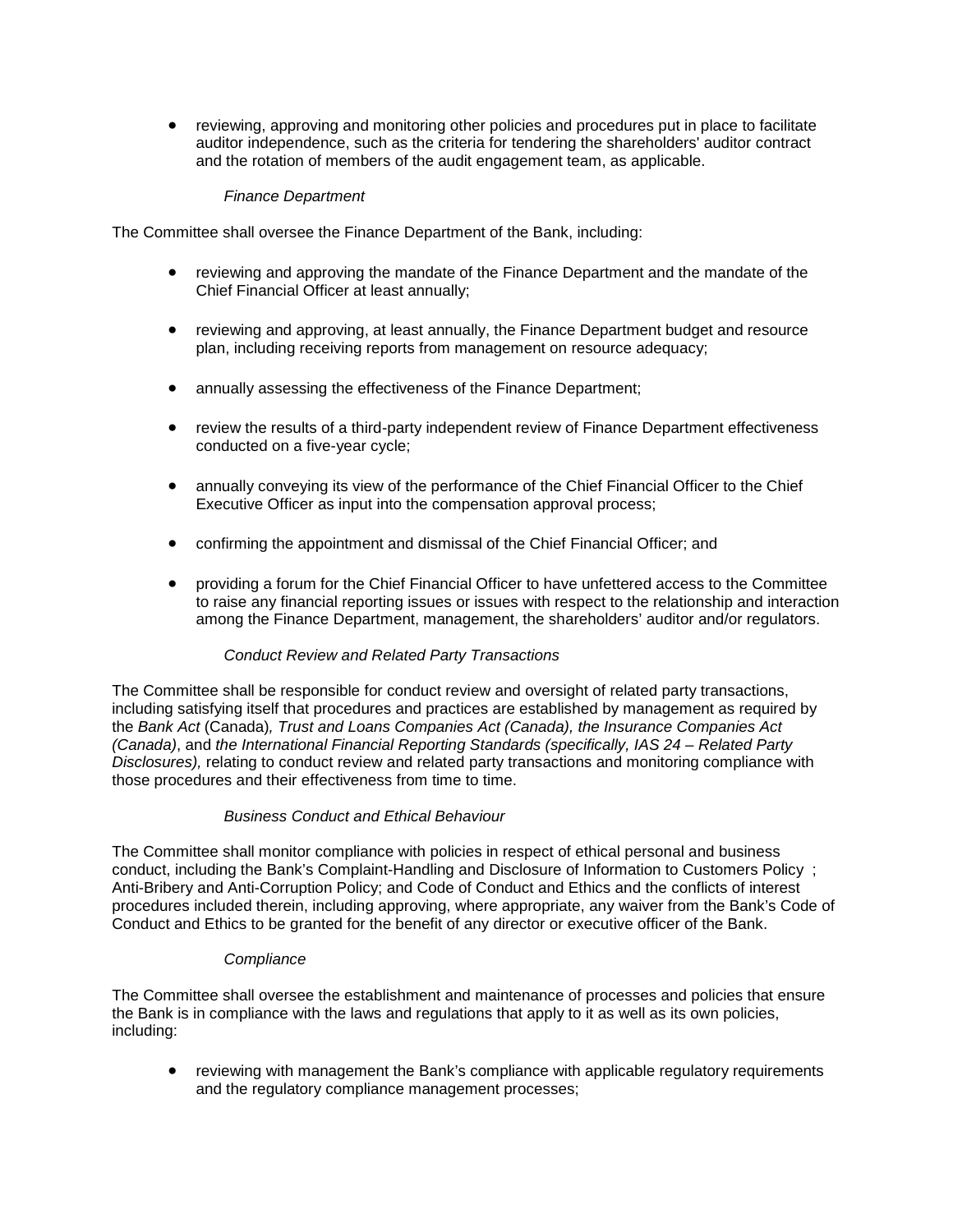- establishing procedures in accordance with regulatory requirements for the receipt, retention and treatment of complaints received by the Bank on accounting, internal accounting controls or auditing matters, and receiving reports on such complaints and submissions as required under the applicable policy;
- reviewing an annual report from the Chief Risk Officer regarding examinations of the Bank conducted by OSFI, and following up with management on the status of recommendations and suggestions, as appropriate; and
- reviewing professional pronouncements and changes to key regulatory requirements relating to accounting rules to the extent they apply to the financial reporting process of the Bank.

# *Compliance Department*

The Committee shall oversee the Compliance Department of the Bank and the execution of its mandate, and shall satisfy itself that the Compliance Department is sufficiently independent to perform its responsibilities. In addition, the Committee shall:

- review and approve its annual plan, including its budget and resources, and any significant changes to the annual plan and/or methodology;
- annually review and approve the mandate of the Compliance Department and the mandate of the Chief Compliance Officer;
- at least annually assess the effectiveness of the Compliance function:
- review the results of a third-party independent review of Compliance Department effectiveness conducted on a five-year cycle;
- confirm the appointment and dismissal of the Chief Compliance Officer;
- annually convey its view of the performance of the Chief Compliance Officer to the Chief Executive Officer as input into the compensation approval process;
- regularly review and discuss reports prepared by the Chief Compliance Officer for the Audit Committee and follow-up on any outstanding issues including proactive consideration of whether deficiencies in one area may be present in other areas; and
- provide a forum for the Chief Compliance Officer to have unfettered access to the Committee to raise any compliance issues or issues with respect to the relationship and interaction among the Compliance Department, management and/or regulators.

#### *Anti-Money Laundering / Anti-Terrorist Financing*

The Committee shall oversee and monitor the establishment, maintenance and ongoing effectiveness of the Anti-Money Laundering / Anti-Terrorist Financing ("AML/ATF") program that is designed to ensure the Bank is in compliance with the laws and regulations that apply to it as well as its own policies, including:

- reviewing with management the Bank's compliance with applicable regulatory requirements;
- reviewing an annual report from the Global Anti-Money Laundering Officer regarding the assessment of the effectiveness of the AML Program, and following up with management on the status of recommendations and suggestions, as appropriate; and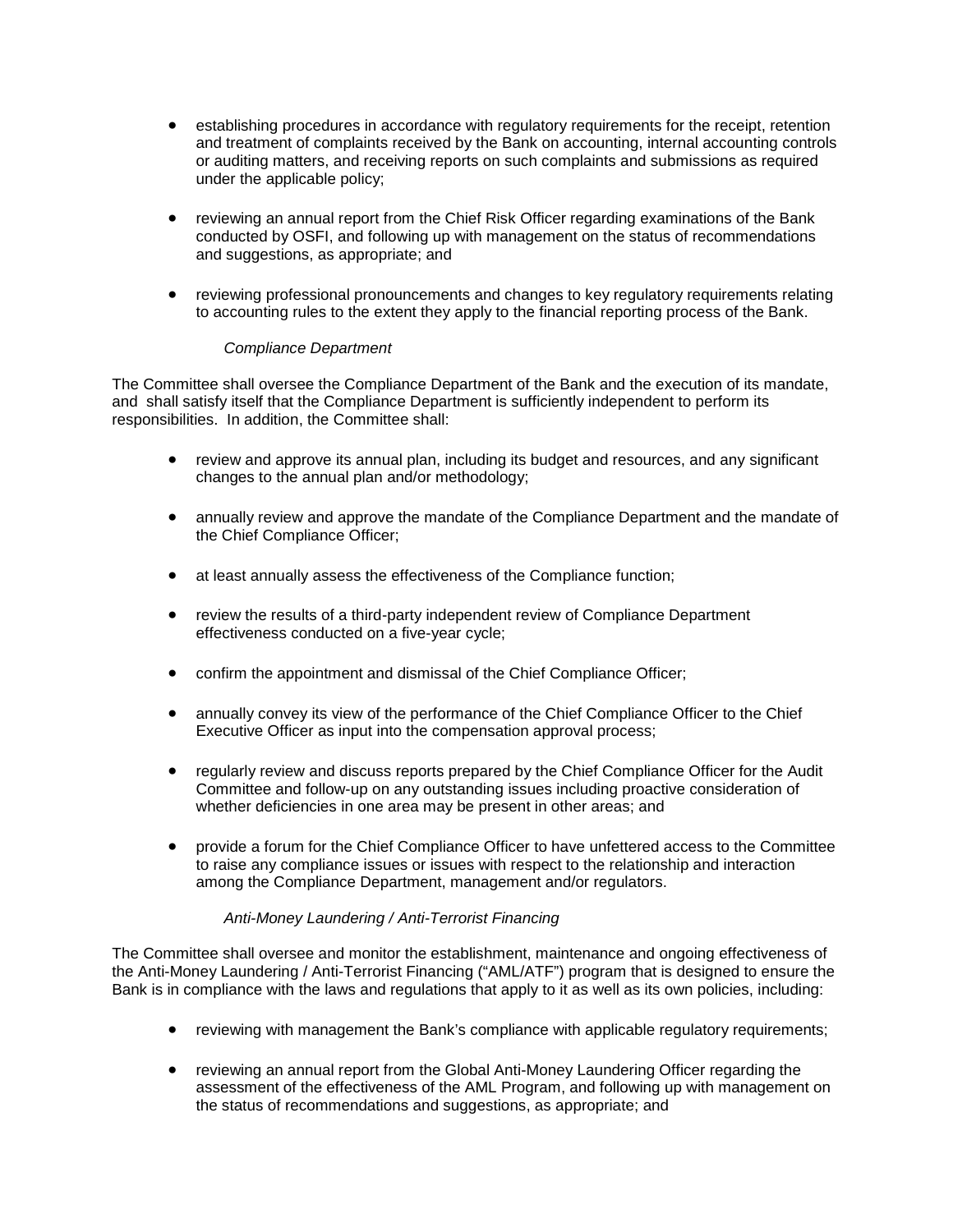• reviewing an annual report from the Chief Auditor regarding the results of effectiveness testing of the AML Program, and following up with management on the status of recommendations and suggestions, as appropriate.

# *Global Anti-Money Laundering Department*

The Committee shall oversee the Global Anti-Money Laundering Department of the Bank and the execution of its mandate, and shall satisfy itself that the Global AML Department is sufficiently independent to perform its responsibilities. The oversight and monitoring will be provided in the following manner:

- review and approve the Global AML Department's annual plan, including its budget and resources, and any significant changes to the annual plan;
- consider and approve the AML/ATF program, its design and any significant AML/ATF policies, including the TD Global Sanctions Policy;
- at least annually assess the effectiveness of the AML/ATF function;
- review the results of a third-party independent review of AML Department effectiveness conducted on a five-year cycle;
- annually review and approve the mandate of the Global AML Department and the mandate of the Global Anti-Money Laundering Officer;
- confirm the appointment and dismissal of the Global Anti-Money Laundering Officer;
- annually convey its view of the performance of the Global Anti-Money Laundering Officer to the Chief Executive Officer as input into the compensation approval process;
- regularly review and discuss reports prepared by the Global Anti-Money Laundering Officer for the Audit Committee on the design and operation of the AML/ATF program, the adequacy of resources (people, systems, budget), and any recommendations thereto, and follow-up on any outstanding issues including proactive consideration of whether deficiencies in one area may be present in other areas; and
- provide a forum for the Global Anti-Money Laundering Officer to have unfettered access to the Committee to raise any compliance issues or issues with respect to the relationship and interaction among the Global AML Department, management and/or regulators.

#### *General*

The Committee shall have the following additional general duties and responsibilities:

- acting as the audit committee and conduct review committee for certain Canadian subsidiaries of the Bank that are federally-regulated financial institutions and insurance companies, including meeting on an annual basis, without management present, with the appointed actuaries of the subsidiaries of the Bank that are federally-regulated insurance companies;
- establishing procedures in accordance with regulatory requirements for confidential, anonymous submissions of concerns regarding questionable accounting or auditing matters,